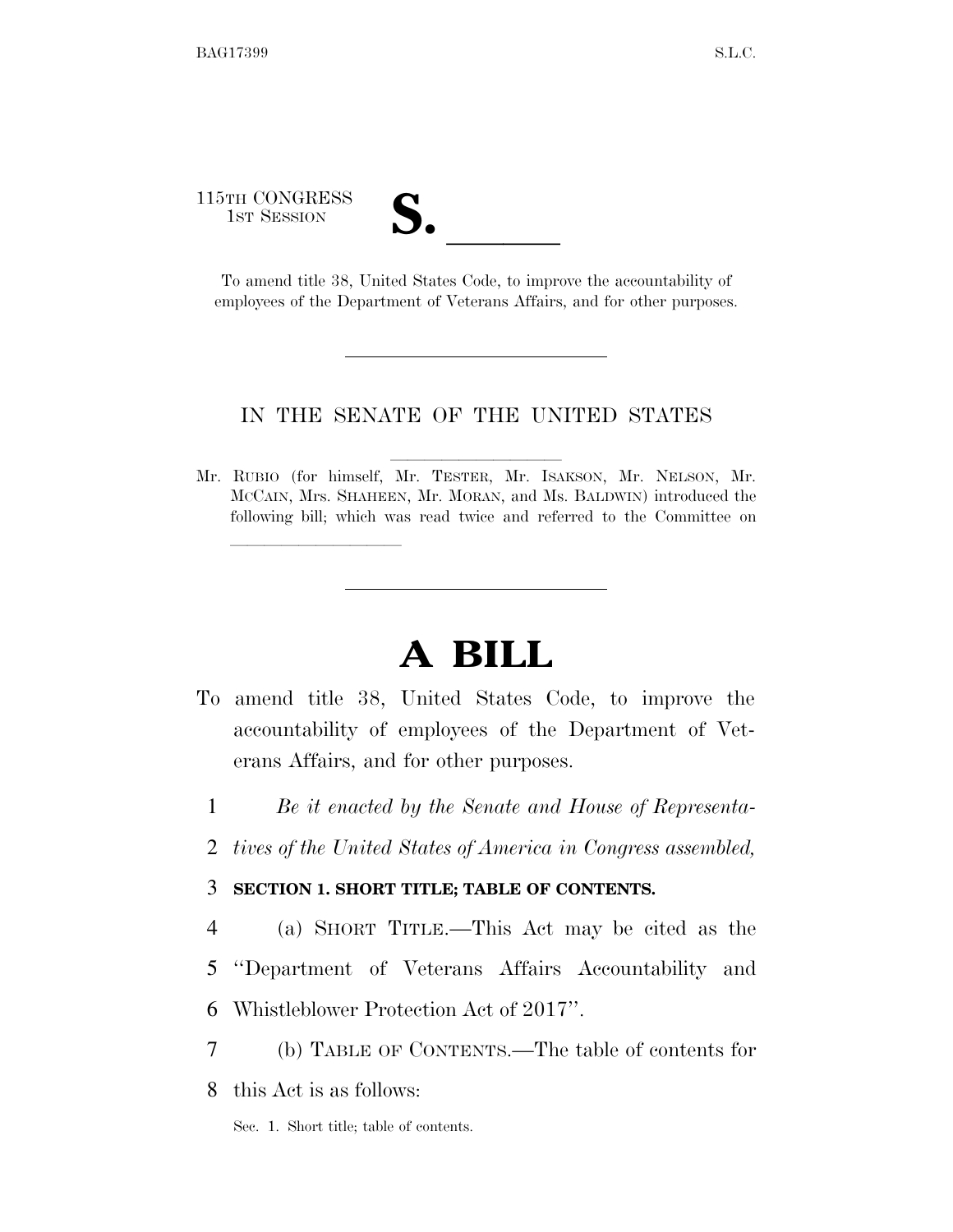#### TITLE I—OFFICE OF ACCOUNTABILITY AND WHISTLEBLOWER PROTECTION

- Sec. 101. Establishment of Office of Accountability and Whistleblower Protection.
- Sec. 102. Protection of whistleblowers in Department of Veterans Affairs.
- Sec. 103. Report on methods used to investigate employees of Department of Veterans Affairs.

#### TITLE II—ACCOUNTABILITY OF SENIOR EXECUTIVES, SUPERVISORS, AND OTHER EMPLOYEES

- Sec. 201. Improved authorities of Secretary of Veterans Affairs to improve accountability of senior executives.
- Sec. 202. Improved authorities of Secretary of Veterans Affairs to improve accountability of employees.
- Sec. 203. Reduction of benefits for Department of Veterans Affairs employees convicted of certain crimes.
- Sec. 204. Authority to recoup bonuses or awards paid to employees of Department of Veterans Affairs.
- Sec. 205. Authority to recoup relocation expenses paid to or on behalf of employees of Department of Veterans Affairs.
- Sec. 206. Time period for response to notice of adverse actions against supervisory employees who commit prohibited personnel actions.
- Sec. 207. Direct hiring authority for medical center directors and VISN directors.
- Sec. 208. Time periods for review of adverse actions with respect to certain employees.
- Sec. 209. Improvement of training for supervisors.
- Sec. 210. Assessment and report on effect on senior executives at Department of Veterans Affairs.
- Sec. 211. Measurement of Department of Veterans Affairs disciplinary process outcomes and effectiveness.

# 1 **TITLE I—OFFICE OF ACCOUNT-**2 **ABILITY AND WHISTLE-**3 **BLOWER PROTECTION**

4 **SEC. 101. ESTABLISHMENT OF OFFICE OF ACCOUNT-**

5 **ABILITY AND WHISTLEBLOWER PROTECTION.**  6 (a) IN GENERAL.—Chapter 3 of title 38, United 7 States Code, is amended by adding at the end the fol-

8 lowing new section: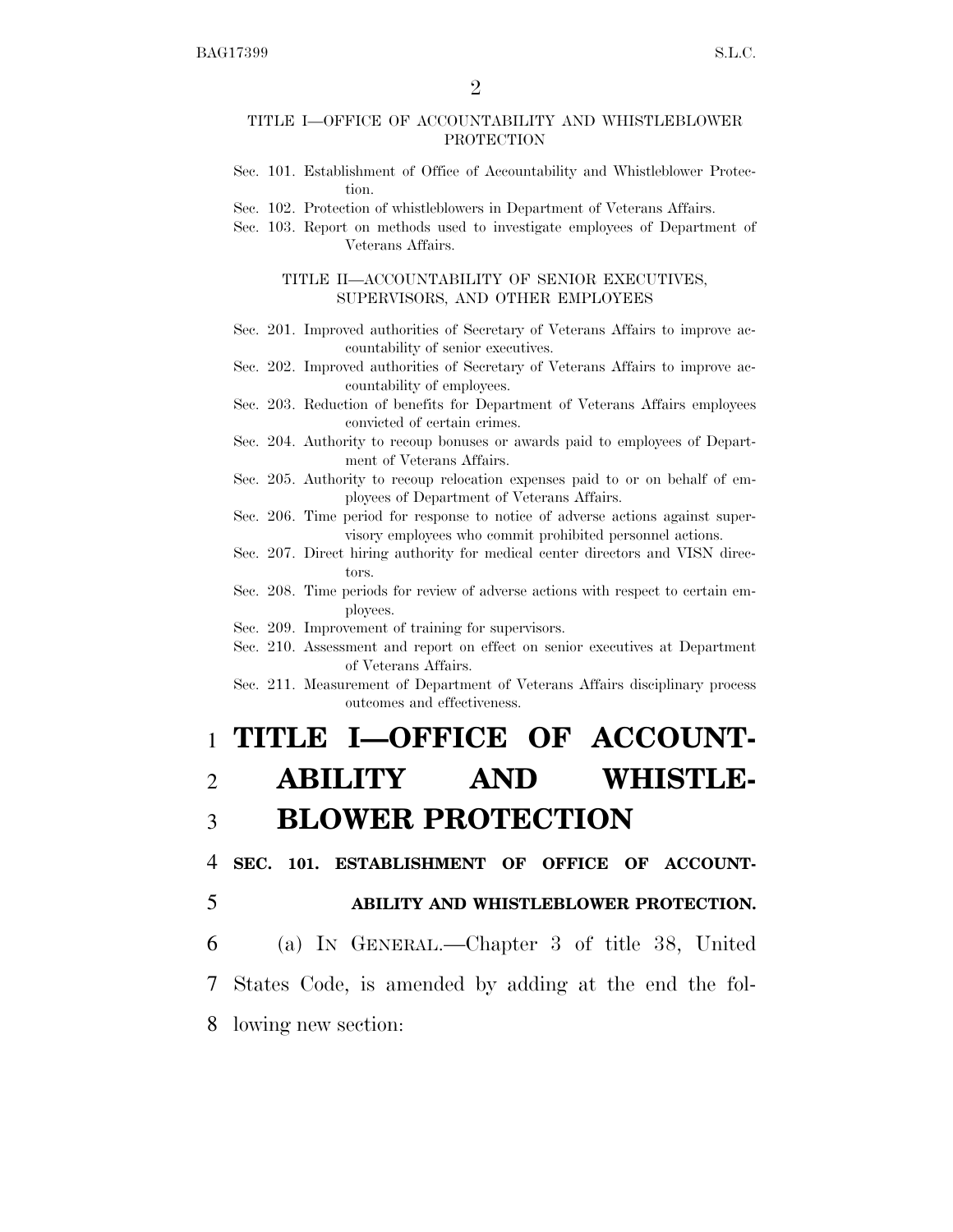## **''§ 323. Office of Accountability and Whistleblower Protection**

 ''(a) ESTABLISHMENT.—There is established in the Department an office to be known as the 'Office of Ac- countability and Whistleblower Protection' (in this section referred to as the 'Office').

 ''(b) HEAD OF OFFICE.—(1) The head of the Office shall be responsible for the functions of the Office and shall be appointed by the President pursuant to section 308(a) of this title.

 ''(2) The head of the Office shall be known as the 'Assistant Secretary for Accountability and Whistleblower Protection'.

 ''(3) The Assistant Secretary shall report directly to the Secretary on all matters relating to the Office.

 ''(4) Notwithstanding section 308(b) of this title, the Secretary may only assign to the Assistant Secretary re- sponsibilities relating to the functions of the Office set forth in subsection (c).

 ''(c) FUNCTIONS.—(1) The functions of the Office are as follows:

22 ''(A) Advising the Secretary on all matters of the Department relating to accountability, including accountability of employees of the Department, re-taliation against whistleblowers, and such matters as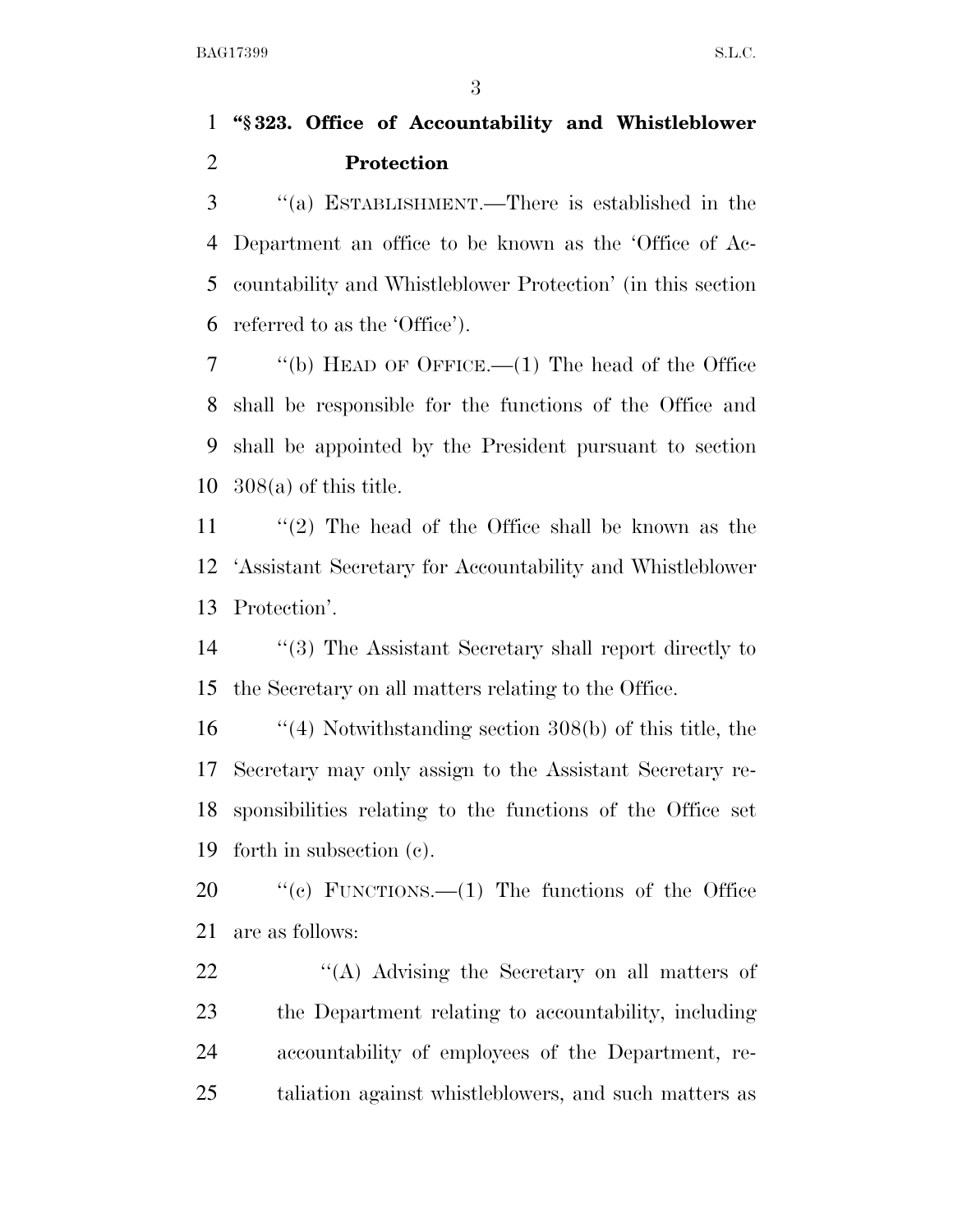| $\mathbf{1}$   | the Secretary considers similar and affect public      |
|----------------|--------------------------------------------------------|
| $\overline{2}$ | trust in the Department.                               |
| 3              | "(B) Issuing reports and providing rec-                |
| $\overline{4}$ | ommendations related to the duties described in sub-   |
| 5              | paragraph $(A)$ .                                      |
| 6              | "(C) Receiving whistleblower disclosures.              |
| $\overline{7}$ | "(D) Referring whistleblower disclosures re-           |
| 8              | ceived under subparagraph (C) for investigation to     |
| 9              | the Office of the Medical Inspector, the Office of In- |
| 10             | spector General, or other investigative entity, as ap- |
| 11             | propriate, if the Assistant Secretary has reason to    |
| 12             | believe the whistleblower disclosure is evidence of a  |
| 13             | violation of a provision of law, mismanagement,        |
| 14             | gross waste of funds, abuse of authority, or a sub-    |
| 15             | stantial and specific danger to public health and      |
| 16             | safety.                                                |
| 17             | $\lq\lq$ (E) Receiving and referring disclosures from  |
| 18             | the Special Counsel for investigation to the Medical   |
| 19             | Inspector of the Department, the Inspector General     |
| 20             | of the Department, or such other person with inves-    |
| 21             | tigatory authority, as the Assistant Secretary con-    |
| 22             | siders appropriate.                                    |
| 23             | $\lq\lq(F)$ Recording, tracking, reviewing, and con-   |
|                |                                                        |

 firming implementation of recommendations from audits and investigations carried out by the Inspec-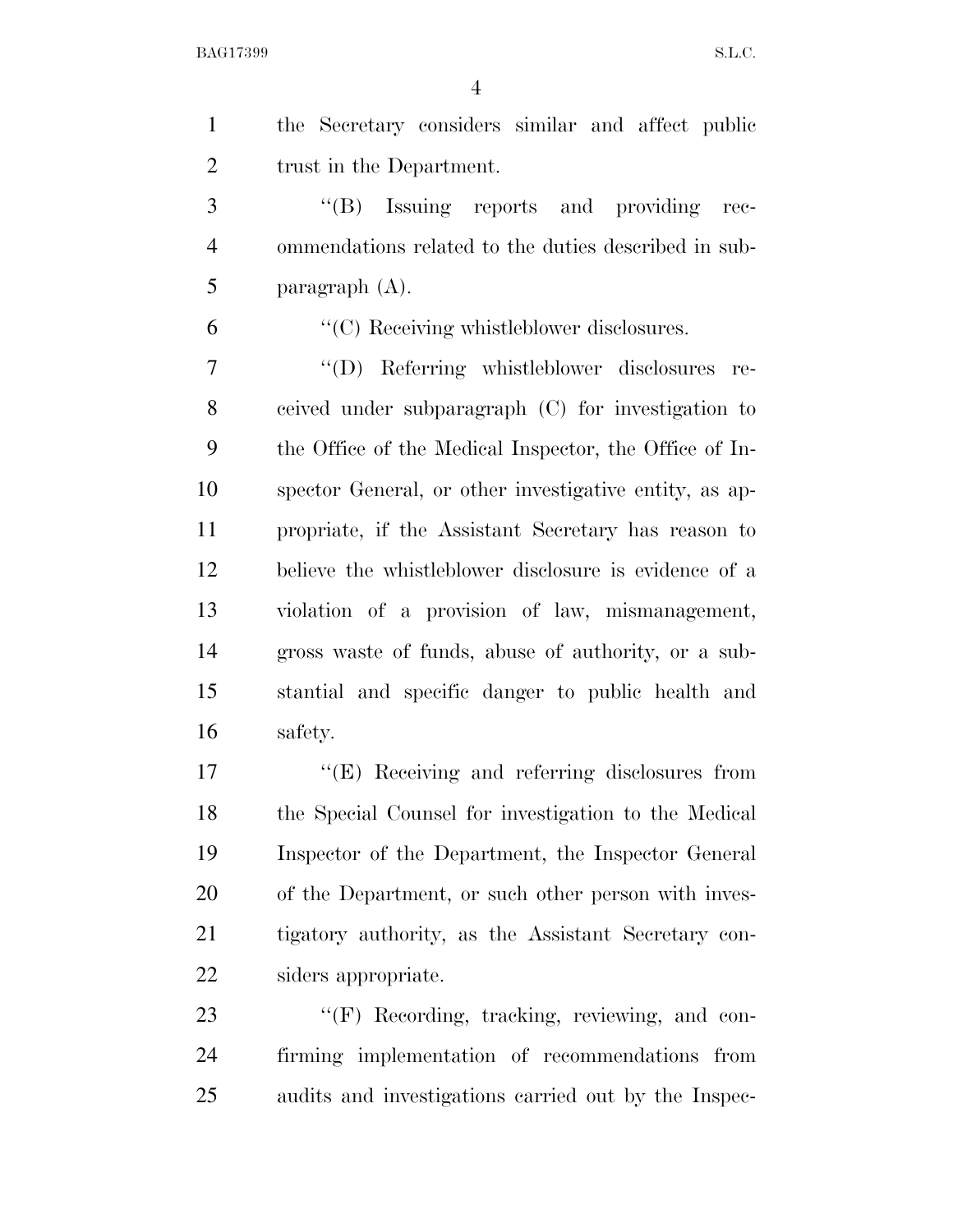| $\mathbf{1}$   | tor General of the Department, the Medical Inspec-     |
|----------------|--------------------------------------------------------|
| $\overline{2}$ | tor of the Department, the Special Counsel, and the    |
| 3              | Comptroller General of the United States, including    |
| $\overline{4}$ | the imposition of disciplinary actions and other cor-  |
| 5              | rective actions contained in such recommendations.     |
| 6              | " $(G)$ Analyzing data from the Office and the         |
| 7              | Office of Inspector General telephone hotlines, other  |
| 8              | whistleblower disclosures, disaggregated by facility   |
| 9              | and area of health care if appropriate, and relevant   |
| 10             | audits and investigations to identify trends and issue |
| 11             | reports to the Secretary based on analysis conducted   |
| 12             | under this subparagraph.                               |
| 13             | "(H) Receiving, reviewing, and investigating al-       |
| 14             | legations of misconduct, retaliation, or poor perform- |
| 15             | ance involving—                                        |
| 16             | "(i) an individual in a senior executive po-           |
| 17             | sition (as defined in section $713(d)$ of this title)  |
| 18             | in the Department;                                     |
| 19             | "(ii) an individual employed in a confiden-            |
| <b>20</b>      | tial, policy-making, policy-determining, or pol-       |
| 21             | icy-advocating position in the Department; or          |
| 22             | "(iii) a supervisory employee, if the allega-          |
| 23             | tion involves retaliation against an employee for      |
| 24             | making a whistleblower disclosure.                     |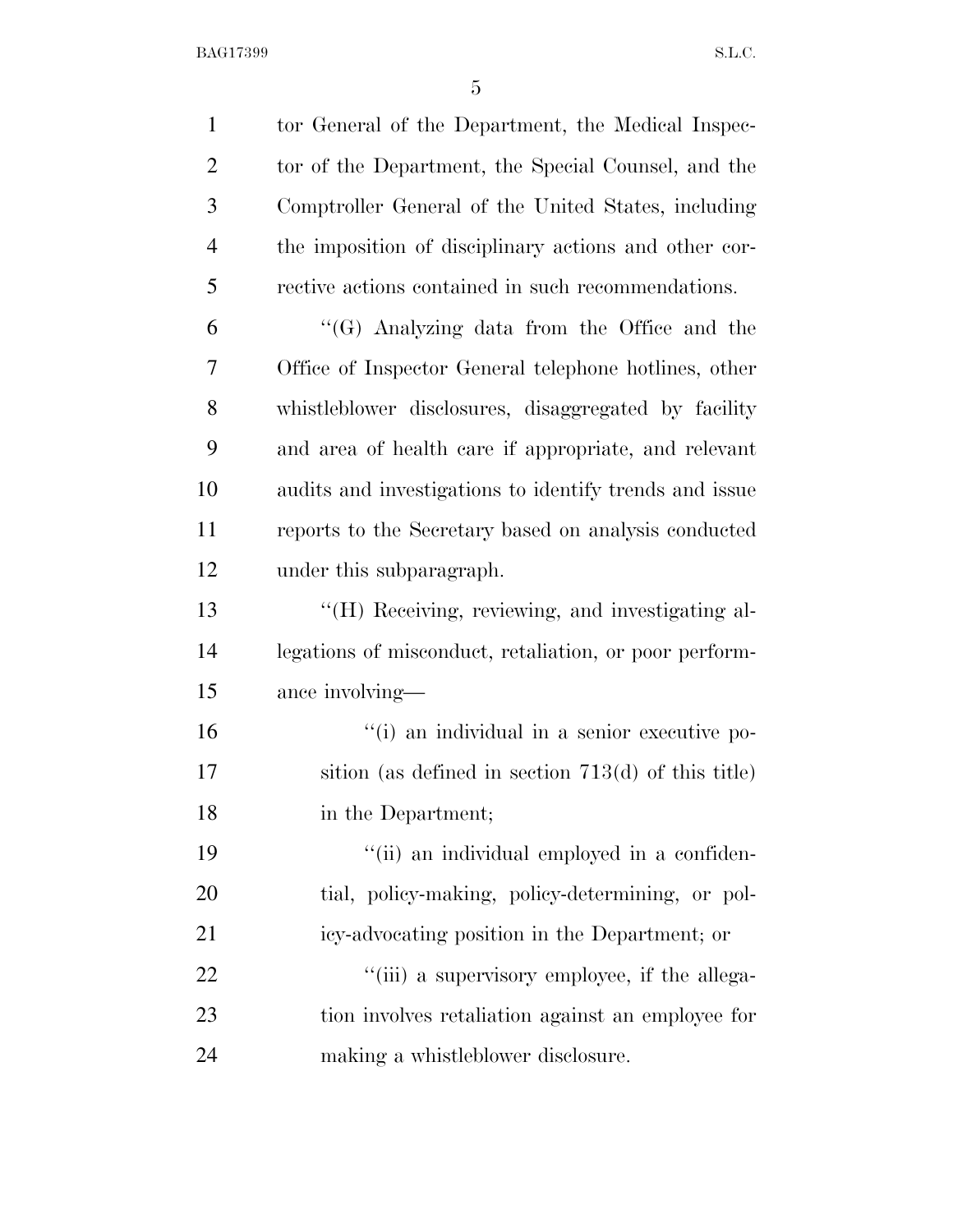$\langle (I)$  Making such recommendations to the Sec- retary for disciplinary action as the Assistant Sec- retary considers appropriate after substantiating any allegation of misconduct or poor performance pursu- ant to an investigation carried out as described in 6 subparagraph  $(F)$  or  $(H)$ .

 ''(2) In carrying out the functions of the Office, the Assistant Secretary shall ensure that the Office maintains a toll-free telephone number and Internet website to re-ceive anonymous whistleblower disclosures.

11 ''(3) In any case in which the Assistant Secretary re- ceives a whistleblower disclosure from an employee of the Department under paragraph (1)(C), the Assistant Sec- retary may not disclose the identity of the employee with- out the consent of the employee, except in accordance with the provisions of section 552a of title 5, or as required by any other applicable provision of Federal law.

 ''(d) STAFF AND RESOURCES.—The Secretary shall ensure that the Assistant Secretary has such staff, re- sources, and access to information as may be necessary to carry out the functions of the Office.

22 "(e) RELATION TO OFFICE OF GENERAL COUN- SEL.—The Office shall not be established as an element of the Office of the General Counsel and the Assistant Secretary may not report to the General Counsel.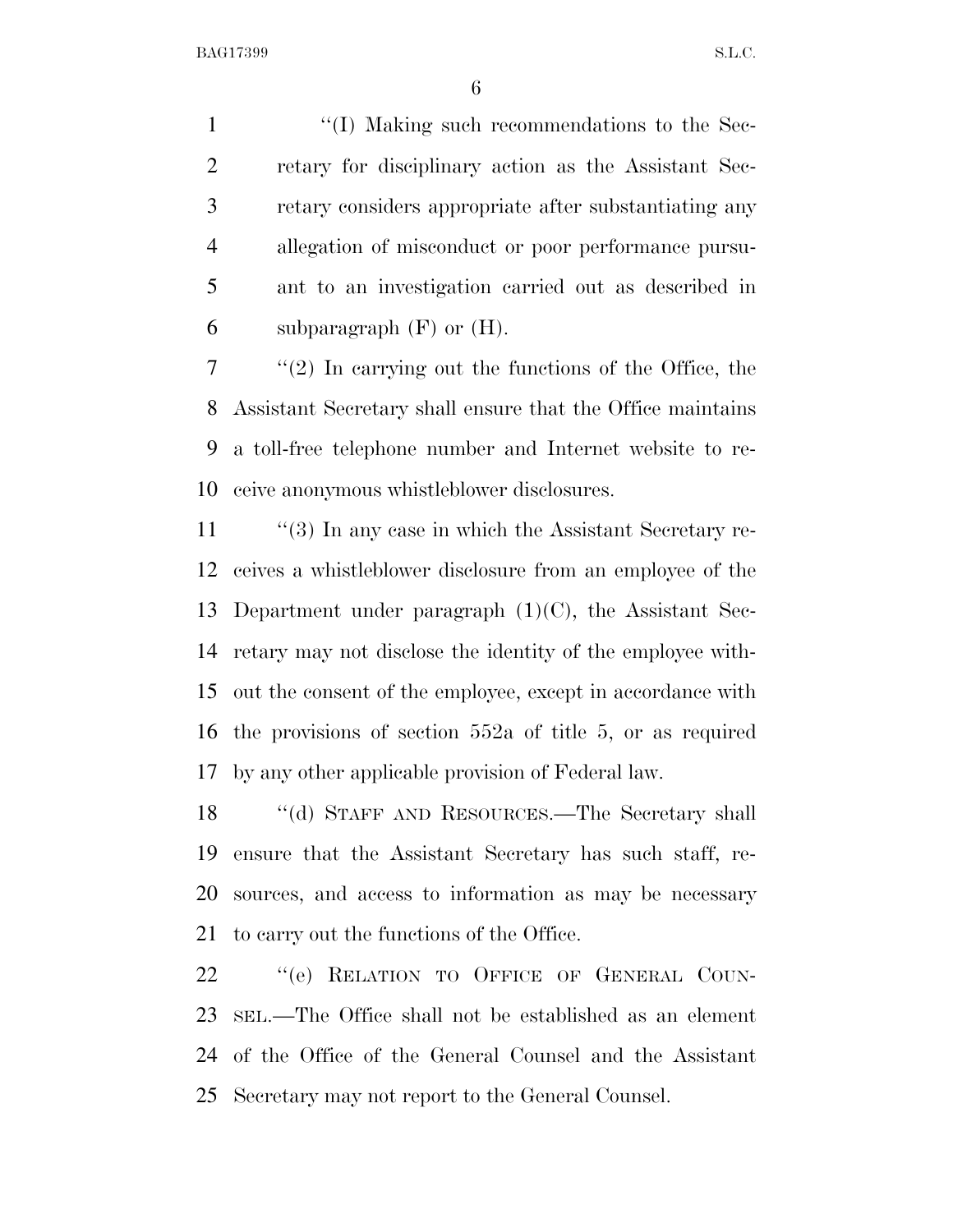$\langle f \rangle$  REPORTS.—(1)(A) Not later than June 30 of each calendar year, beginning with June 30, 2017, the As- sistant Secretary shall submit to the Committee on Vet- erans' Affairs of the Senate and the Committee on Vet- erans' Affairs of the House of Representatives a report on the activities of the Office during the calendar year in which the report is submitted.

 ''(B) Each report submitted under subparagraph (A) shall include, for the period covered by the report, the fol-lowing:

11 ''(i) A full and substantive analysis of the ac- tivities of the Office, including such statistical infor- mation as the Assistant Secretary considers appro-priate.

 ''(ii) Identification of any issues reported to the 16 Secretary under subsection  $(e)(1)(G)$ , including such data as the Assistant Secretary considers relevant to 18 such issues and any trends the Assistant Secretary may have identified with respect to such issues.

 $\frac{1}{20}$  (iii) Identification of such concerns as the As- sistant Secretary may have regarding the size, staff- ing, and resources of the Office and such rec- ommendations as the Assistant Secretary may have for legislative or administrative action to address such concerns.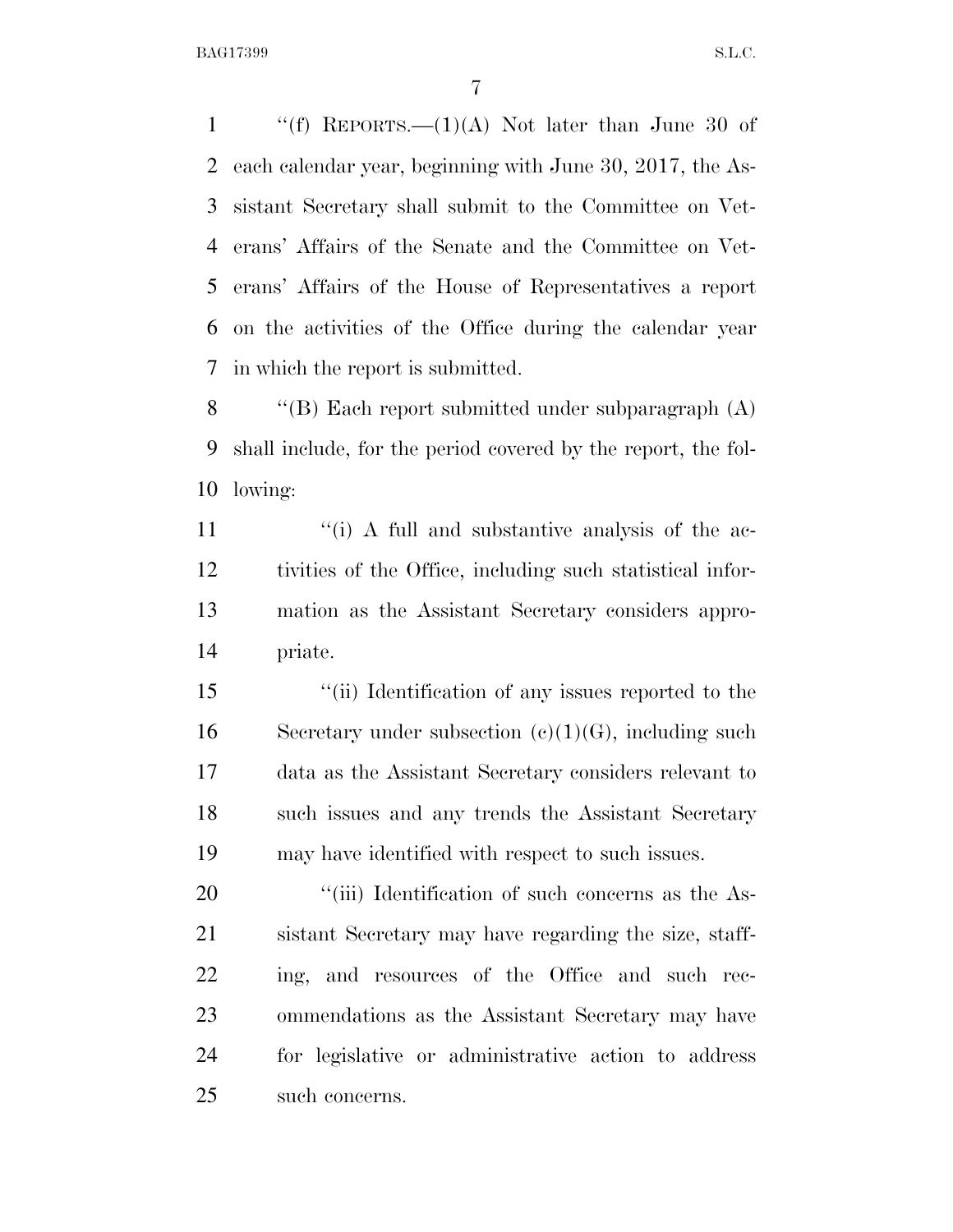| $\mathbf{1}$   | "(iv) Such recommendations as the Assistant                   |
|----------------|---------------------------------------------------------------|
| $\overline{2}$ | Secretary may have for legislative or administrative          |
| 3              | action to improve—                                            |
| $\overline{4}$ | $\lq\lq$ the process by which concerns are re-                |
| 5              | ported to the Office; and                                     |
| 6              | $\lq\lq$ (II) the protection of whistleblowers with-          |
| 7              | in the Department.                                            |
| 8              | $\lq\lq$ Such other matters as the Assistant Sec-             |
| 9              | retary considers appropriate regarding the functions          |
| 10             | of the Office or other matters relating to the Office.        |
| 11             | $\lq(2)$ If the Secretary receives a recommendation for       |
| 12             | disciplinary action under subsection $(e)(1)(I)$ and does not |
| 13             | take or initiate the recommended disciplinary action before   |
| 14             | the date that is 60 days after the date on which the Sec-     |
| 15             | retary received the recommendation, the Secretary shall       |
| 16             | submit to the Committee on Veterans' Affairs of the Sen-      |
| 17             | ate and the Committee on Veterans' Affairs of the House       |
| 18             | of Representatives a detailed justification for not taking    |
| 19             | or initiating such disciplinary action.                       |
| 20             | "(g) DEFINITIONS.—In this section:                            |
| 21             | " $(1)$ The term 'supervisory employee' means an              |
| 22             | employee of the Department who is a supervisor as             |
| 23             | defined in section $7103(a)$ of title 5.                      |
| 24             | " $(2)$ The term 'whistleblower' means one who                |
| 25             | makes a whistleblower disclosure.                             |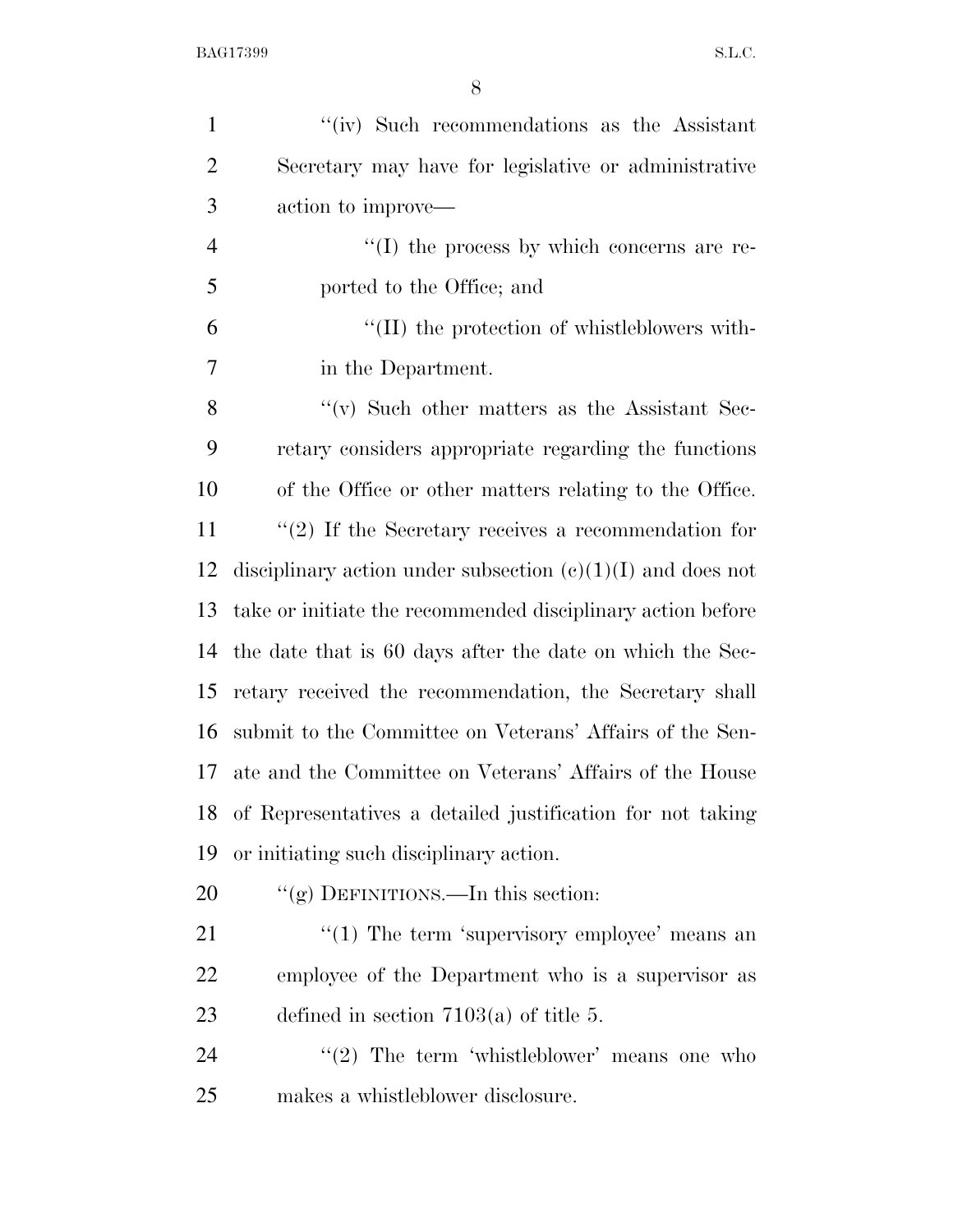| $\mathbf{1}$   | "(3) The term 'whistleblower disclosure' means                 |
|----------------|----------------------------------------------------------------|
| $\overline{2}$ | any disclosure of information by an employee of the            |
| 3              | Department or individual applying to become an em-             |
| $\overline{4}$ | ployee of the Department which the employee or in-             |
| 5              | dividual reasonably believes evidences—                        |
| 6              | "(A) a violation of a provision of law; or                     |
| $\overline{7}$ | "(B) gross mismanagement, a gross waste                        |
| 8              | of funds, an abuse of authority, or a substantial              |
| 9              | and specific danger to public health or safety.".              |
| 10             | (b) CONFORMING AMENDMENT.—Section 308(b) of                    |
| 11             | such title is amended by adding at the end the following       |
| 12             | new paragraph:                                                 |
| 13             | "(12) The functions set forth in section $323(c)$              |
| 14             | of this title.".                                               |
| 15             | (c) CLERICAL AMENDMENT.—The table of sections                  |
| 16             | at the beginning of chapter 3 of such title is amended by      |
| 17             | adding at the end the following new item:                      |
|                | "323. Office of Accountability and Whistleblower Protection.". |
| 18             | SEC. 102. PROTECTION OF WHISTLEBLOWERS IN DEPART-              |
| 19             | MENT OF VETERANS AFFAIRS.                                      |
| 20             | (a) IN GENERAL.—Subchapter II of chapter 7 of title            |
| 21             | 38, United States Code, is amended by—                         |
| 22             | $(1)$ striking sections 731, 732, 734, 735, and                |
|                |                                                                |
| 23             | 736;                                                           |
| 24             | $(2)$ by redesignating section 733 as section 731;             |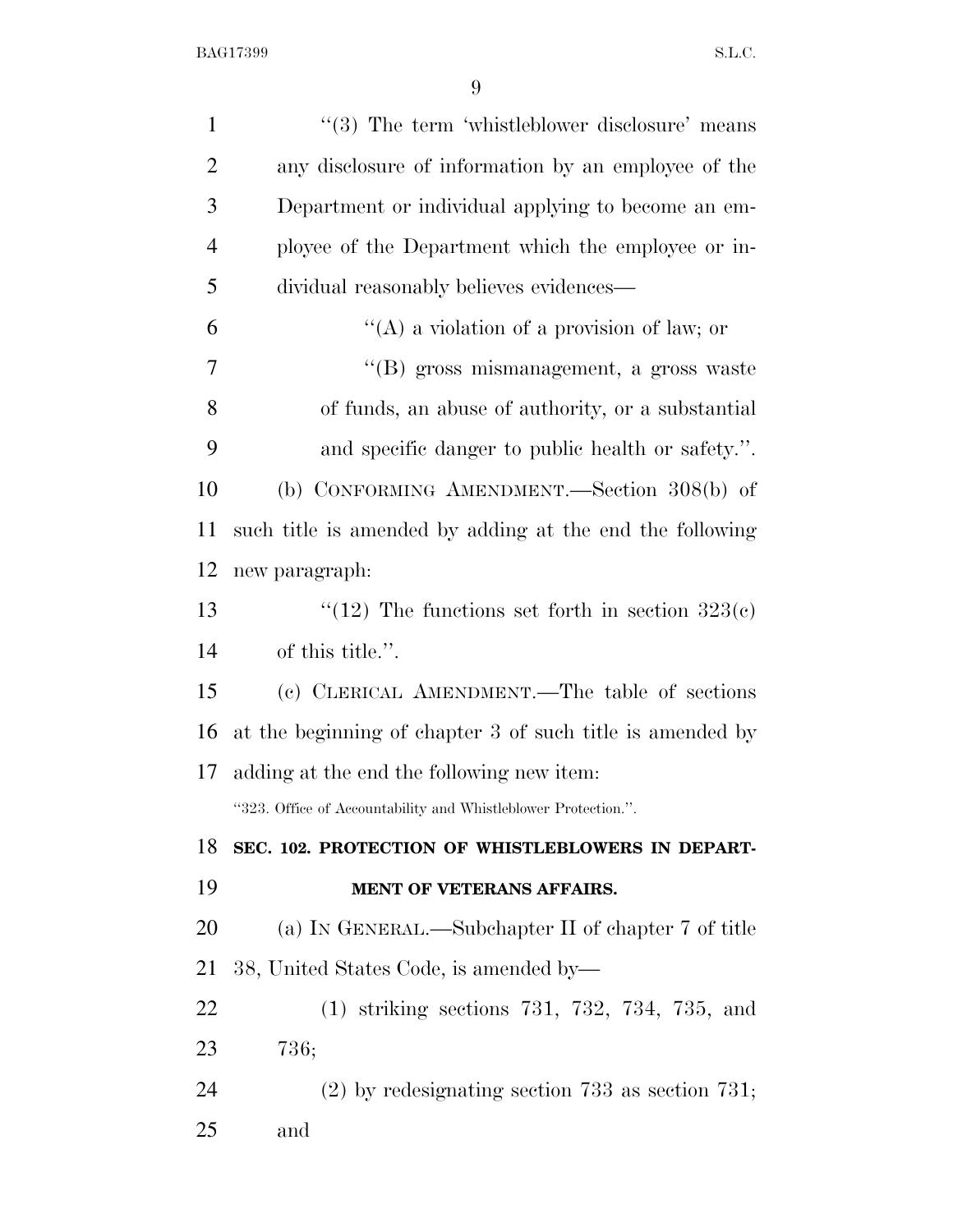(3) by adding at the end the following new sec-tions:

## **''§ 732. Protection of whistleblowers as criteria in evaluation of supervisors**

 ''(a) DEVELOPMENT AND USE OF CRITERIA RE- QUIRED.—The Secretary, in consultation with the Assist- ant Secretary of Accountability and Whistleblower Protec-tion, shall develop criteria that—

 ''(1) the Secretary shall use as a critical ele- ment in any evaluation of the performance of a su-pervisory employee; and

12 ''(2) promotes the protection of whistleblowers. ''(b) PRINCIPLES FOR PROTECTION OF WHISTLE- BLOWERS.—The criteria required by subsection (a) shall include principles for the protection of whistleblowers, such as the degree to which supervisory employees respond constructively when employees of the Department report concerns, take responsible action to resolve such concerns, and foster an environment in which employees of the De- partment feel comfortable reporting concerns to super-visory employees or to the appropriate authorities.

22 "(c) SUPERVISORY EMPLOYEE AND WHISTLE- BLOWER DEFINED.—In this section, the terms 'super- visory employee' and 'whistleblower' have the meanings given such terms in section 323 of this title.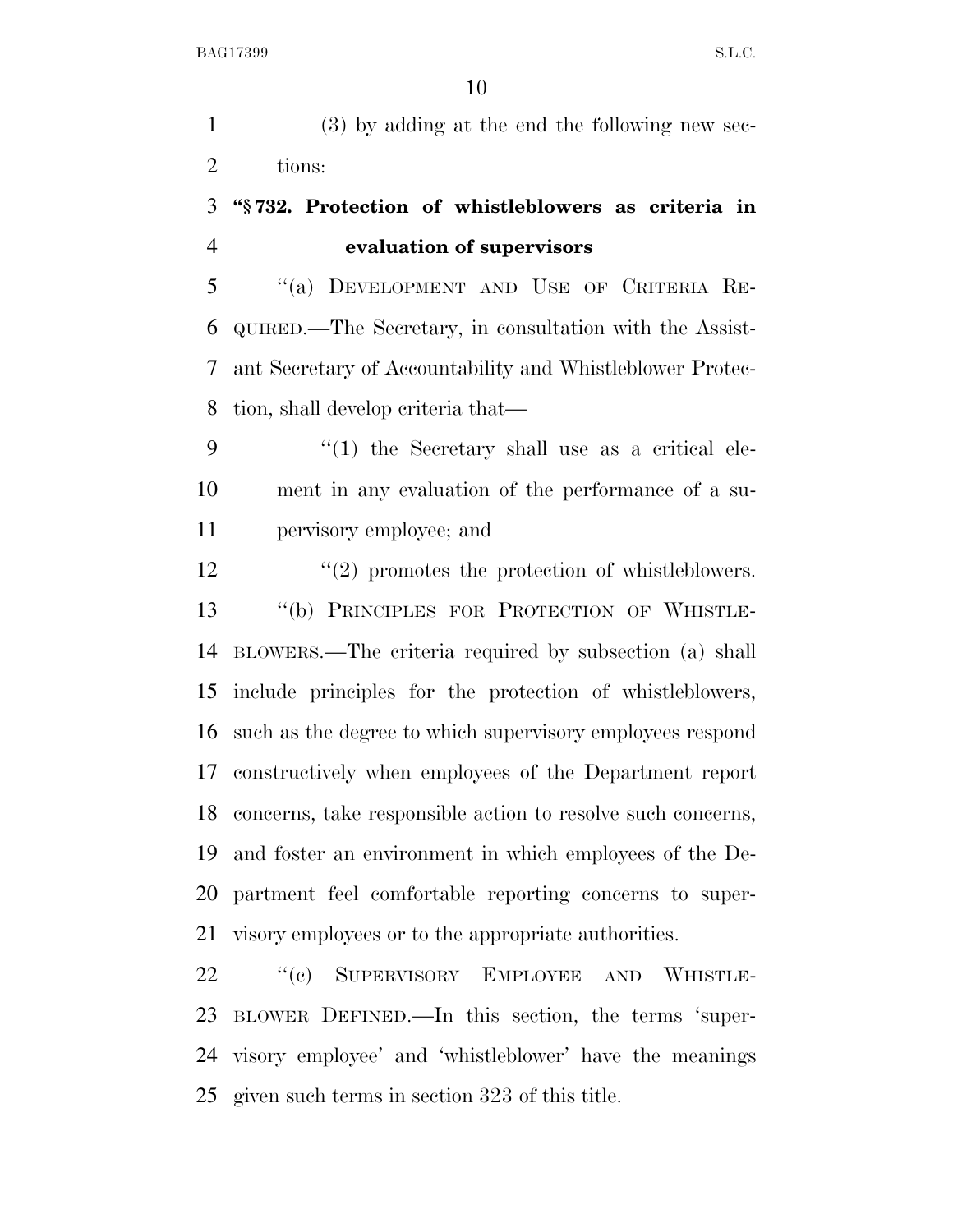| $\mathbf{1}$   | "§733. Training regarding whistleblower disclosures          |
|----------------|--------------------------------------------------------------|
| $\overline{2}$ | "(a) TRAINING.—Not less frequently than once every           |
| 3              | two years, the Secretary, in coordination with the Whistle-  |
| 4              | blower Protection Ombudsman designated under section         |
| 5              | $3(d)(1)(C)$ of the Inspector General Act of 1978 (5 U.S.C.  |
| 6              | App.), shall provide to each employee of the Department      |
| 7              | training regarding whistleblower disclosures, including—     |
| 8              | $"(1)$ an explanation of each method established             |
| 9              | by law in which an employee may file a whistle-              |
| 10             | blower disclosure;                                           |
| 11             | $\lq(2)$ the right of the employee to petition Con-          |
| 12             | gress regarding a whistleblower disclosure in accord-        |
| 13             | ance with section $7211$ of title 5;                         |
| 14             | $(3)$ an explanation that the employee may not               |
| 15             | be prosecuted or reprised against for disclosing in-         |
| 16             | formation to Congress, the Inspector General, or an-         |
| 17             | other investigatory agency in instances where such           |
| 18             | disclosure is permitted by law, including under sec-         |
| 19             | tions $5701$ , $5705$ , and $7732$ of this title, under sec- |
| 20             | tion 552a of title 5 (commonly referred to as the            |
| 21             | Privacy Act), under chapter 93 of title 18, and pur-         |
| 22             | suant to regulations promulgated under section               |
| 23             | $264(c)$ of the Health Insurance Portability and Ac-         |
| 24             | countability Act of 1996 (Public Law 104–191);               |
| 25             | $\cdot$ (4) an explanation of the language that is re-       |
| 26             | quired to be included in all nondisclosure policies,         |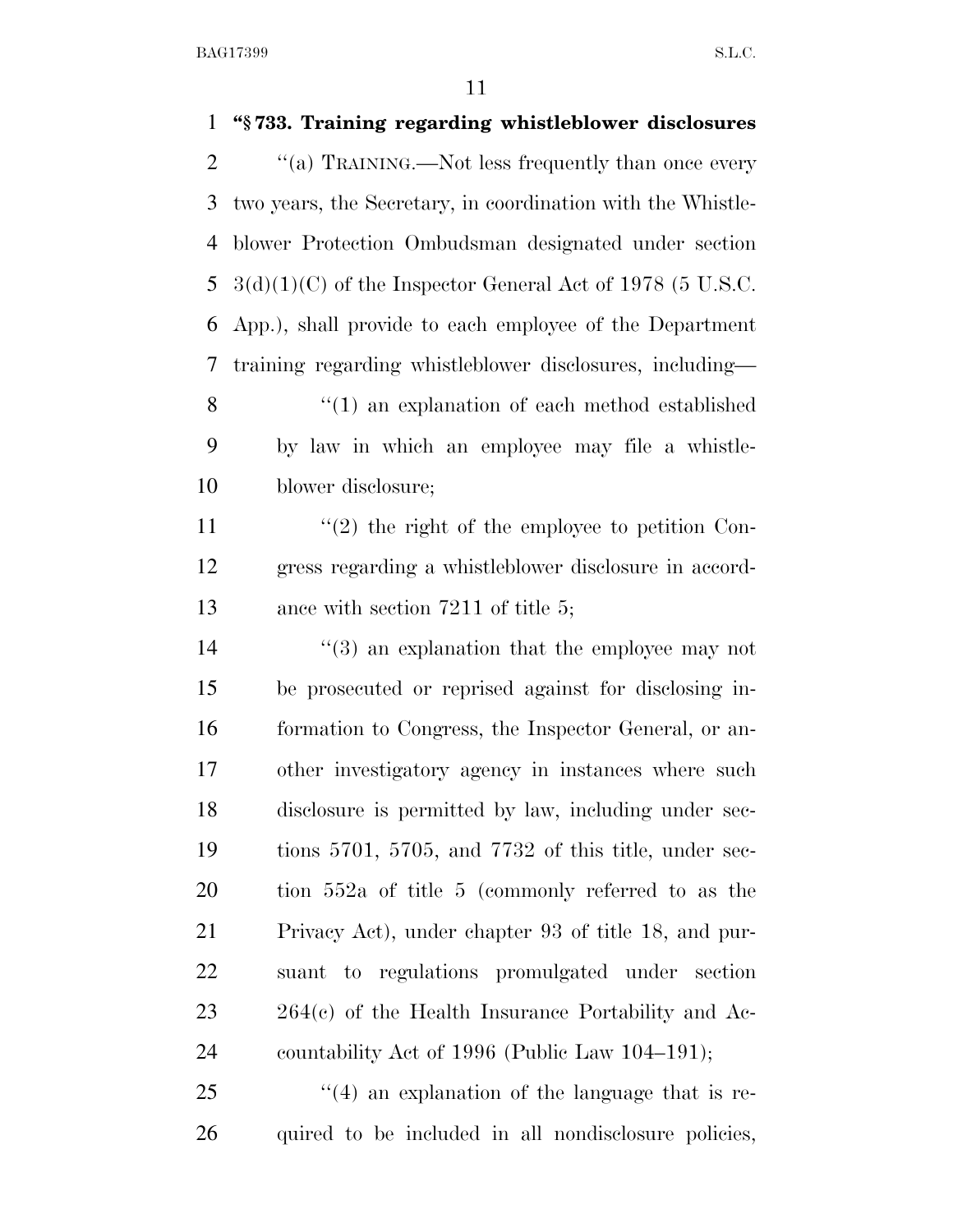| $\mathbf{1}$   | forms, and agreements pursuant to<br>section                  |
|----------------|---------------------------------------------------------------|
| $\overline{2}$ | $115(a)(1)$ of the Whistleblower Protection Enhance-          |
| 3              | ment Act of $2012$ (5 U.S.C. 2302 note); and                  |
| $\overline{4}$ | $\lq(5)$ the right of contractors to be protected             |
| 5              | from reprisal for the disclosure of certain informa-          |
| 6              | tion under section 4705 or 4712 of title 41.                  |
| 7              | "(b) MANNER TRAINING IS PROVIDED.—The Sec-                    |
| 8              | retary shall ensure, to the maximum extent practicable,       |
| 9              | that training provided under subsection (a) is provided in    |
| 10             | person.                                                       |
| 11             | "(c) CERTIFICATION.—Not less frequently than once             |
| 12             | every two years, the Secretary shall provide training on      |
| 13             | merit system protection in a manner that the Special          |
| 14             | Counsel certifies as being satisfactory.                      |
| 15             | "(d) PUBLICATION.—The Secretary shall publish on              |
| 16             | the Internet website of the Department, and display           |
|                | 17 prominently at each facility of the Department, the rights |
|                | 18 of an employee to make a whistleblower disclosure, includ- |
| 19             | ing the information described in paragraphs (1) through       |
| 20             | $(5)$ of subsection $(a)$ .                                   |
| 21             | "(e) WHISTLEBLOWER DISCLOSURE DEFINED.—In                     |
| 22             | this section, the term 'whistleblower disclosure' has the     |
| 23             | meaning given such term in section 323 of this title.".       |
| 24             | (b) CLERICAL AMENDMENTS.—The table of sections                |
| 25             | at the beginning of such chapter is amended—                  |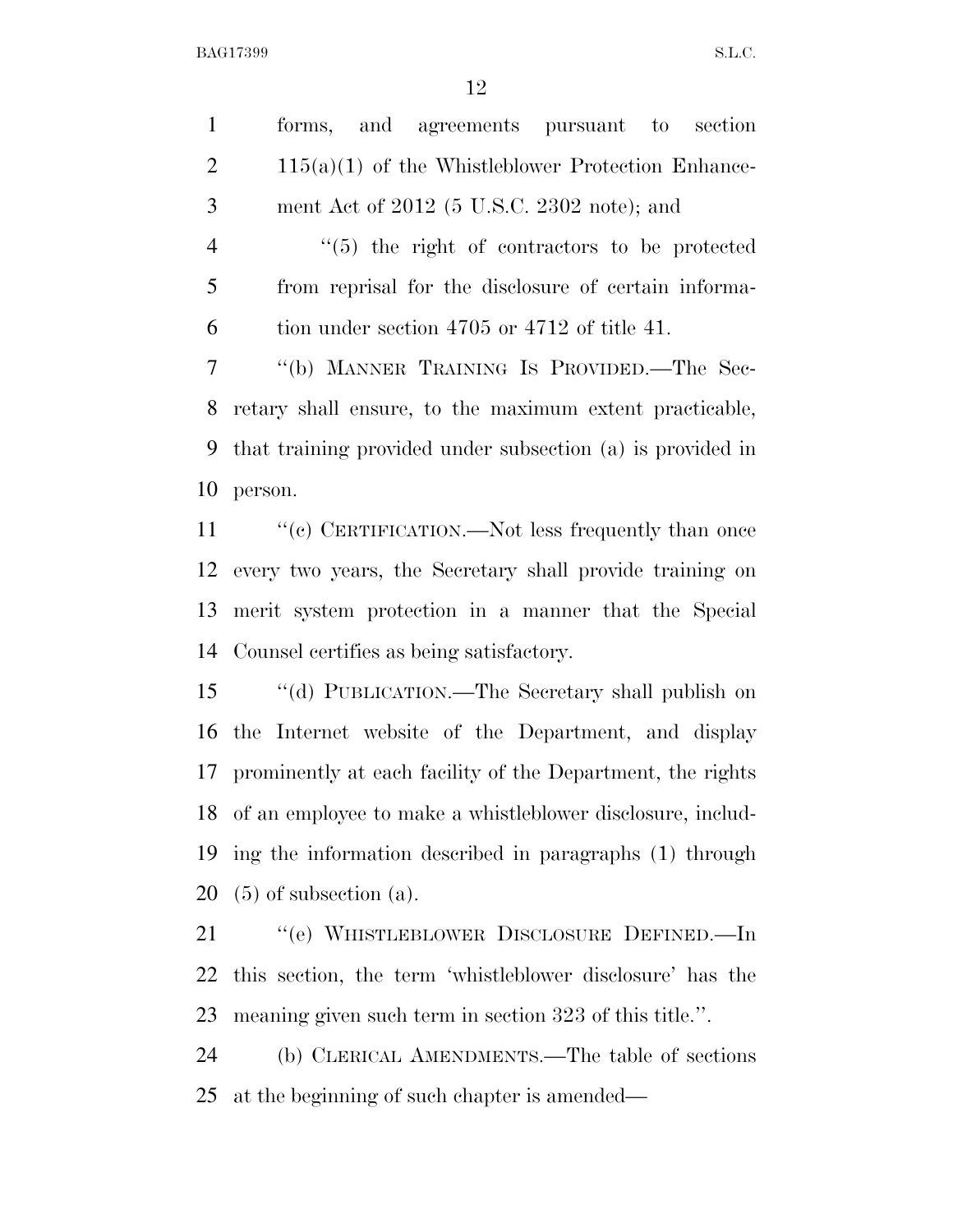| $\mathbf{1}$   | (1) by striking the items relating to sections                                                                                                                                                                                                                                  |
|----------------|---------------------------------------------------------------------------------------------------------------------------------------------------------------------------------------------------------------------------------------------------------------------------------|
| $\overline{2}$ | 731 through 736; and                                                                                                                                                                                                                                                            |
| 3              | $(2)$ by adding at the end the following new                                                                                                                                                                                                                                    |
| $\overline{4}$ | items:                                                                                                                                                                                                                                                                          |
|                | "731. Adverse actions against supervisory employees who commit prohibited per-<br>sonnel actions relating to whistleblower complaints.<br>"732. Protection of whistleblowers as criteria in evaluation of supervisors.<br>"733. Training regarding whistleblower disclosures.". |
| 5              | (c) CONFORMING AMENDMENTS.—Section 731 of                                                                                                                                                                                                                                       |
| 6              | such title, as redesignated by subsection $(a)(2)$ , is amend-                                                                                                                                                                                                                  |
| 7              | $ed$ —                                                                                                                                                                                                                                                                          |
| 8              | $(1)$ in subsection $(e)$ —                                                                                                                                                                                                                                                     |
| 9              | $(A)$ in paragraph $(1)$ —                                                                                                                                                                                                                                                      |
| 10             | (i) by striking subparagraphs $(A)$ and                                                                                                                                                                                                                                         |
| 11             | (B) and inserting the following:                                                                                                                                                                                                                                                |
| 12             | $\lq\lq$ making a whistleblower disclosure to                                                                                                                                                                                                                                   |
| 13             | the Assistant Secretary for Accountability and                                                                                                                                                                                                                                  |
| 14             | Whistleblower Protection, the Inspector General                                                                                                                                                                                                                                 |
| 15             | of the Department, the Special Counsel, or                                                                                                                                                                                                                                      |
| 16             | Congress;"; and                                                                                                                                                                                                                                                                 |
| 17             | (ii) by redesignating subparagraphs                                                                                                                                                                                                                                             |
| 18             | $(C)$ through $(F)$ as subparagraphs<br>(B)                                                                                                                                                                                                                                     |
| 19             | through $(E)$ , respectively; and                                                                                                                                                                                                                                               |
| 20             | (iii) in subparagraph (B), as redesig-                                                                                                                                                                                                                                          |
| 21             | nated by clause (ii), by striking "complaint"                                                                                                                                                                                                                                   |
| 22             | in accordance with section 732 or with"                                                                                                                                                                                                                                         |
| 23             | and inserting "disclosure made to the As-                                                                                                                                                                                                                                       |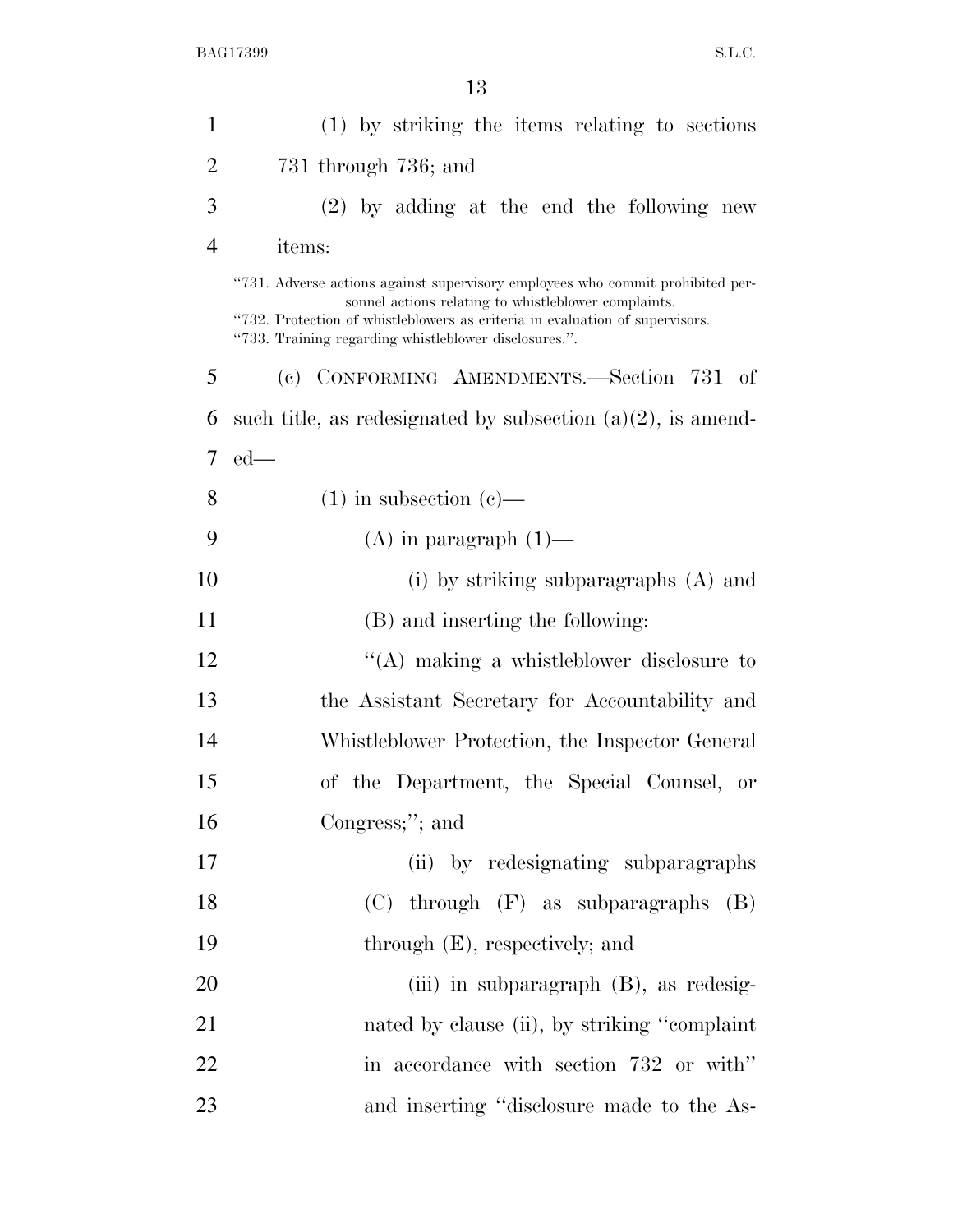|                | 14                                                           |
|----------------|--------------------------------------------------------------|
| $\mathbf{1}$   | sistant Secretary for Accountability and                     |
| $\overline{2}$ | Whistleblower Protection,"; and                              |
| $\mathfrak{Z}$ | $(B)$ in paragraph $(2)$ , by striking "through              |
| $\overline{4}$ | $(F)$ " and inserting "through $(E)$ "; and                  |
| 5              | $(2)$ by adding at the end the following new sub-            |
| 6              | section:                                                     |
| 7              | "(d) WHISTLEBLOWER DISCLOSURE DEFINED.—In                    |
| 8              | this section, the term 'whistleblower disclosure' has the    |
| 9              | meaning given such term in section $323(g)$ of this title.". |
| 10             | SEC. 103. REPORT ON METHODS USED TO INVESTIGATE EM-          |
|                |                                                              |
| 11             | PLOYEES OF DEPARTMENT OF VETERANS AF-                        |
| 12             | <b>FAIRS.</b>                                                |
| 13             | (a) REPORT REQUIRED.—Not later than 540 days                 |
| 14             | after the date of the enactment of this Act, the Assistant   |
| 15             | Secretary for Accountability and Whistleblower Protection    |
| 16             | shall submit to the Secretary of Veterans Affairs, the       |
|                | 17 Committee on Veterans' Affairs of the Senate, and the     |
| 18             | Committee on Veterans' Affairs of the House of Rep-          |
| 19             | resentatives a report on methods used to investigate em-     |
| 20             | ployees of the Department of Veterans Affairs and wheth-     |
| 21             | er such methods are used to retaliate against whistle-       |
| 22             | blowers.                                                     |

(a) shall include the following: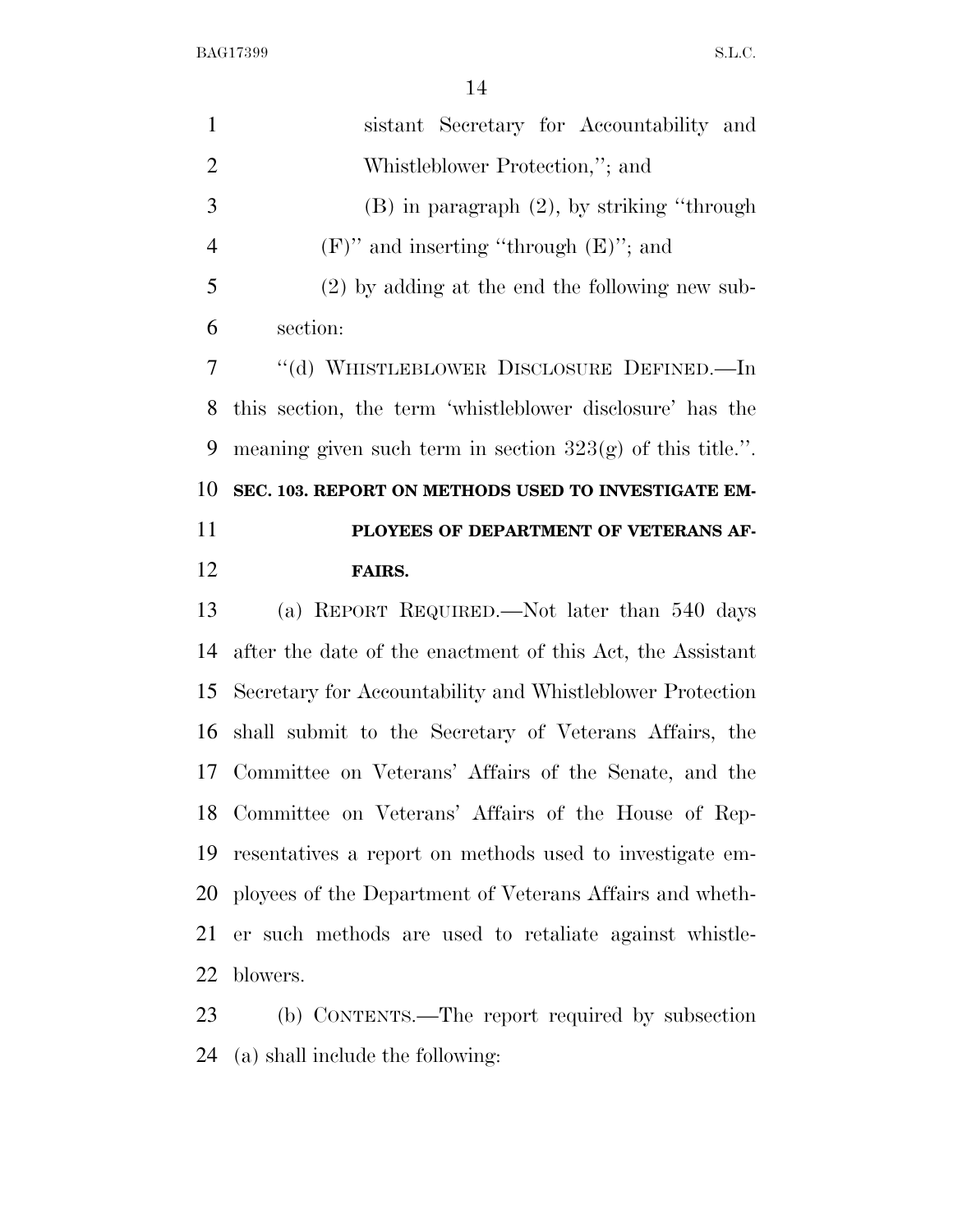| $\mathbf{1}$   | (1) An assessment of the use of administrative           |
|----------------|----------------------------------------------------------|
| $\overline{2}$ | investigation boards, peer review, searches of med-      |
| 3              | ical records, and other methods for investigating em-    |
| $\overline{4}$ | ployees of the Department.                               |
| 5              | $(2)$ A determination of whether and to what de-         |
| 6              | gree the methods described in paragraph (1) are          |
| 7              | being used to retaliate against whistleblowers.          |
| 8              | (3) Recommendations for legislative or adminis-          |
| 9              | trative action to implement safeguards to prevent        |
| 10             | the retaliation described in paragraph $(2)$ .           |
| 11             | (c) WHISTLEBLOWER DEFINED.—In this section, the          |
| 12             | term "whistleblower" has the meaning given such term in  |
| 13             | section 323 of title 38, United States Code, as added by |
| 14             | section 101.                                             |
| 15             | TITLE II-ACCOUNTABILITY OF                               |
| 16             | <b>SENIOR EXECUTIVES, SUPER-</b>                         |
| 17             | VISORS, AND OTHER EMPLOY-                                |
| 18             | EES                                                      |
| 19             | SEC. 201. IMPROVED AUTHORITIES OF SECRETARY OF VET-      |
| 20             | ERANS AFFAIRS TO IMPROVE ACCOUNT-                        |
| 21             | ABILITY OF SENIOR EXECUTIVES.                            |
| 22             | (a) IN GENERAL.—Section 713 of title 38, United          |
| 23             | States Code, is amended to read as follows:              |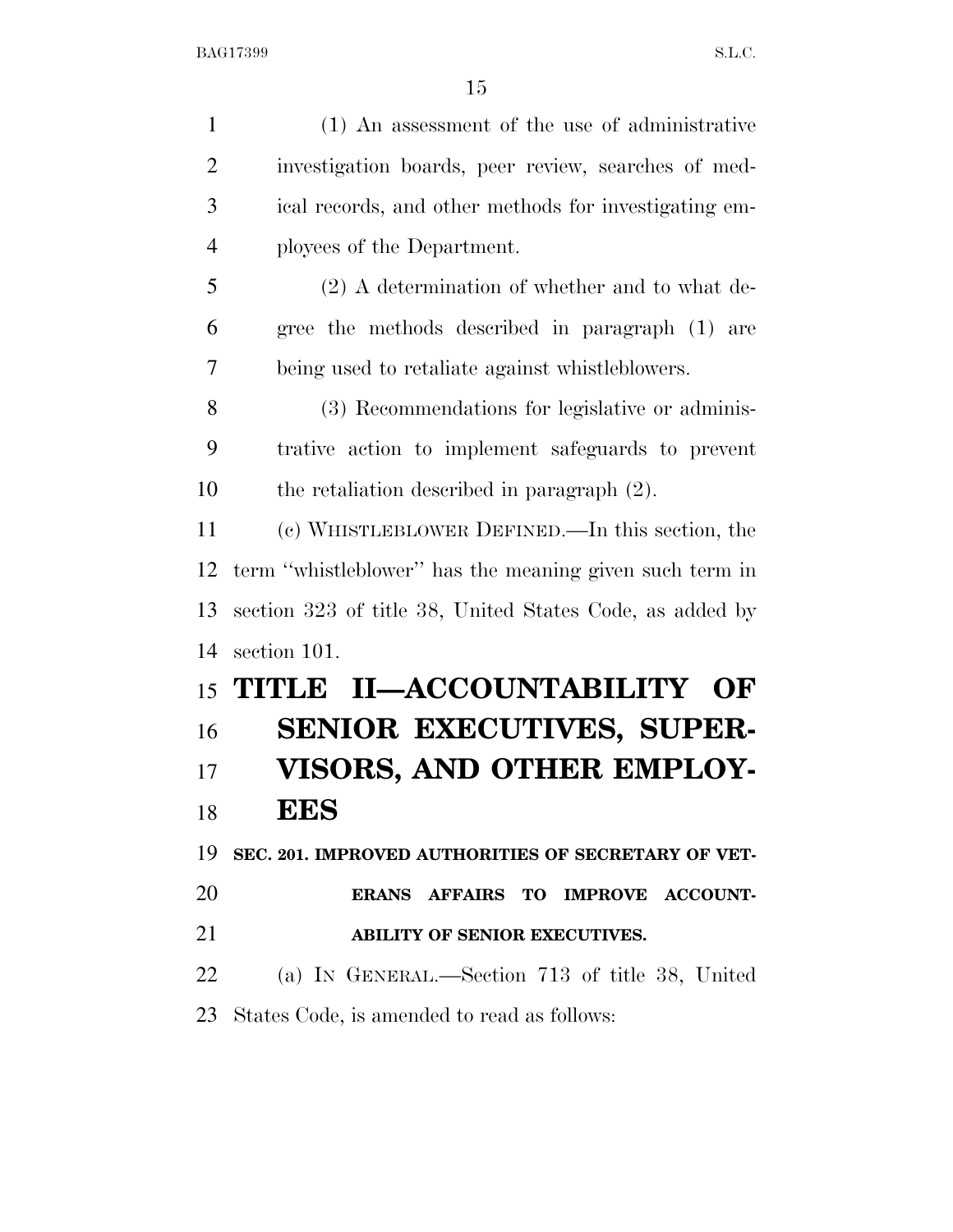**''§ 713. Senior executives: removal, demotion, or sus- pension based on performance or mis-conduct** 

 ''(a) AUTHORITY.—(1) The Secretary may, as pro- vided in this section, reprimand or suspend, involuntarily reassign, demote, or remove a covered individual from a senior executive position at the Department if the Sec- retary determines that the misconduct or performance of the covered individual warrants such action.

 ''(2) If the Secretary so removes such an individual, the Secretary may remove the individual from the civil service (as defined in section 2101 of title 5).

 ''(b) RIGHTS AND PROCEDURES.—(1) A covered indi- vidual who is the subject of an action under subsection (a) is entitled to—

16  $\frac{16}{2}$  (A) advance notice of the action;

 $\langle G \rangle$  be represented by an attorney or other representative of the covered individual's choice; and  $\langle ^{\prime}(C) \rangle$  grieve the action in accordance with an in- ternal grievance process that the Secretary, in con- sultation with the Assistant Secretary for Account- ability and Whistleblower Protection, shall establish for purposes of this subsection.

24  $\frac{1}{2}(2)(A)$  The aggregate period for notice, response, and decision on an action under subsection (a) may not exceed 15 business days.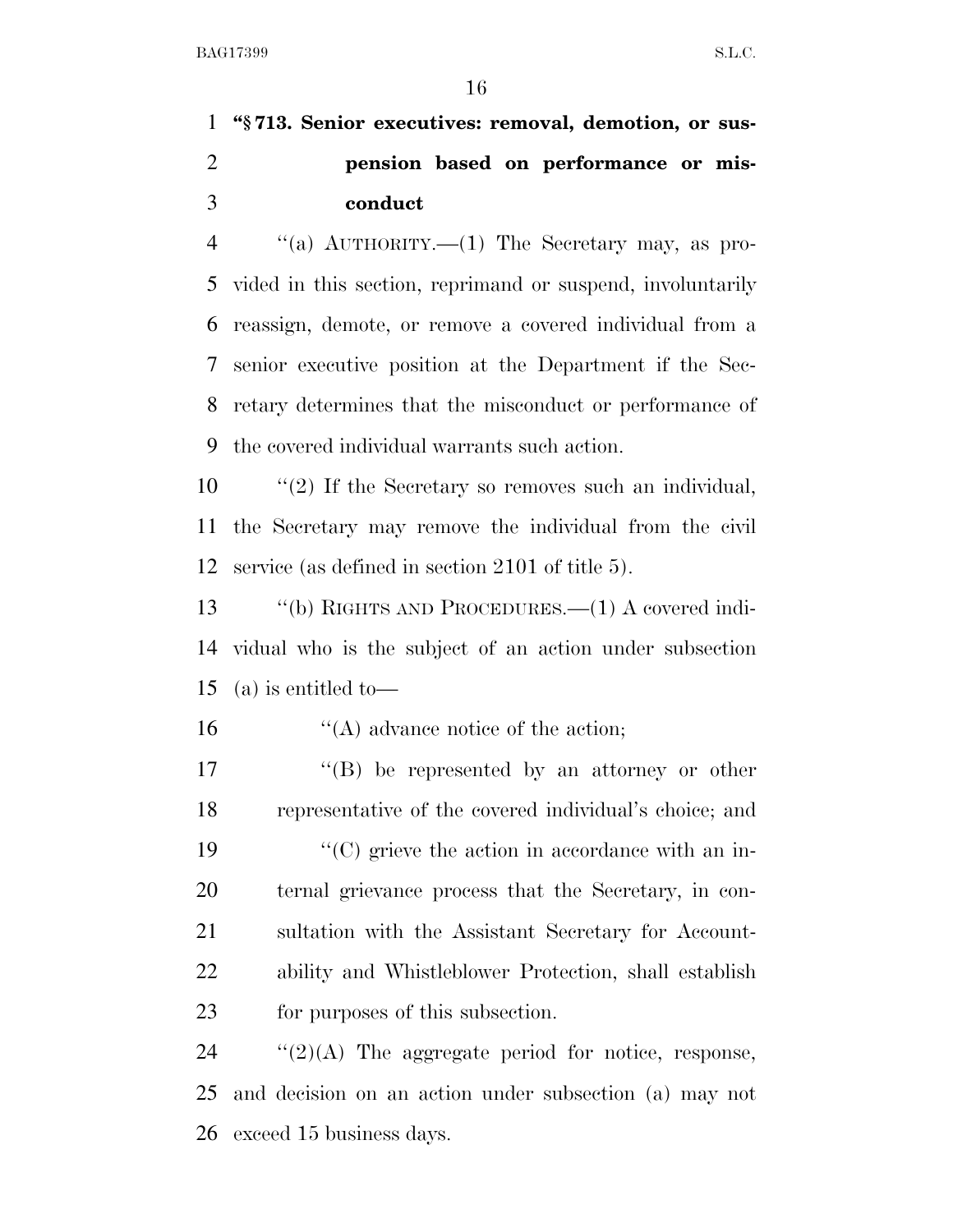''(B) The period for the response of a covered indi- vidual to a notice under paragraph (1)(A) of an action under subsection (a) shall be 7 business days.

 ''(C) A decision under this paragraph on an action under subsection (a) shall be issued not later than 15 busi- ness days after notice of the action is provided to the cov- ered individual under paragraph (1)(A). The decision shall be in writing, and shall include the specific reasons there- for and a file containing all evidence in support of the pro-posed action.

11  $\frac{1}{3}(3)$  The Secretary shall ensure that the grievance process established under paragraph (1)(C) takes fewer than 21 days.

 ''(B) The Secretary shall ensure that grievances under this subsection are reviewed only by employees of the Department.

 ''(4) A decision under paragraph (2) that is not grieved, and a grievance decision under paragraph (3), shall be final and conclusive.

 $\frac{1}{20}$  (5) A covered individual adversely affected by a deci- sion under paragraph (2) that is not grieved, or by a griev- ance decision under paragraph (3), may obtain judicial re-view of such decision.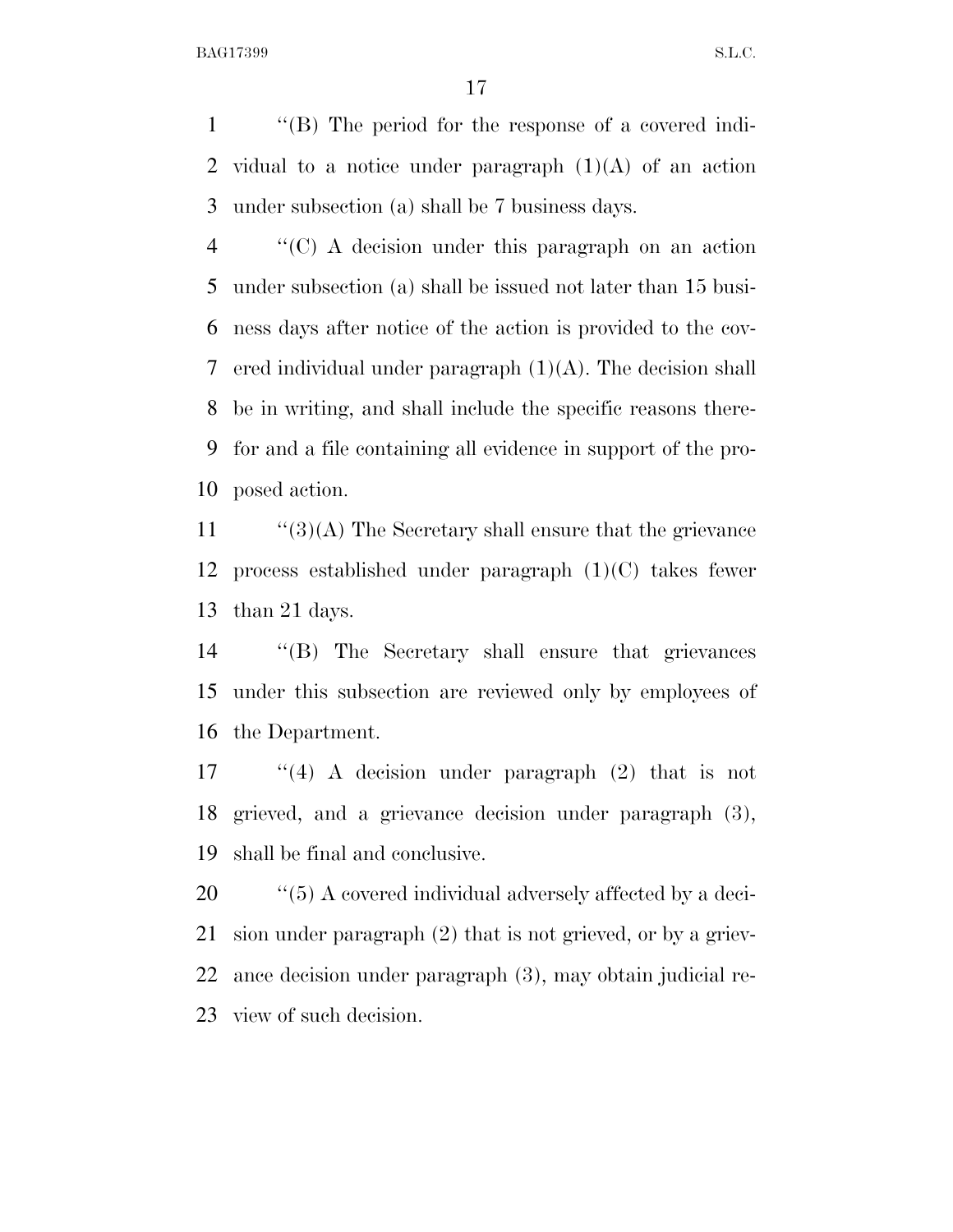| $\mathbf{1}$   | $\cdot\cdot\cdot(6)$ In any case in which judicial review is sought |
|----------------|---------------------------------------------------------------------|
| $\overline{2}$ | under paragraph (5), the court shall review the record and          |
| 3              | may set aside any Department action found to be—                    |
| $\overline{4}$ | "(A) arbitrary, capricious, an abuse of discre-                     |
| 5              | tion, or otherwise not in accordance with a provision               |
| 6              | of law;                                                             |
| 7              | "(B) obtained without procedures required by a                      |
| 8              | provision of law having been followed; or                           |
| 9              | $\lq\lq$ (C) unsupported by substantial evidence.                   |
| 10             | "(c) RELATION TO OTHER PROVISIONS OF LAW.-                          |
| 11             | Section $3592(b)(1)$ of title 5 and the procedures under            |
| 12             | section 7543(b) of such title do not apply to an action             |
| 13             | under subsection (a).                                               |
| 14             | "(d) DEFINITIONS.—In this section:                                  |
| 15             | $\cdot\cdot\cdot(1)$ The term 'covered individual' means—           |
| 16             | "(A) a career appointee (as that term is                            |
| 17             | defined in section $3132(a)(4)$ of title 5); or                     |
| 18             | "(B) any individual who occupies an ad-                             |
| 19             | ministrative or executive position and who was                      |
| 20             | appointed under section $7306(a)$ or section                        |
| 21             | $7401(1)$ of this title.                                            |
| 22             | $\lq(2)$ The term 'misconduct' includes neglect of                  |
| 23             | duty, malfeasance, or failure to accept a directed re-              |
| 24             | assignment or to accompany a position in a transfer                 |
| 25             | of function.                                                        |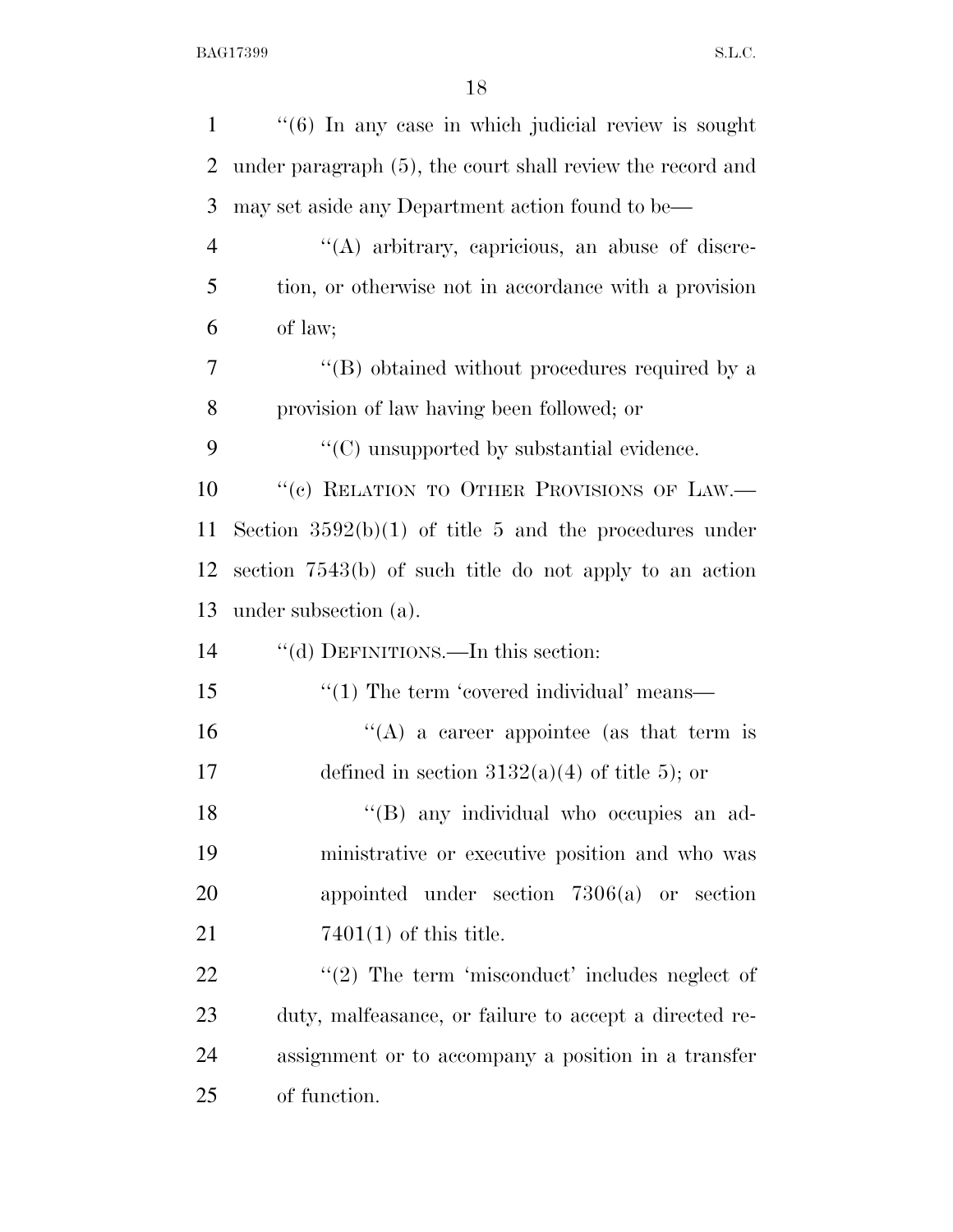| $\mathbf{1}$   | (3)<br>The term 'senior executive position'                                                        |
|----------------|----------------------------------------------------------------------------------------------------|
| $\overline{2}$ | means-                                                                                             |
| 3              | "(A) with respect to a career appointee (as                                                        |
| $\overline{4}$ | that term is defined in section $3132(a)$ of title                                                 |
| 5              | 5), a Senior Executive Service position (as such                                                   |
| 6              | term is defined in such section); and                                                              |
| $\overline{7}$ | $\lq\lq$ with respect to a covered individual                                                      |
| 8              | appointed under section $7306(a)$ or section                                                       |
| 9              | $7401(1)$ of this title, an administrative or exec-                                                |
| 10             | utive position.".                                                                                  |
| 11             | (b) CONFORMING AMENDMENT.—Section $7461(e)(1)$                                                     |
| 12             | of such title is amended by inserting "employees in senior                                         |
| 13             | executive positions (as defined in section $713(d)$ of this                                        |
| 14             | title) and" before "interns".                                                                      |
| 15             | (c) CLERICAL AMENDMENT.—The table of sections                                                      |
| 16             | at the beginning of chapter 7 of such title is amended by                                          |
| 17             | striking the item relating to section 713 and inserting the                                        |
| 18             | following new item:                                                                                |
|                | "713. Senior executives: removal, demotion, or suspension based on performance<br>or misconduct.". |
| 19             | SEC. 202. IMPROVED AUTHORITIES OF SECRETARY OF VET-                                                |
| 20             | <b>ERANS</b><br><b>AFFAIRS TO</b><br><b>IMPROVE</b><br><b>ACCOUNT-</b>                             |
| 21             | <b>ABILITY OF EMPLOYEES.</b>                                                                       |
| 22             | (a) IN GENERAL.—Subchapter I of chapter 7 of title                                                 |
| 23             | 38, United States Code, is amended by inserting after sec-                                         |
| 24             | tion 713 the following new section:                                                                |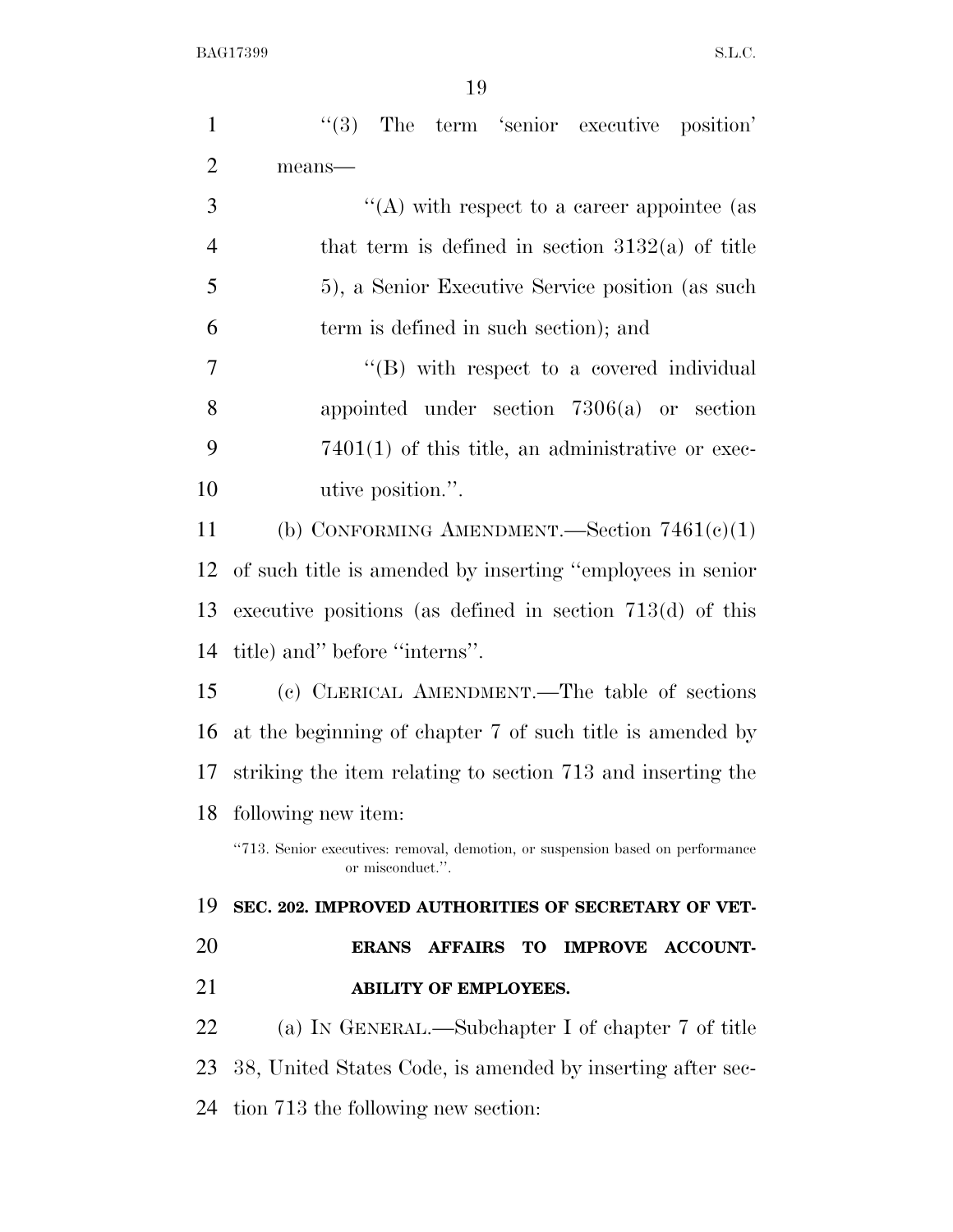## **''§ 714. Employees: removal, demotion, or suspension based on performance or misconduct**

 "(a) IN GENERAL.—(1) The Secretary may remove, demote, or suspend a covered individual who is an em- ployee of the Department if the Secretary determines the performance or misconduct of the covered individual war-rants such removal, demotion, or suspension.

 ''(2) If the Secretary so removes, demotes, or sus-pends such a covered individual, the Secretary may—

 $\langle (A) \rangle$  remove the covered individual from the civil service (as defined in section 2101 of title 5); 12 ''(B) demote the covered individual by means of a reduction in grade for which the covered individual is qualified, that the Secretary determines is appro- priate, and that reduces the annual rate of pay of the covered individual; or

17  $\lq\lq\lq\lq\lq\lq\lq\lq\lq\lq\lq\lq$  (C) suspend the covered individual.

18 "(b) PAY OF CERTAIN DEMOTED INDIVIDUALS.—(1) Notwithstanding any other provision of law, any covered individual subject to a demotion under subsection (a)(2) shall, beginning on the date of such demotion, receive the annual rate of pay applicable to such grade.

 $\frac{1}{2}(2)(A)$  A covered individual so demoted may not be placed on administrative leave during the period during which an appeal (if any) under this section is ongoing, and may only receive pay if the covered individual reports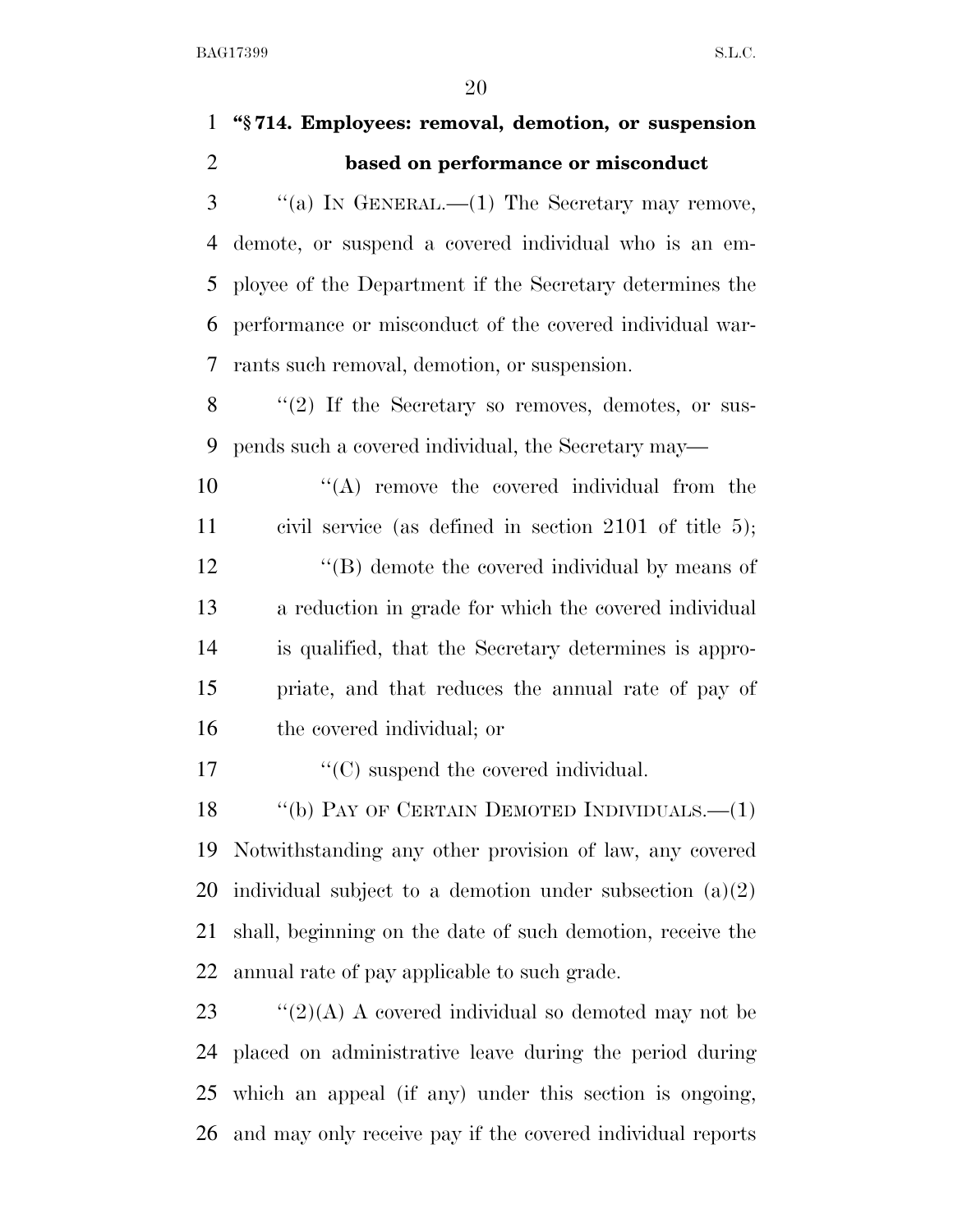for duty or is approved to use accrued unused annual, sick, family medical, military, or court leave.

 ''(B) If a covered individual so demoted does not re- port for duty or receive approval to use accrued unused leave, such covered individual shall not receive pay or 6 other benefits pursuant to subsection  $(d)(5)$ .

 $\langle \langle e \rangle$  PROCEDURE.—(1)(A) The aggregate period for notice, response, and final decision in a removal, demotion, or suspension under this section may not exceed 15 busi-ness days.

 ''(B) The period for the response of a covered indi- vidual to a notice of a proposed removal, demotion, or sus-pension under this section shall be 7 business days.

 ''(C) Paragraph (3) of subsection (b) of section 7513 of title 5 shall apply with respect to a removal, demotion, or suspension under this section.

 ''(D) The procedures in this subsection shall super- sede any collective bargaining agreement to the extent that such agreement is inconsistent with such procedures.

 $\frac{1}{2}$  The Secretary shall issue a final decision with respect to a removal, demotion, or suspension under this section not later than 15 business days after the Secretary provides notice, including a file containing all the evidence in support of the proposed action, to the covered individual of the removal, demotion, or suspension. The decision shall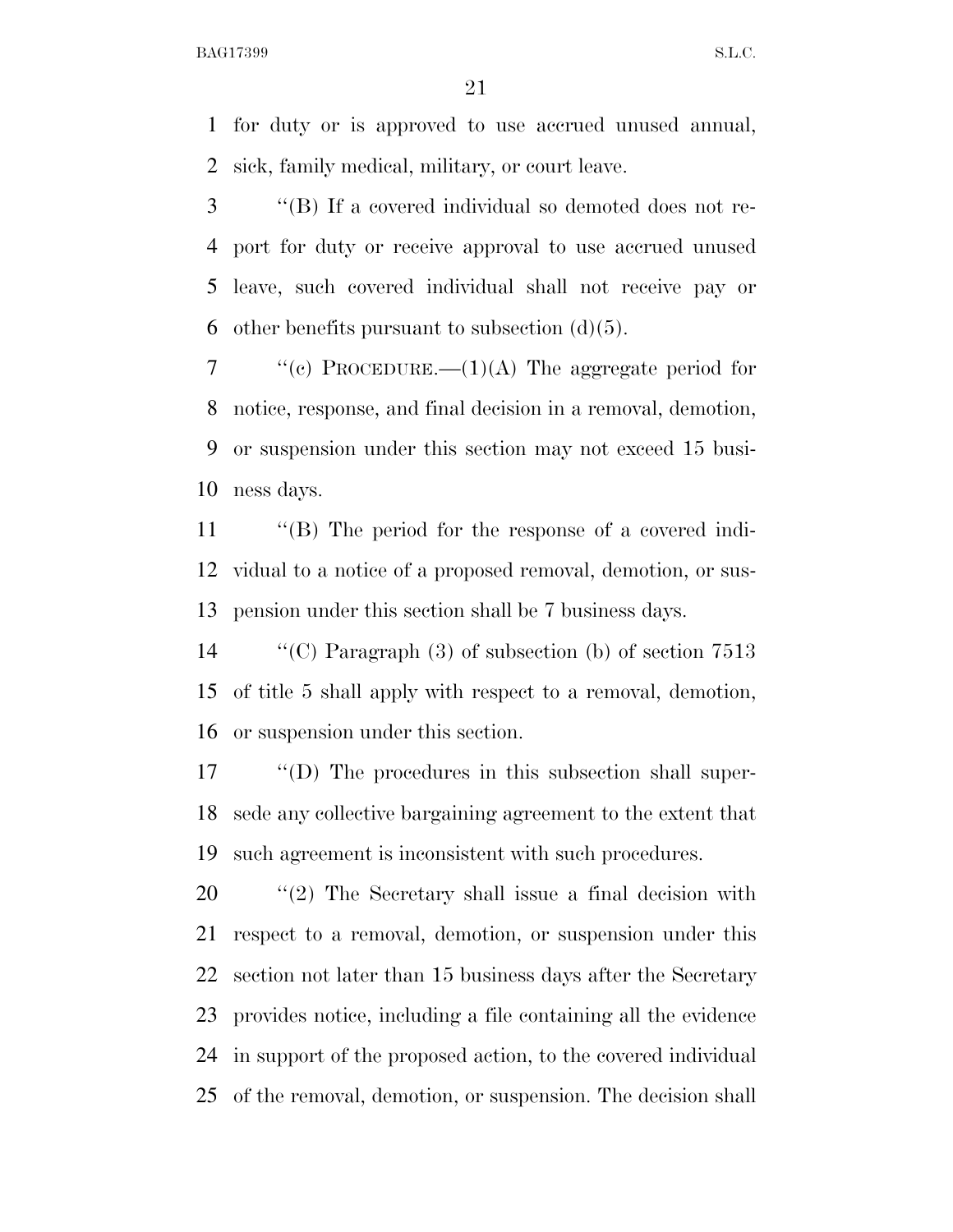be in writing and shall include the specific reasons there-for.

 ''(3) The procedures under chapter 43 of title 5 shall not apply to a removal, demotion, or suspension under this section.

 "(4)(A) Subject to subparagraph (B) and subsection (d), any removal or demotion under this section, and any suspension of more than 14 days under this section, may be appealed to the Merit Systems Protection Board, which shall refer such appeal to an administrative judge pursu-11 ant to section  $7701(b)(1)$  of title 5.

 ''(B) An appeal under subparagraph (A) of a re- moval, demotion, or suspension may only be made if such appeal is made not later than 10 business days after the date of such removal, demotion, or suspension.

 ''(d) EXPEDITED REVIEW.—(1) Upon receipt of an 17 appeal under subsection  $(c)(4)(A)$ , the administrative judge shall expedite any such appeal under section  $7701(b)(1)$  of title 5 and, in any such case, shall issue a final and complete decision not later than 180 days after the date of the appeal.

22  $\text{``(2)(A)}$  Notwithstanding section  $7701(c)(1)(B)$  of title 5, the administrative judge shall uphold the decision of the Secretary to remove, demote, or suspend an em-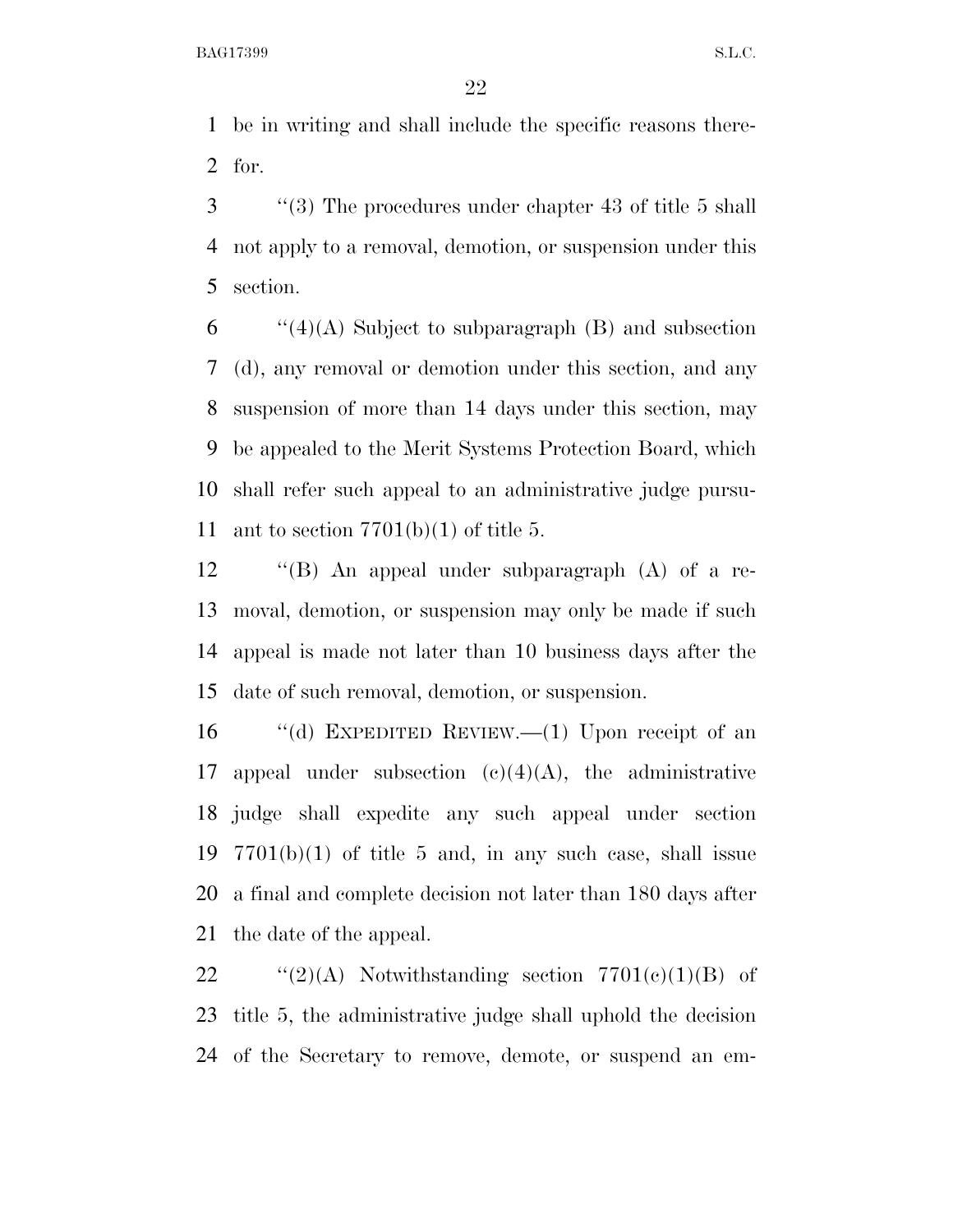ployee under subsection (a) if the decision is supported by substantial evidence.

 ''(B) If the decision of the Secretary is supported by substantial evidence, the administrative judge shall not mitigate the penalty prescribed by the Secretary.

 ''(3) The decision of the administrative judge under paragraph (1) may be appealed to the Merit Systems Pro-tection Board.

 ''(4) In any case in which the administrative judge cannot issue a decision in accordance with the 180-day requirement under paragraph (1), the Merit Systems Pro- tection Board shall, not later than 14 business days after the expiration of the 180-day period, submit to the Com- mittee on Veterans' Affairs of the Senate and the Com- mittee on Veterans' Affairs of the House of Representa- tives a report that explains the reasons why a decision was not issued in accordance with such requirement.

 $\frac{1}{5}(A)$  A decision of the Merit Systems Protection Board under paragraph (3) may be appealed to the United States Court of Appeals for the Federal Circuit pursuant to section 7703 of title 5.

22  $\langle$  "(B) Any decision by such Court shall be in compli-23 ance with section  $7462(f)(2)$  of this title.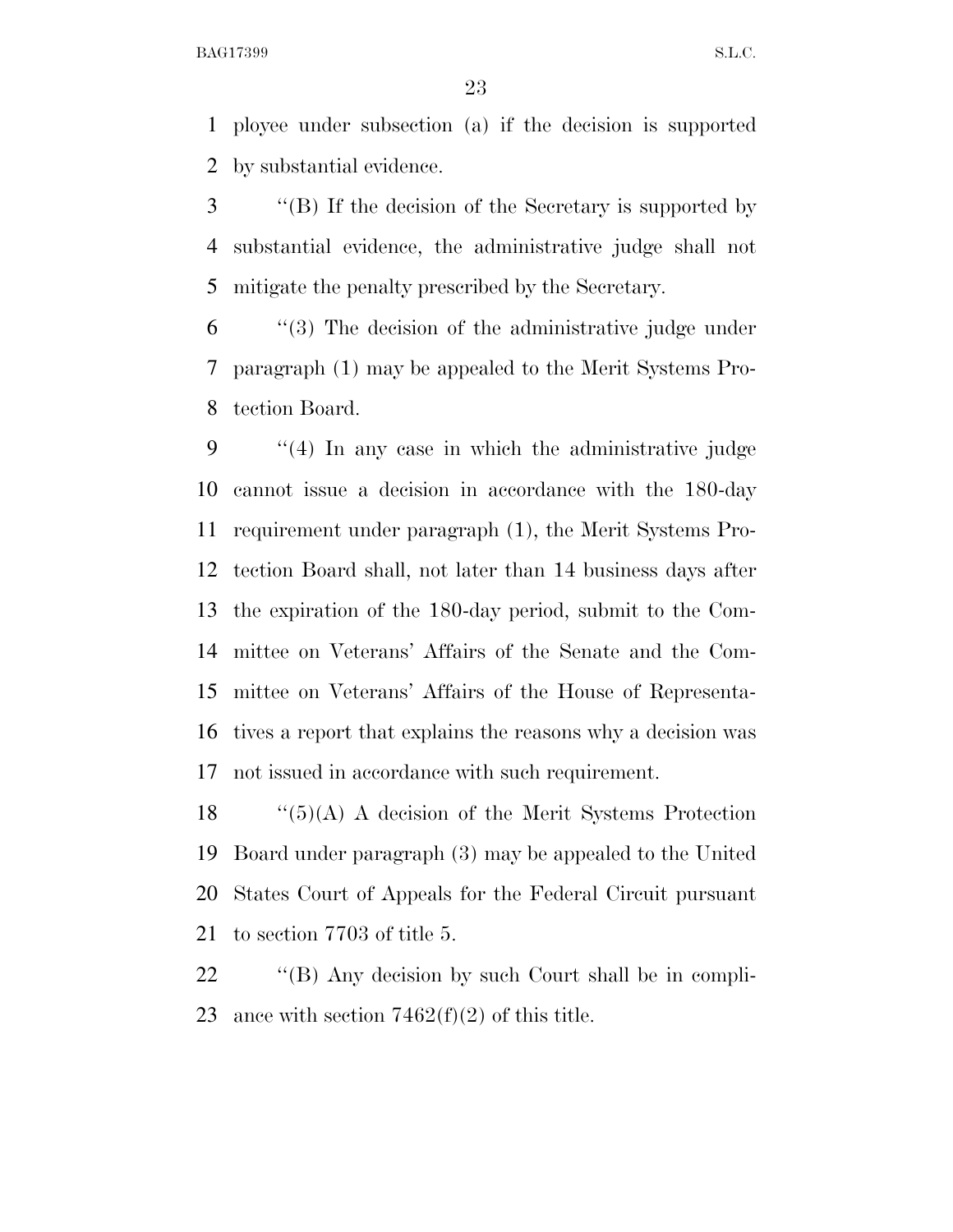''(6) The Merit Systems Protection Board may not stay any removal or demotion under this section, except as provided in section 1214(b) of title 5.

 ''(7) During the period beginning on the date on which a covered individual appeals a removal from the civil service under subsection (c) and ending on the date that the United States Court of Appeals for the Federal Circuit issues a final decision on such appeal, such covered indi- vidual may not receive any pay, awards, bonuses, incen- tives, allowances, differentials, student loan repayments, special payments, or benefits related to the employment of the individual by the Department.

 ''(8) To the maximum extent practicable, the Sec- retary shall provide to the Merit Systems Protection Board such information and assistance as may be nec- essary to ensure an appeal under this subsection is expe-dited.

18 ''(9) If an employee prevails on appeal under this sec- tion, the employee shall be entitled to backpay (as pro-vided in section 5596 of title 5).

 ''(10) If an employee who is subject to a collective bargaining agreement chooses to grieve an action taken under this section through a grievance procedure provided under the collective bargaining agreement, the timelines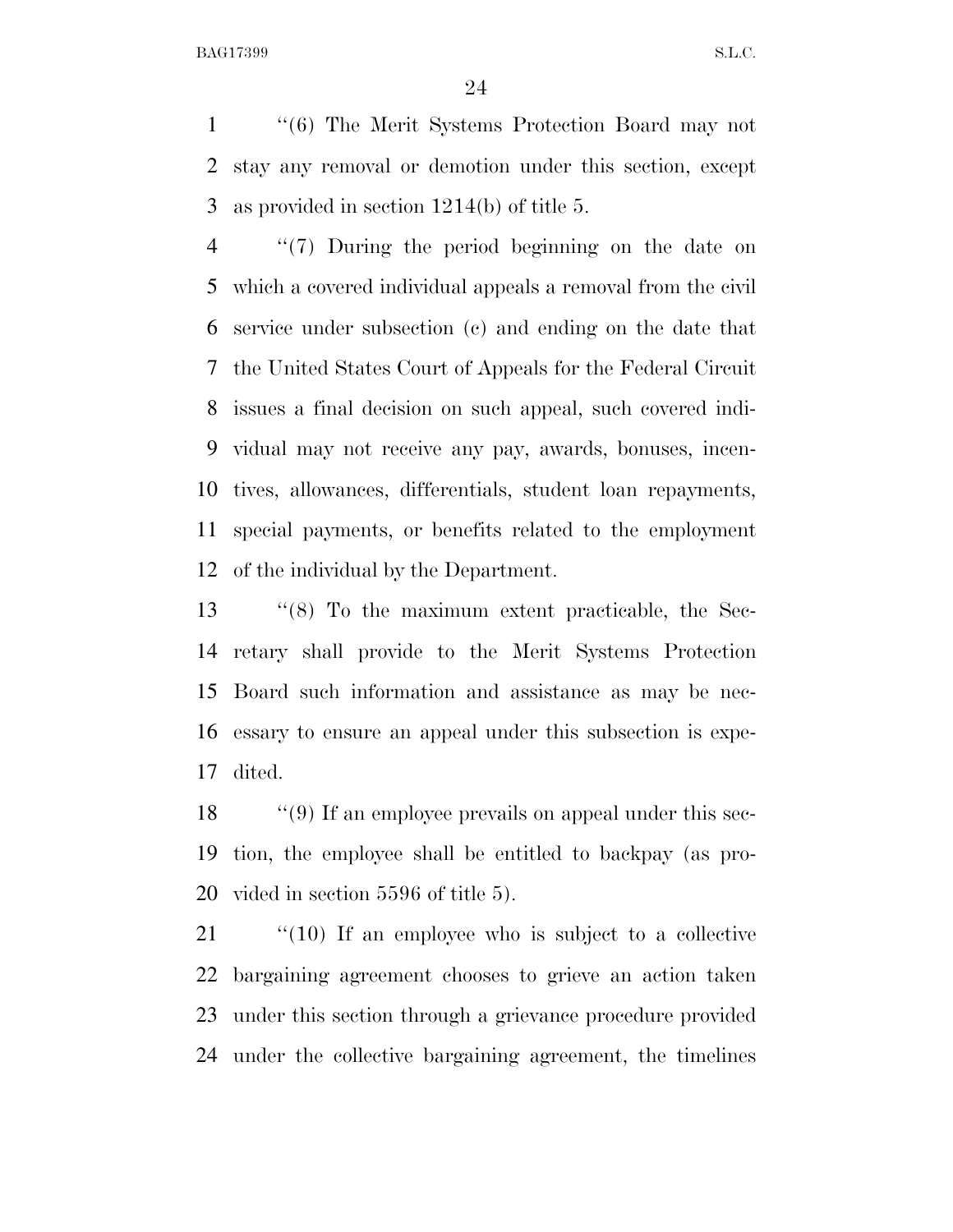and procedures set forth in subsection (c) and this sub-section shall apply.

 ''(e) WHISTLEBLOWER PROTECTION.—(1) In the case of a covered individual seeking corrective action (or on behalf of whom corrective action is sought) from the Office of Special Counsel based on an alleged prohibited personnel practice described in section 2302(b) of title 5, the Secretary may not remove, demote, or suspend such covered individual under subsection (a) without the ap- proval of the Special Counsel under section 1214(f) of title 5.

12 ''(2) In the case of a covered individual who has made a whistleblower disclosure to the Assistant Secretary for Accountability and Whistleblower Protection, the Sec- retary may not remove, demote, or suspend such covered individual under subsection (a) until—

 $'$ (A) in the case in which the Assistant Sec- retary determines to refer the whistleblower disclo-19 sure under section  $323(e)(1)(D)$  of this title to an office or other investigative entity, a final decision with respect to the whistleblower disclosure has been made by such office or other investigative entity; or 23 ''(B) in the case in which the Assistant Sec-retary determines not to the refer the whistleblower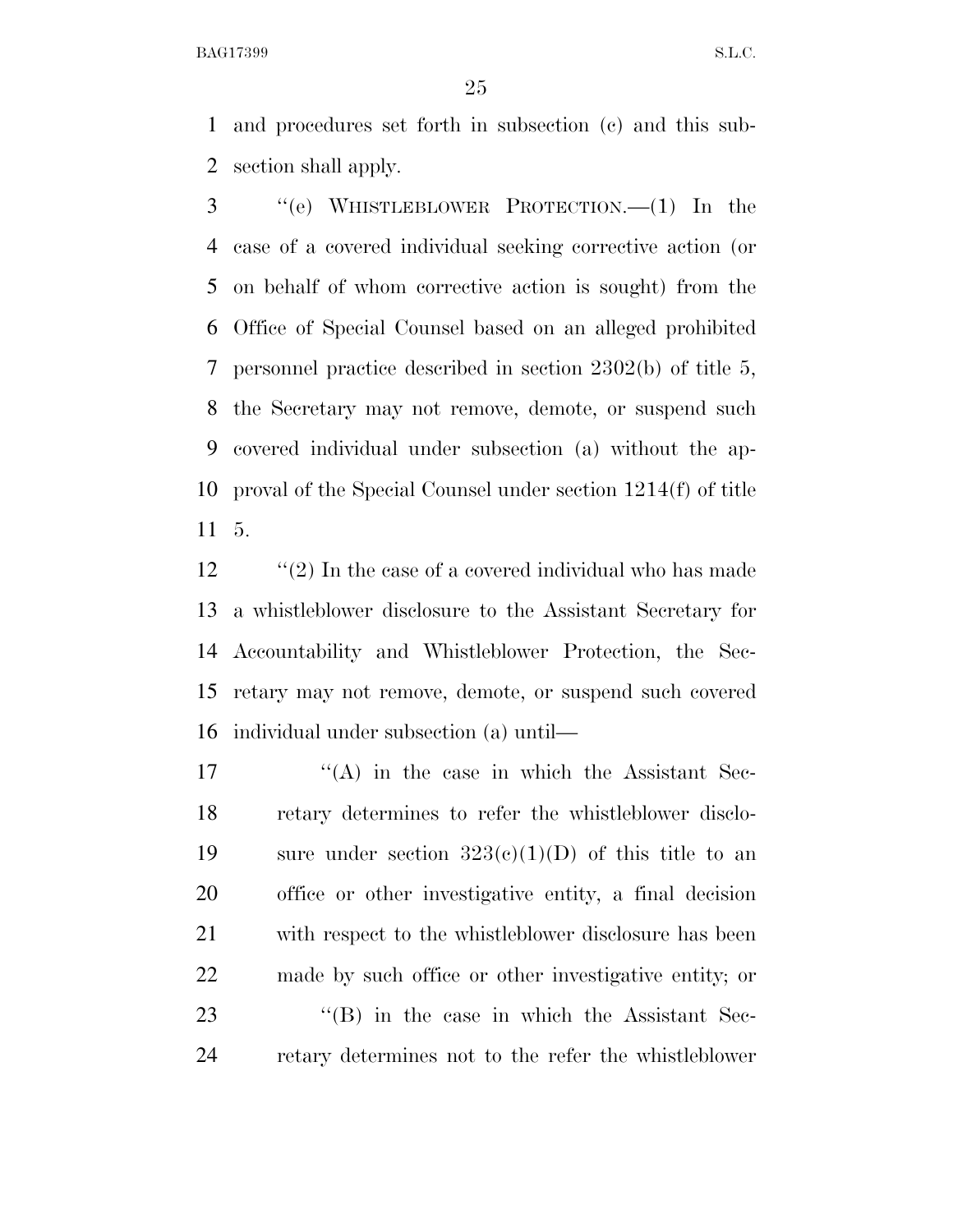disclosure under such section, the Assistant Sec-retary makes such determination.

 ''(f) TERMINATION OF INVESTIGATIONS BY OFFICE OF SPECIAL COUNSEL.—(1) Notwithstanding any other provision of law, the Special Counsel (established by sec- tion 1211 of title 5) may terminate an investigation of a prohibited personnel practice alleged by an employee or former employee of the Department after the Special Counsel provides to the employee or former employee a written statement of the reasons for the termination of the investigation.

 ''(2) Such statement may not be admissible as evi- dence in any judicial or administrative proceeding without the consent of such employee or former employee.

 ''(g) VACANCIES.—In the case of a covered individual who is removed or demoted under subsection (a), to the maximum extent feasible, the Secretary shall fill the va-cancy arising as a result of such removal or demotion.

''(h) DEFINITIONS.—In this section:

20  $\frac{1}{20}$  The term 'covered individual' means an in- dividual occupying a position at the Department, but does not include—

23  $\langle (A)$  an individual occupying a senior exec- utive position (as defined in section 713(d) of this title);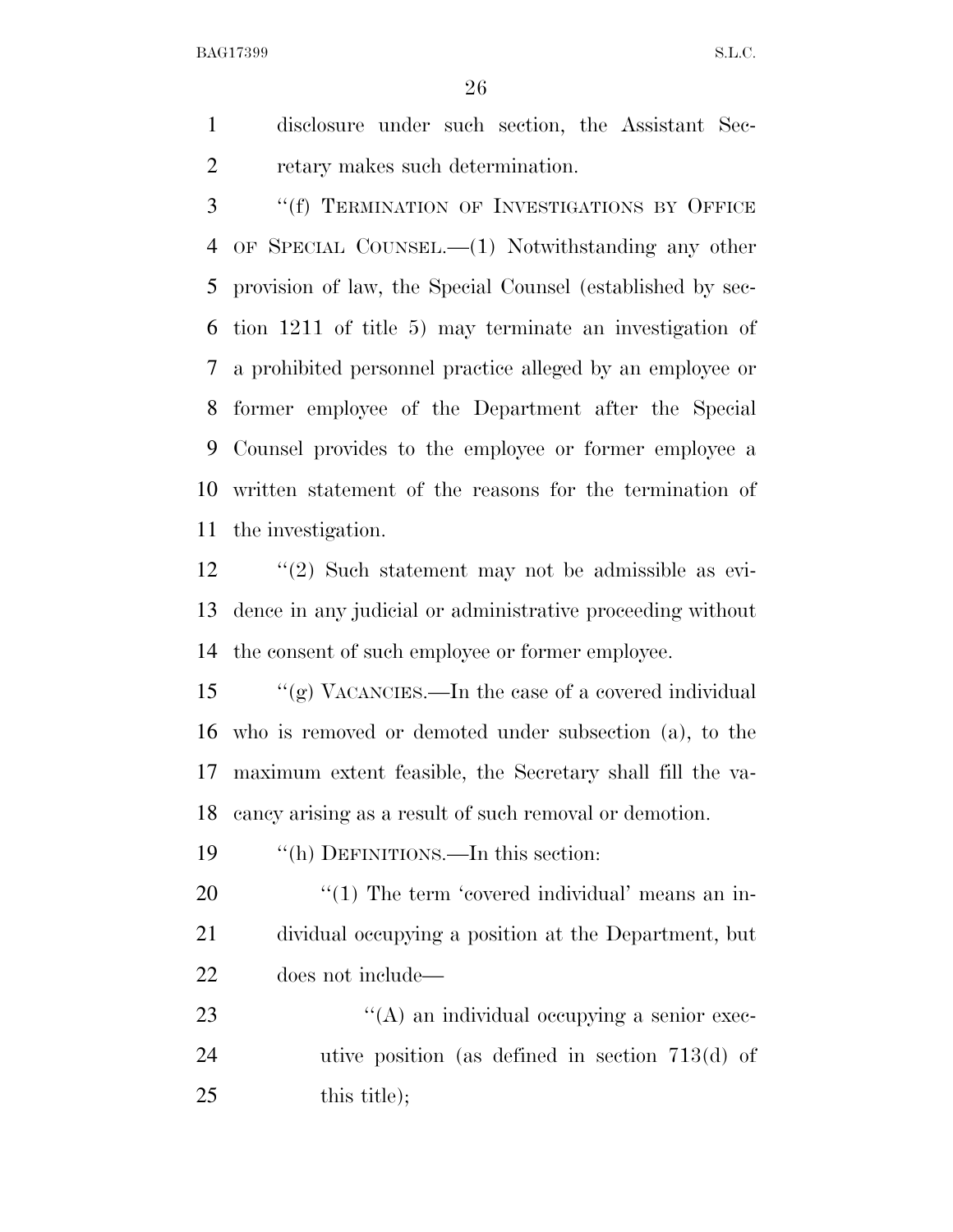| $\mathbf{1}$   | "(B) an individual appointed pursuant to                |
|----------------|---------------------------------------------------------|
| $\overline{2}$ | sections 7306, 7401(1), or 7405 of this title;          |
| 3              | "(C) an individual who has not completed                |
| $\overline{4}$ | a probationary or trial period; or                      |
| 5              | $\lq\lq$ (D) a political appointee.                     |
| 6              | $"(2)$ The term 'suspend' means the placing of          |
| 7              | an employee, for disciplinary reasons, in a temporary   |
| 8              | status without duties and pay for a period in excess    |
| 9              | of 14 days.                                             |
| 10             | $\lq(3)$ The term 'grade' has the meaning given         |
| 11             | such term in section $7511(a)$ of title 5.              |
| 12             | $\lq(4)$ The term 'misconduct' includes neglect of      |
| 13             | duty, malfeasance, or failure to accept a directed re-  |
| 14             | assignment or to accompany a position in a transfer     |
| 15             | of function.                                            |
| 16             | $\lq(5)$ The term 'political appointee' means an in-    |
| 17             | dividual who is—                                        |
| 18             | "(A) employed in a position described                   |
| 19             | under sections $5312$ through $5316$ of title 5         |
| 20             | (relating to the Executive Schedule);                   |
| 21             | "(B) a limited term appointee, limited                  |
| 22             | emergency appointee, or noncareer appointee in          |
| 23             | the Senior Executive Service, as defined under          |
| 24             | paragraphs $(5)$ , $(6)$ , and $(7)$ , respectively, of |
| 25             | section 3132(a) of title 5; or                          |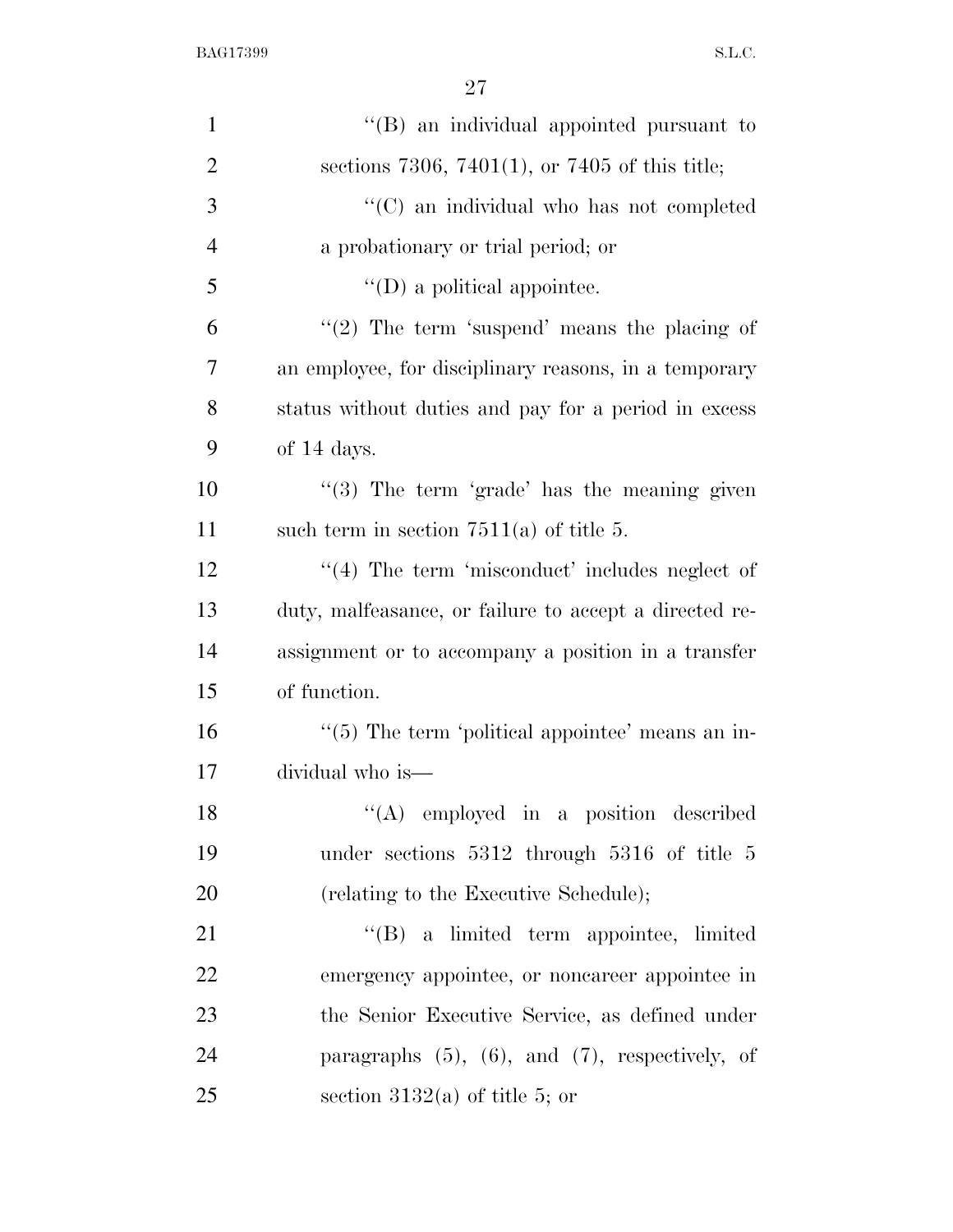| $\mathbf{1}$   | "(C) employed in a position of a confiden-                                                 |
|----------------|--------------------------------------------------------------------------------------------|
| $\overline{2}$ | or policy-determining character under<br>tial                                              |
| 3              | schedule C of subpart C of part 213 of title $5$ ,                                         |
| $\overline{4}$ | Code of Federal Regulations, or successor regu-                                            |
| 5              | lation.                                                                                    |
| 6              | $\cdot\cdot$ (6) The term 'whistleblower disclosure' has the                               |
| 7              | meaning given such term in section $323(g)$ of this                                        |
| 8              | title.".                                                                                   |
| 9              | (b) CLERICAL AND CONFORMING AMENDMENTS.—                                                   |
| 10             | (1) CLERICAL.—The table of sections at the be-                                             |
| 11             | ginning of chapter 7 of such title is amended by in-                                       |
| 12             | serting after the item relating to section 713 the fol-                                    |
| 13             | lowing new item:                                                                           |
|                | "714. Employees: removal, demotion, or suspension based on performance or<br>misconduct.". |
| 14             | (2) CONFORMING.—Section $4303(f)$ of title 5,                                              |
| 15             | United States Code, is amended—                                                            |
| 16             | (A) in paragraph $(2)$ , by striking "or" at                                               |
| 17             | the end;                                                                                   |
| 18             | $(B)$ in paragraph $(3)$ , by striking the pe-                                             |
| 19             | riod at the end and inserting ", or"; and                                                  |
| 20             | (C) by adding at the end the following:                                                    |
| 21             | $\lq(4)$ any removal or demotion under section                                             |
| 22             | 714 of title 38.".                                                                         |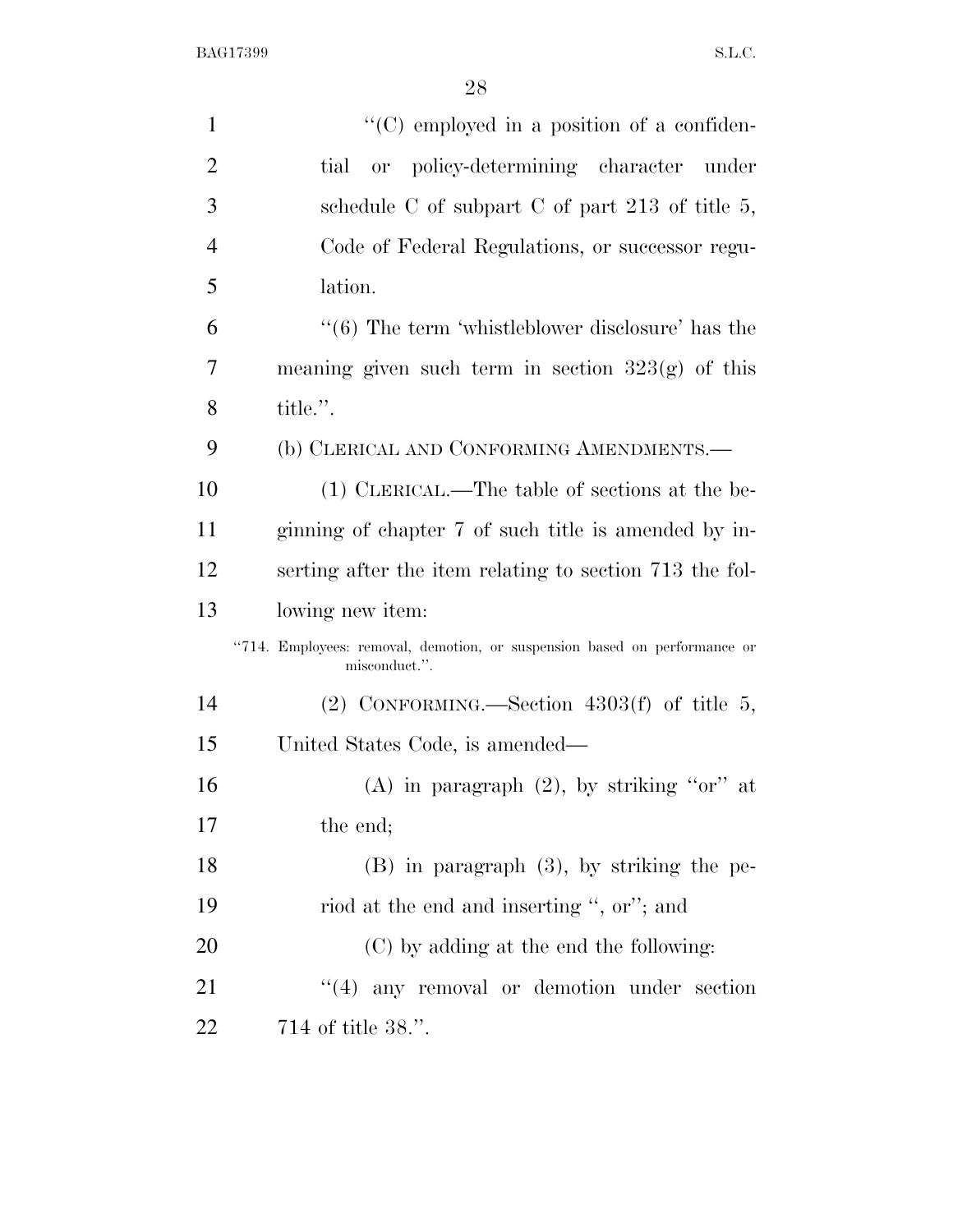| 1              | SEC. 203. REDUCTION OF BENEFITS FOR DEPARTMENT OF                |
|----------------|------------------------------------------------------------------|
| $\overline{2}$ | <b>VETERANS AFFAIRS EMPLOYEES CONVICTED</b>                      |
| 3              | OF CERTAIN CRIMES.                                               |
| $\overline{4}$ | (a) REDUCTION OF BENEFITS.—                                      |
| 5              | (1) IN GENERAL.—Subchapter I of chapter 7 of                     |
| 6              | title 38, United States Code, is amended by adding               |
| 7              | at the end the following new section:                            |
| 8              | "§719. Reduction of benefits of employees convicted              |
| 9              | of certain crimes                                                |
| 10             | "(a) REDUCTION OF ANNUITY FOR REMOVED EM-                        |
| 11             | $\text{PLoyEE}$ . (1) The Secretary shall order that the covered |
| 12             | service of an employee of the Department removed from            |
| 13             | a position for performance or misconduct under section           |
| 14             | 719 or 7461 of this title or any other provision of law          |
| 15             | shall not be taken into account for purposes of calculating      |
| 16             | an annuity with respect to such individual under chapter         |
| 17             | $83$ or chapter $84$ of title 5, if—                             |
| 18             | "(A) the Secretary determines that the indi-                     |
| 19             | vidual is convicted of a felony (and the conviction is           |
| 20             | final) that influenced the individual's performance              |
| 21             | while employed in the position; and                              |
| <u>22</u>      | $\lq\lq$ before such order is made, the individual               |
| 23             | is afforded—                                                     |
| 24             | "(i) notice of the proposed order; and                           |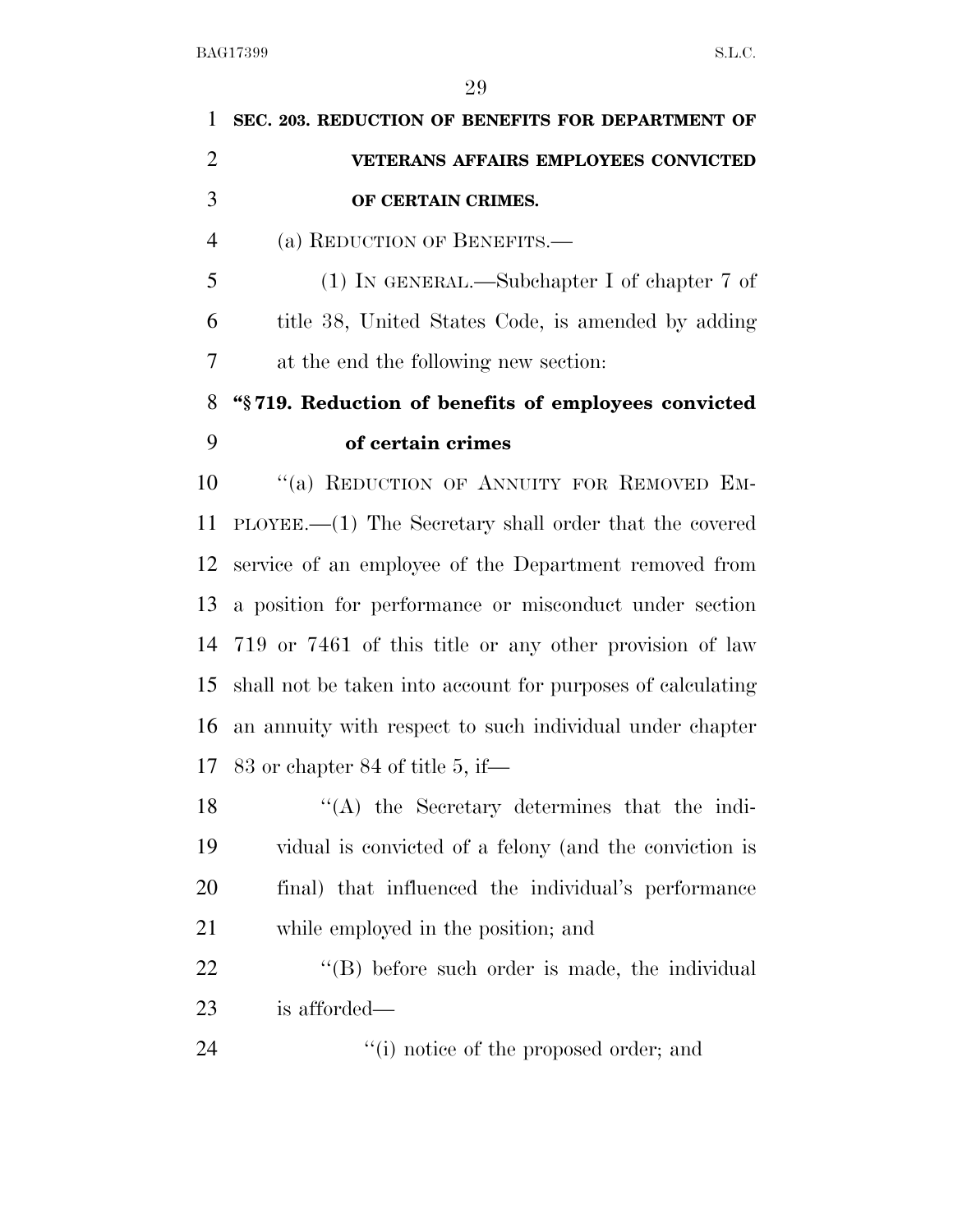| $\mathbf{1}$   | "(ii) an opportunity to respond to the pro-                   |
|----------------|---------------------------------------------------------------|
| $\overline{2}$ | posed order by not later than ten business days               |
| 3              | following receipt of such notice; and                         |
| $\overline{4}$ | $\lq\lq$ <sup>"</sup> (C) the Secretary issues the order—     |
| 5              | "(i) in the case of a proposed order to                       |
| 6              | which an individual responds under subpara-                   |
| $\overline{7}$ | $graph$ (B)(ii), not later than five business days            |
| 8              | after receiving the response of the individual; or            |
| 9              | "(ii) in the case of a proposed order to                      |
| 10             | which an individual does not respond, not later               |
| 11             | than 15 business days after the Secretary pro-                |
| 12             | vides notice to the individual under subpara-                 |
| 13             | $graph(B)(i)$ .                                               |
| 14             | " $(2)$ Any individual with respect to whom an annuity        |
| 15             | is reduced under this subsection may appeal the reduction     |
| 16             | to the Director of the Office of Personnel Management         |
| 17             | pursuant to such regulations as the Director may pre-         |
| 18             | scribe for purposes of this subsection.                       |
| 19             | "(b) REDUCTION OF ANNUITY FOR RETIRED EM-                     |
| 20             | $\text{PLoyEE}.$ (1) The Secretary may order that the covered |
| 21             | service of an individual who is removed for performance       |
| 22             | or misconduct under section 719 or 7461 of this title or      |
| 23             | any other provision of law but who leaves employment at       |
| 24             | the Department prior to the issuance of a final decision      |
| 25             | with respect to such action shall not be taken into account   |
|                |                                                               |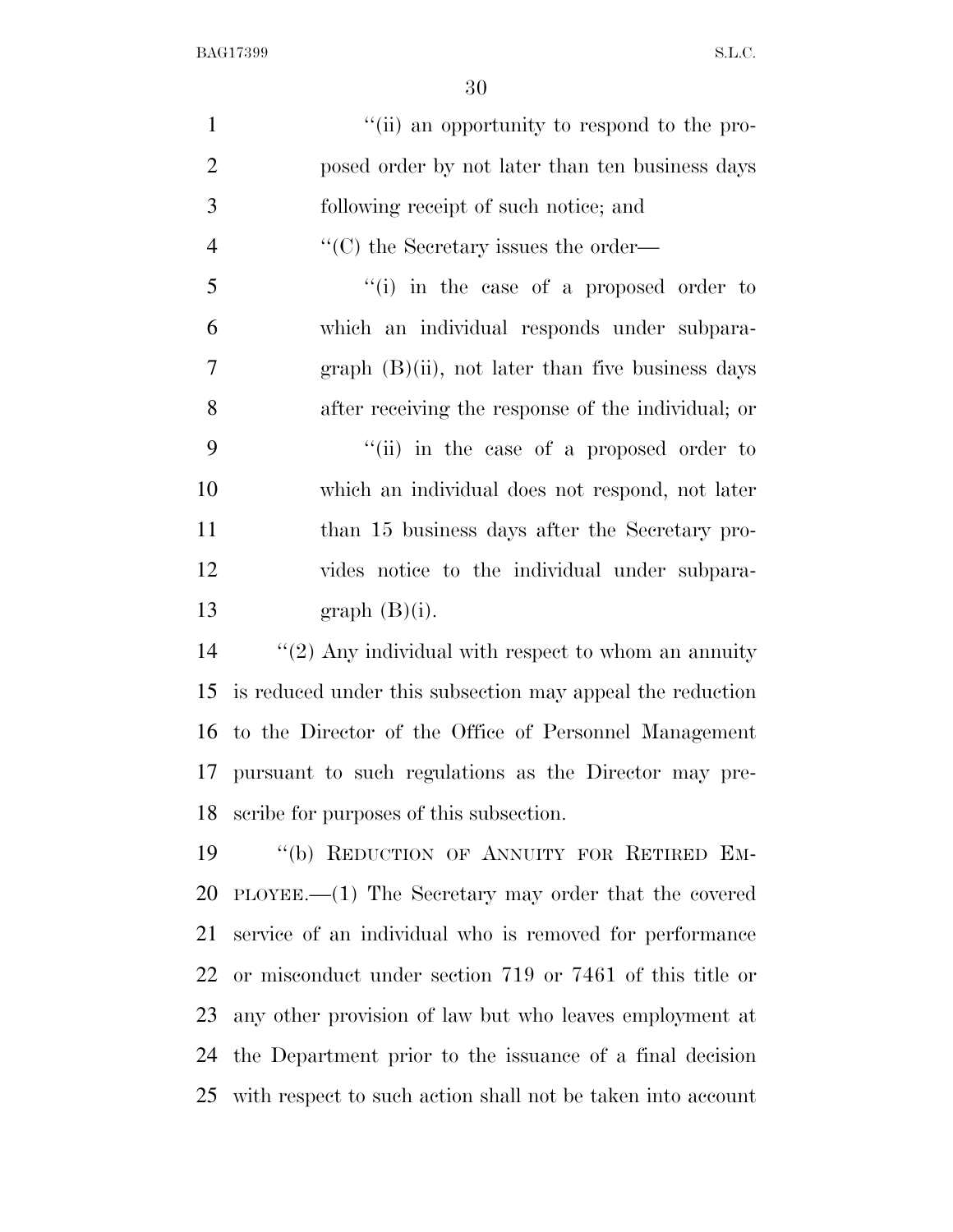| $\mathbf{1}$   | for purposes of calculating an annuity with respect to such |
|----------------|-------------------------------------------------------------|
| $\overline{2}$ | individual under chapter 83 or chapter 84 of title 5, if—   |
| 3              | $\cdot$ (A) the Secretary determines that individual is     |
| 4              | convicted of a felony (and the conviction is final)         |
| 5              | that influenced the individual's performance while          |
| 6              | employed in the position; and                               |
| 7              | $\lq\lq$ before such order is made, the individual          |
| 8              | is afforded—                                                |
| 9              | "(i) notice of the proposed order;                          |
| 10             | "(ii) opportunity to respond to the pro-                    |
| 11             | posed order by not later than ten business days             |
| 12             | following receipt of such notice; and                       |
| 13             | $\lq\lq$ <sup>"</sup> (C) the Secretary issues the order—   |
| 14             | $``(i)$ in the case of a proposed order to                  |
| 15             | which an individual responds under subpara-                 |
| 16             | $graph$ (B)(ii), not later than five business days          |
| 17             | after receiving the response of the individual; or          |
| 18             | "(ii) in the case of a proposed order to                    |
| 19             | which an individual does not respond, not later             |
| 20             | than 15 business days after the Secretary pro-              |
| 21             | vides notice to the individual under subpara-               |
| 22             | $graph(B)(i)$ .                                             |
| 23             | $\lq(2)$ Upon the issuance of an order by the Secretary     |
| 24             | under paragraph (1), the individual shall have an oppor-    |
| 25             | tunity to appeal the order to the Director of the Office    |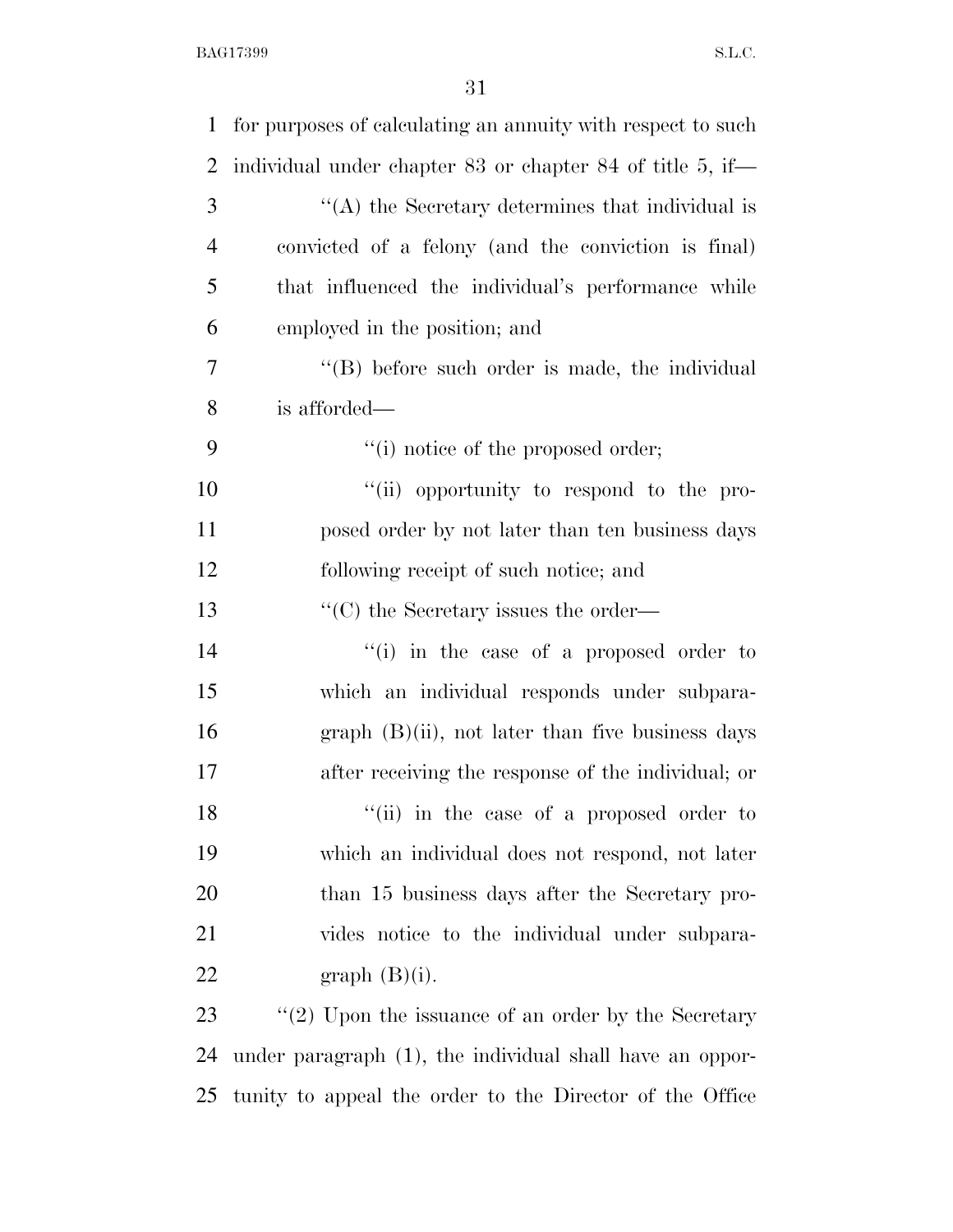of Personnel Management before the date that is seven business days after the date of such issuance.

 ''(3) The Director of the Office of Personnel Manage- ment shall make a final decision with respect to an appeal under paragraph (2) within 30 business days of receiving the appeal.

 ''(c) ADMINISTRATIVE REQUIREMENTS.—Not later than 37 business days after the Secretary issues a final order under subsection (a) or (b) with respect to an indi- vidual, the Director of the Office of Personnel Manage-ment shall recalculate the annuity of the individual.

 ''(d) LUMP-SUM ANNUITY CREDIT.—Any individual with respect to whom an annuity is reduced under sub- section (a) or (b) shall be entitled to be paid so much of such individual's lump-sum credit as is attributable to the period of covered service.

 ''(e) SPOUSE OR CHILDREN EXCEPTION.—(1) The Secretary, in consultation with the Director of the Office of Personnel Management, shall prescribe regulations that may provide for the payment to the spouse or children of any individual referred to in subsection (a) or (b) of any amounts which (but for this subsection) would other-wise have been nonpayable by reason of such subsections.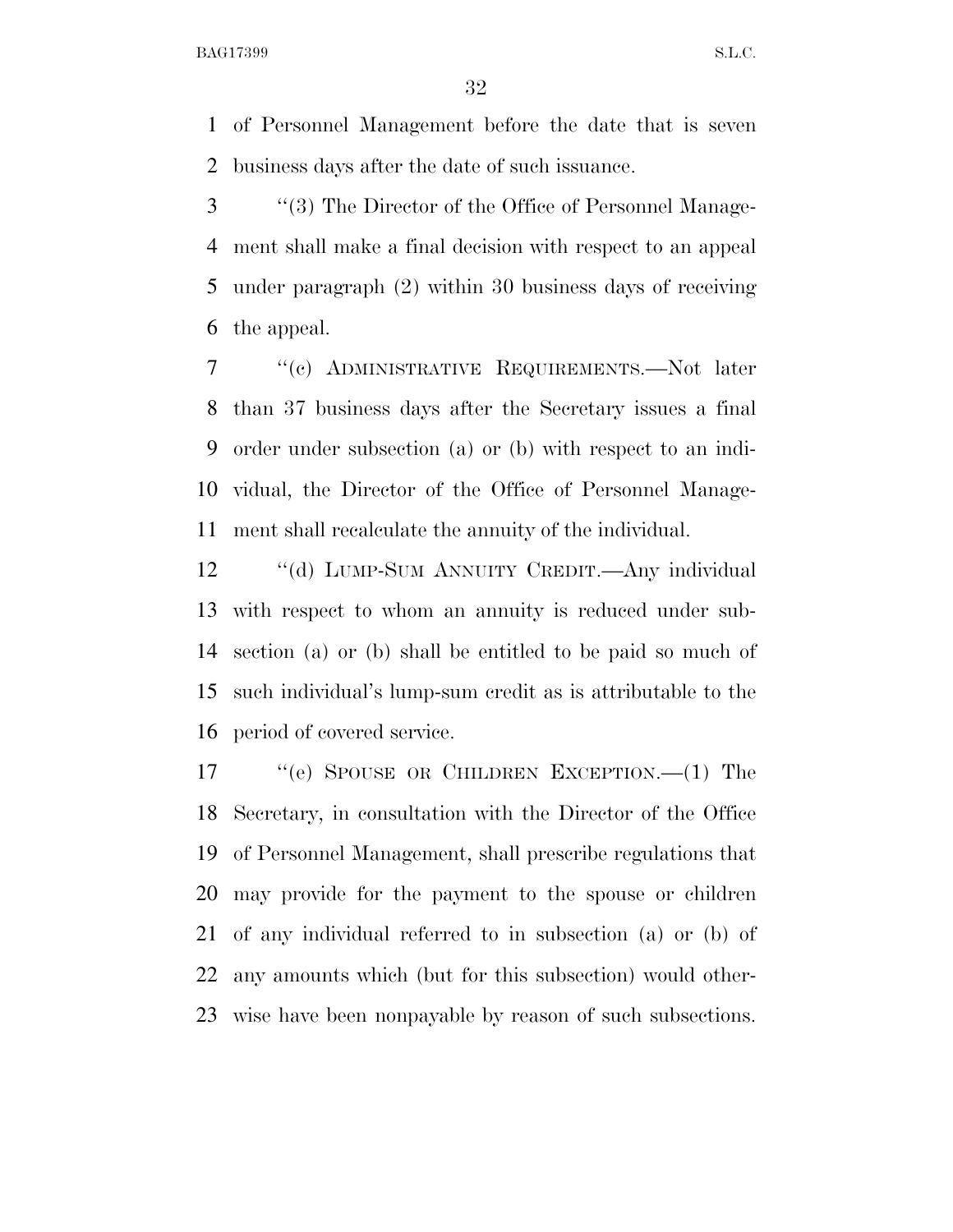''(2) Regulations prescribed under paragraph (1) shall be consistent with the requirements of section 3 8332( $o(5)$  and 8411( $l(1)(5)$  of title 5, as the case may be. 4 ""(f) DEFINITIONS.—In this section:

5 "(1) The term 'covered service' means, with re- spect to an individual subject to a removal for per- formance or misconduct under section 719 or 7461 of this title or any other provision of law, the period of service beginning on the date that the Secretary determines under such applicable provision that the individual engaged in activity that gave rise to such action and ending on the date that the individual is removed from or leaves a position of employment at the Department prior to the issuance of a final deci-sion with respect to such action.

16  $\frac{16}{2}$  The term 'lump-sum credit' has the mean- ing given such term in section 8331(8) or section 18  $8401(19)$  of title 5, as the case may be.

19 ''(3) The term 'service' has the meaning given 20 such term in section  $8331(12)$  or section  $8401(26)$ of title 5, as the case may be.''.

22 (2) CLERICAL AMENDMENT.—The table of sec- tions at the beginning of chapter 7 of such title is amended by inserting after the item relating to sec-tion 717 the following new item:

''719. Reduction of benefits of employees convicted of certain crimes.''.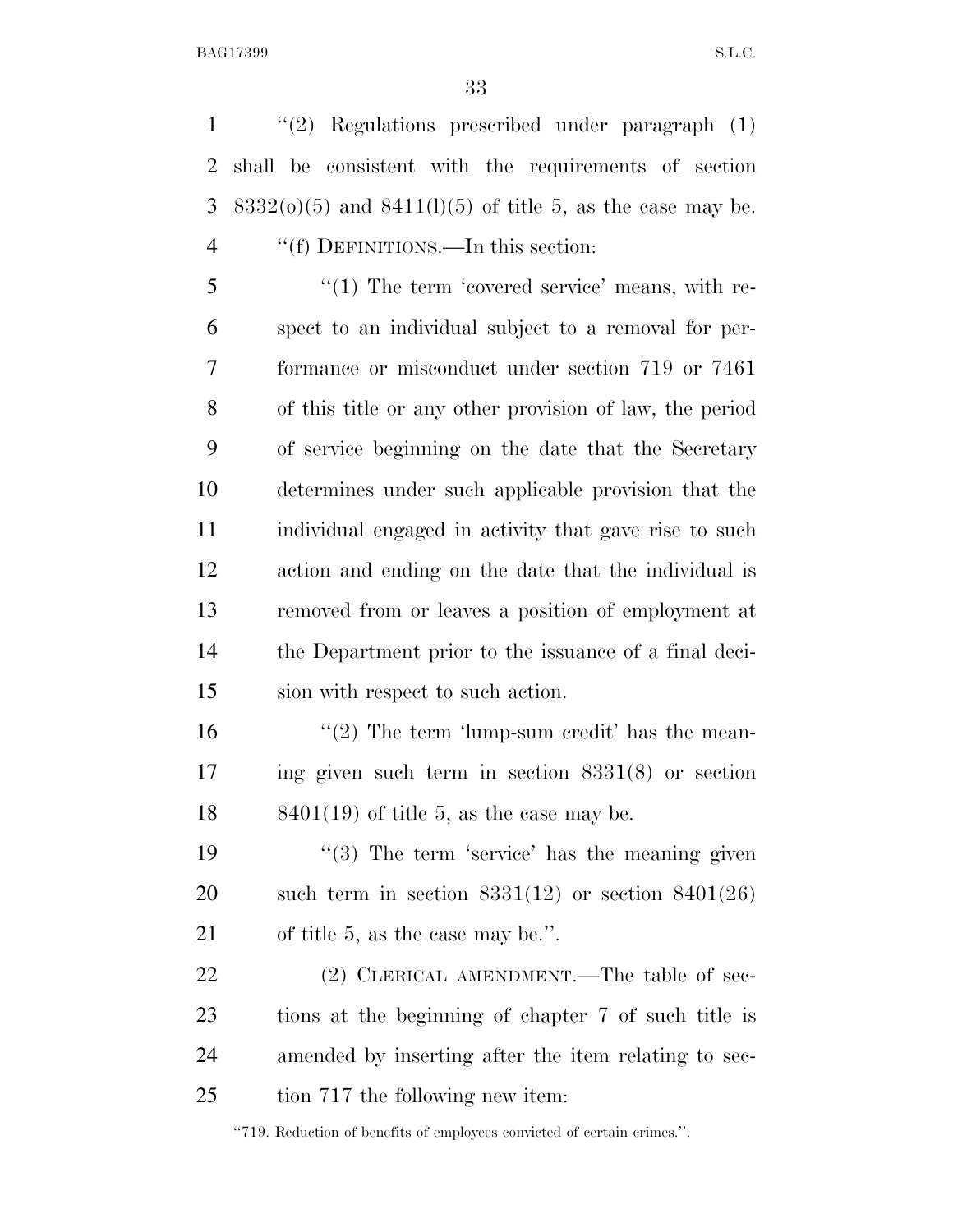(b) APPLICATION.—Section 719 of title 38, United States Code, as added by subsection (a)(1), shall apply to any action of removal of an employee of the Department of Veterans Affairs under section 719 or 7461 of such title or any other provision of law, commencing on or after the date of the enactment of this Act.

# **SEC. 204. AUTHORITY TO RECOUP BONUSES OR AWARDS PAID TO EMPLOYEES OF DEPARTMENT OF VETERANS AFFAIRS.**

 (a) IN GENERAL.—Subchapter I of chapter 7 of title 38, United States Code, as amended by section 203, is further amended by adding at the end the following new section:

## **''§ 721. Recoupment of bonuses or awards paid to em-**

### **ployees of Department**

16 "(a) In GENERAL.—Notwithstanding any other pro- vision of law, the Secretary may issue an order directing an employee of the Department to repay the amount, or a portion of the amount, of any award or bonus paid to the employee under title 5, including under chapters 45 or 53 of such title, or this title if—

 $\frac{1}{2}$  (1) the Secretary determines that the indi- vidual engaged in misconduct or poor performance prior to payment of the award or bonus, and that such award or bonus would not have been paid, in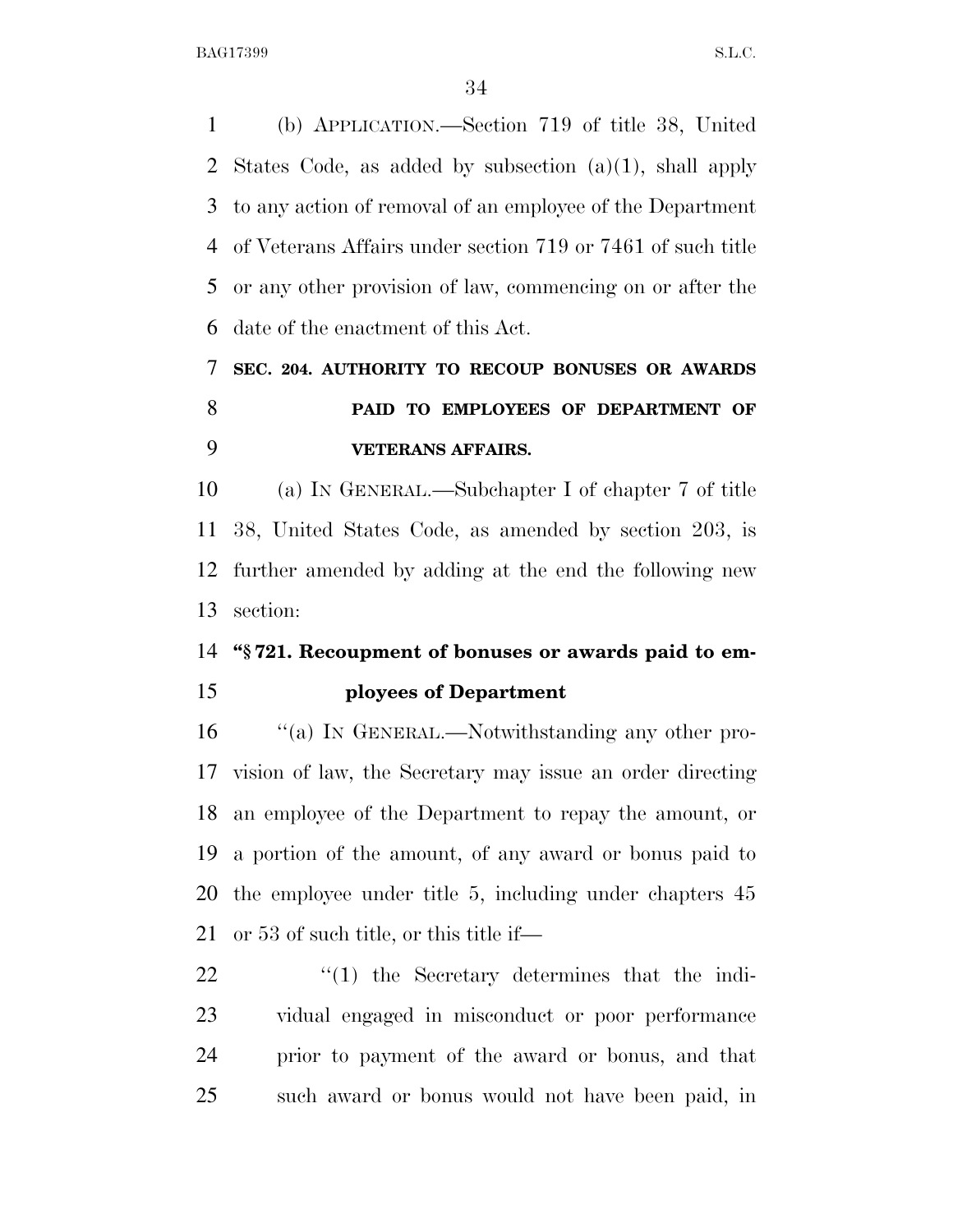| 1              | whole or in part, had the misconduct or poor per-            |
|----------------|--------------------------------------------------------------|
| $\overline{2}$ | formance been known prior to payment; and                    |
| 3              | $\lq(2)$ before such repayment, the employee is af-          |
| $\overline{4}$ | forded—                                                      |
| 5              | $\lq\lq$ notice of the proposed order; and                   |
| 6              | "(B) an opportunity to respond to the pro-                   |
| 7              | posed order by not later than 10 business days               |
| 8              | after the receipt of such notice; and                        |
| 9              | $\cdot$ (3) the Secretary issues the order—                  |
| 10             | "(A) in the case of a proposed order to                      |
| 11             | which an individual responds under paragraph                 |
| 12             | $(2)(B)$ , not later than five business days after           |
| 13             | receiving the response of the individual; or                 |
| 14             | "(B) in the case of a proposed order to                      |
| 15             | which an individual does not respond, not later              |
| 16             | than 15 business days after the Secretary pro-               |
| 17             | vides notice to the individual under paragraph               |
| 18             | (2)(A).                                                      |
| 19             | "(b) APPEAL OF ORDER OF SECRETARY.— $(1)$ Upon               |
| 20             | the issuance of an order by the Secretary under subsection   |
| 21             | (a) with respect to an individual, the individual shall have |
| 22             | an opportunity to appeal the order to the Director of the    |
| 23             | Office of Personnel Management before the date that is       |
| 24             | seven business days after the date of such issuance.         |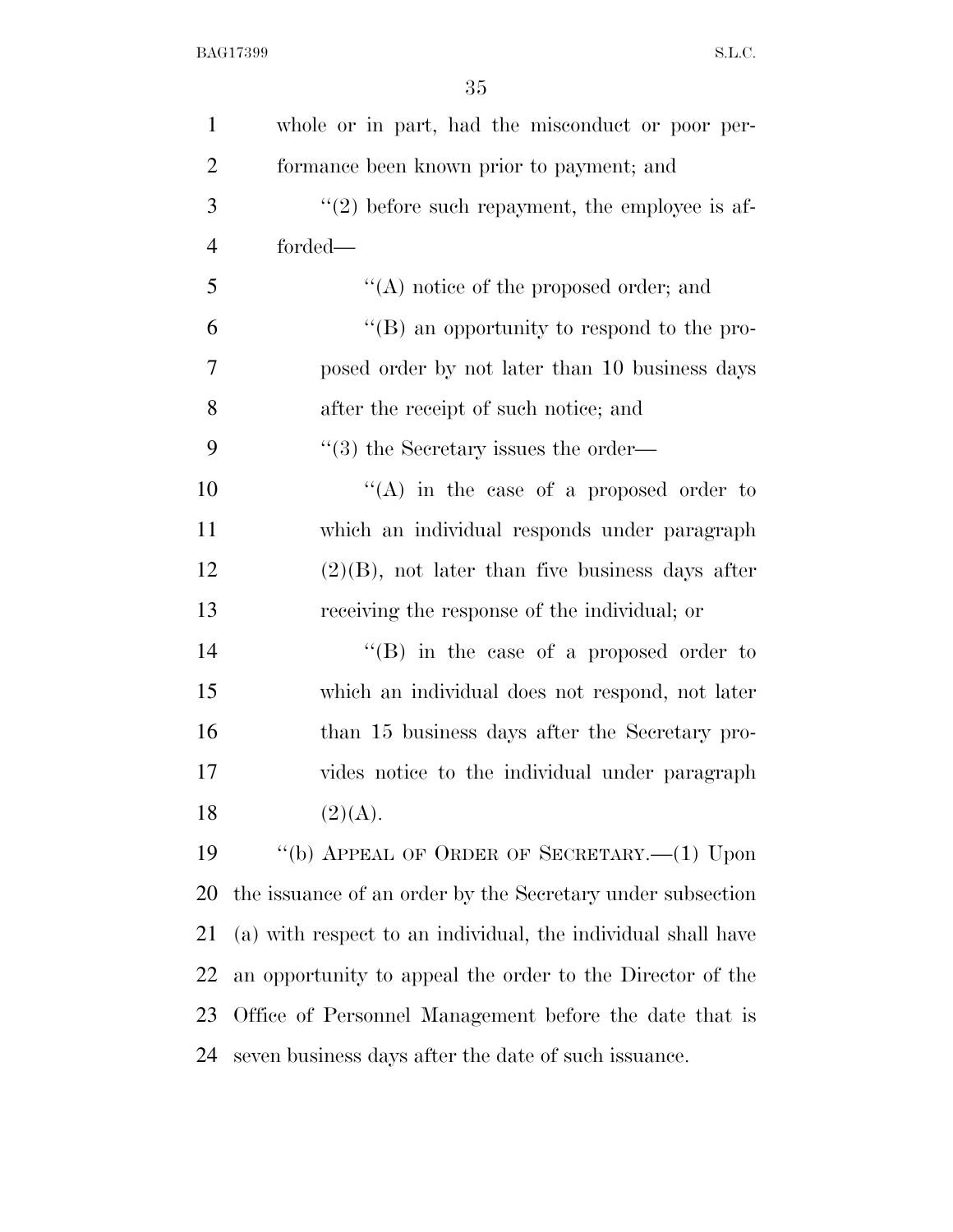''(2) The Director shall make a final decision with respect to an appeal under paragraph (1) within 30 busi-ness days after receiving such appeal.

4 "(c) APPEAL OF FINAL DECISION ON APPEAL OF ORDER.—An individual may appeal a final decision on an appeal under subsection (b) to the Merit Systems Protec-tion Board under section 7701 of title 5.''.

 (b) CLERICAL AMENDMENT.—The table of sections at the beginning of such chapter, as amended by section  $203(a)(2)$ , is further amended by inserting after the item relating to section 719 the following new item:

''721. Recoupment of bonuses or awards paid to employees of Department.''.

 (c) EFFECTIVE DATE.—Section 721 of title 38, United States Code, as added by subsection (a), shall apply with respect to an award or bonus paid by the Sec- retary of Veterans Affairs to an employee of the Depart- ment of Veterans Affairs on or after the date of the enact-ment of this Act.

 (d) CONSTRUCTION.—Nothing in this Act or the amendments made by this Act may be construed to modify the certification issued by the Office of Personnel Manage- ment and the Office of Management and Budget regarding the performance appraisal system of the Senior Executive Service of the Department of Veterans Affairs.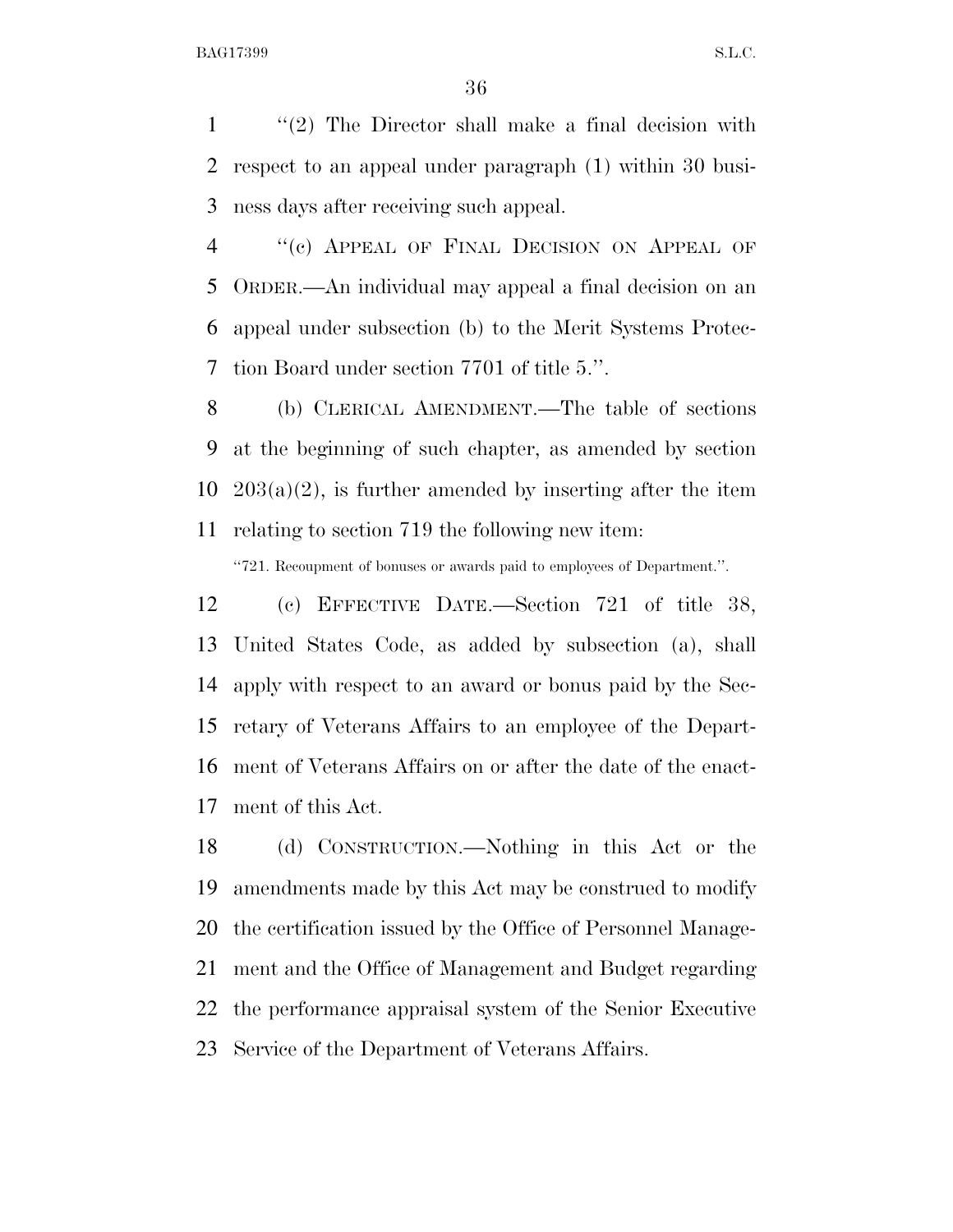# **SEC. 205. AUTHORITY TO RECOUP RELOCATION EXPENSES PAID TO OR ON BEHALF OF EMPLOYEES OF DEPARTMENT OF VETERANS AFFAIRS.**

 (a) IN GENERAL.—Subchapter I of chapter 7 of title 38, United States Code, as amended by section 204, is further amended by adding at the end the following new section:

## **''§ 723. Recoupment of relocation expenses paid on behalf of employees of Department**

 ''(a) IN GENERAL.—Notwithstanding any other pro- vision of law, the Secretary may issue an order directing an employee of the Department to repay the amount, or a portion of the amount, paid to or on behalf of the em- ployee under title 5 for relocation expenses, including any expenses under section 5724 or 5724a of such title, or this title if—

 $\frac{1}{2}$  the Secretary determines that relocation expenses were paid following an act of fraud or mal- feasance that influenced the authorization of the re-location expenses;

21  $\frac{u(2)}{2}$  before such repayment, the employee is af-forded—

 $\langle (A) \rangle$  notice of the proposed order; and 24 ''(B) an opportunity to respond to the pro- posed order not later than ten business days following the receipt of such notice; and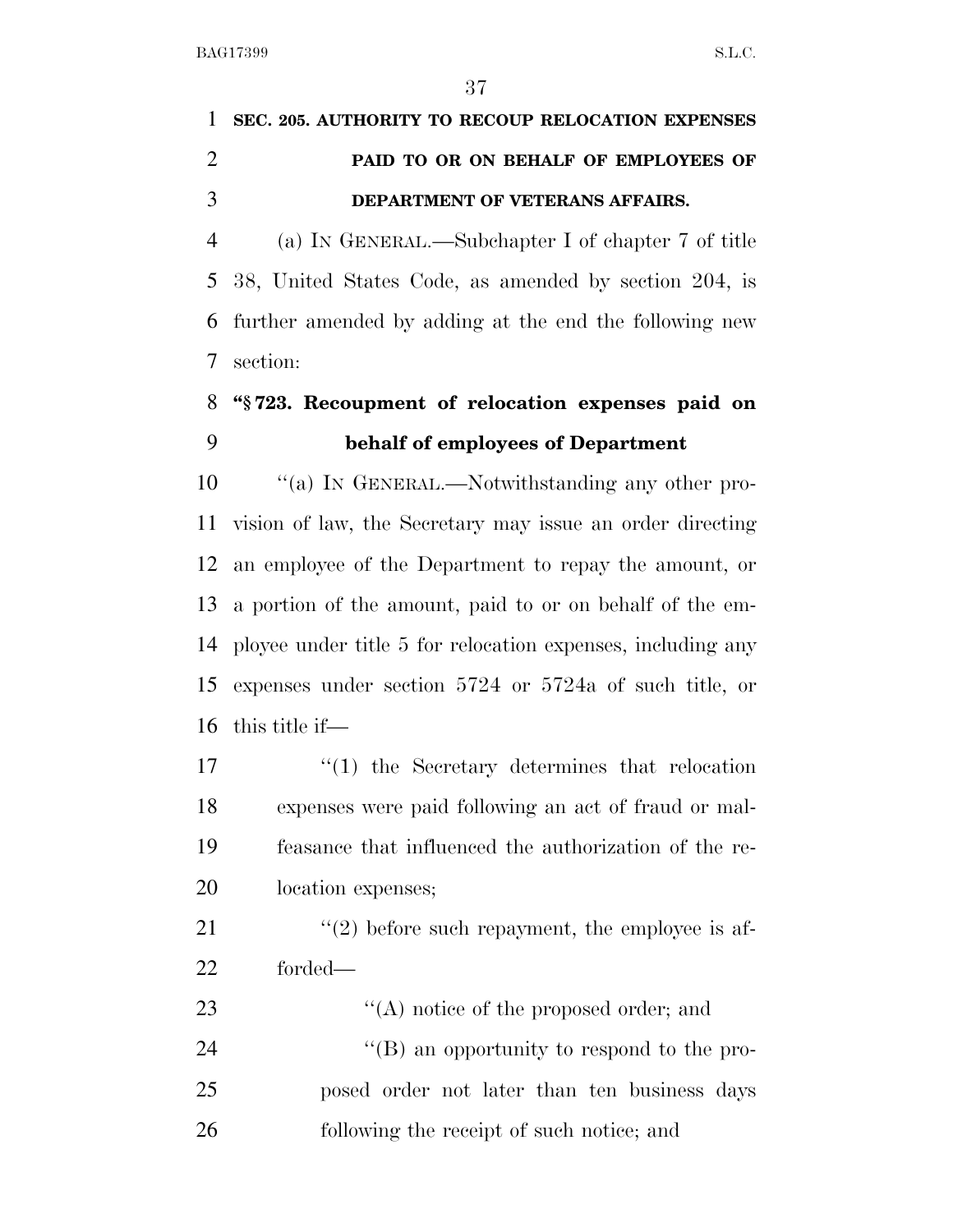$\frac{1}{2}$   $\frac{1}{2}$  the Secretary issues the order—  $\langle (A)$  in the case of a proposed order to which an individual responds under paragraph  $4 \qquad (2)(B)$ , not later than five business days after receiving the response of the individual; or ''(B) in the case of a proposed order to which an individual does not respond, not later than 15 business days after the Secretary pro- vides notice to the individual under paragraph 10  $(2)(A)$ . ''(b) APPEAL OF ORDER OF SECRETARY.—(1) Upon the issuance of an order by the Secretary under subsection (a) with respect to an individual, the individual shall have an opportunity to appeal the order to the Director of the Office of Personnel Management before the date that is seven business days after the date of such issuance. ''(2) The Director shall make a final decision with respect to an appeal under paragraph (1) within 30 days after receiving such appeal.

20 "(c) APPEAL OF FINAL DECISION ON APPEAL OF ORDER.—An individual may appeal a final decision on an appeal under subsection (b) to the Merit Systems Protec-tion Board under section 7701 of title 5.''.

 (b) CLERICAL AMENDMENT.—The table of sections at the beginning of such chapter is further amended by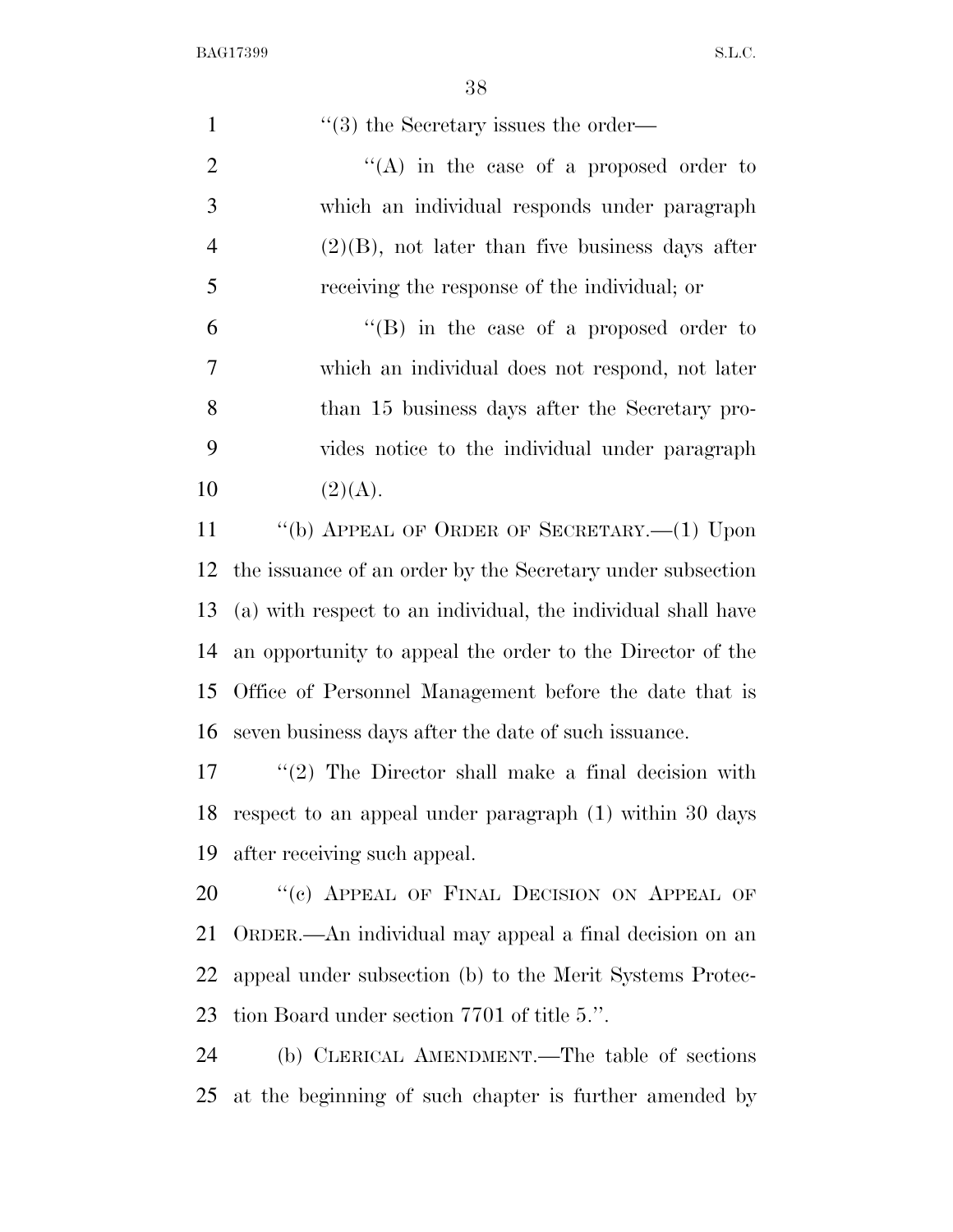inserting after the item relating to section 721, as added

 by section 204(b), the following new item: ''723. Recoupment of relocation expenses paid on behalf of employees of Department.''. (c) EFFECTIVE DATE.—Section 723 of title 38, United States Code, as added by subsection (a), shall apply with respect to an amount paid by the Secretary of Veterans Affairs to or on behalf of an employee of the Department of Veterans Affairs for relocation expenses on or after the date of the enactment of this Act. **SEC. 206. TIME PERIOD FOR RESPONSE TO NOTICE OF AD- VERSE ACTIONS AGAINST SUPERVISORY EM- PLOYEES WHO COMMIT PROHIBITED PER- SONNEL ACTIONS.**  Section 731(a)(2)(B) of title 38, United States Code, 14 as redesignated by section  $102(a)(2)$ , is amended— (1) in clause (i), by striking ''14 days'' and in- serting ''10 days''; and (2) in clause (ii), by striking ''14-day period'' 18 and inserting "10-day period". **SEC. 207. DIRECT HIRING AUTHORITY FOR MEDICAL CEN- TER DIRECTORS AND VISN DIRECTORS.**  (a) IN GENERAL.—Section 7401 of title 38, United States Code, is amended by adding at the end the fol-

lowing new paragraph: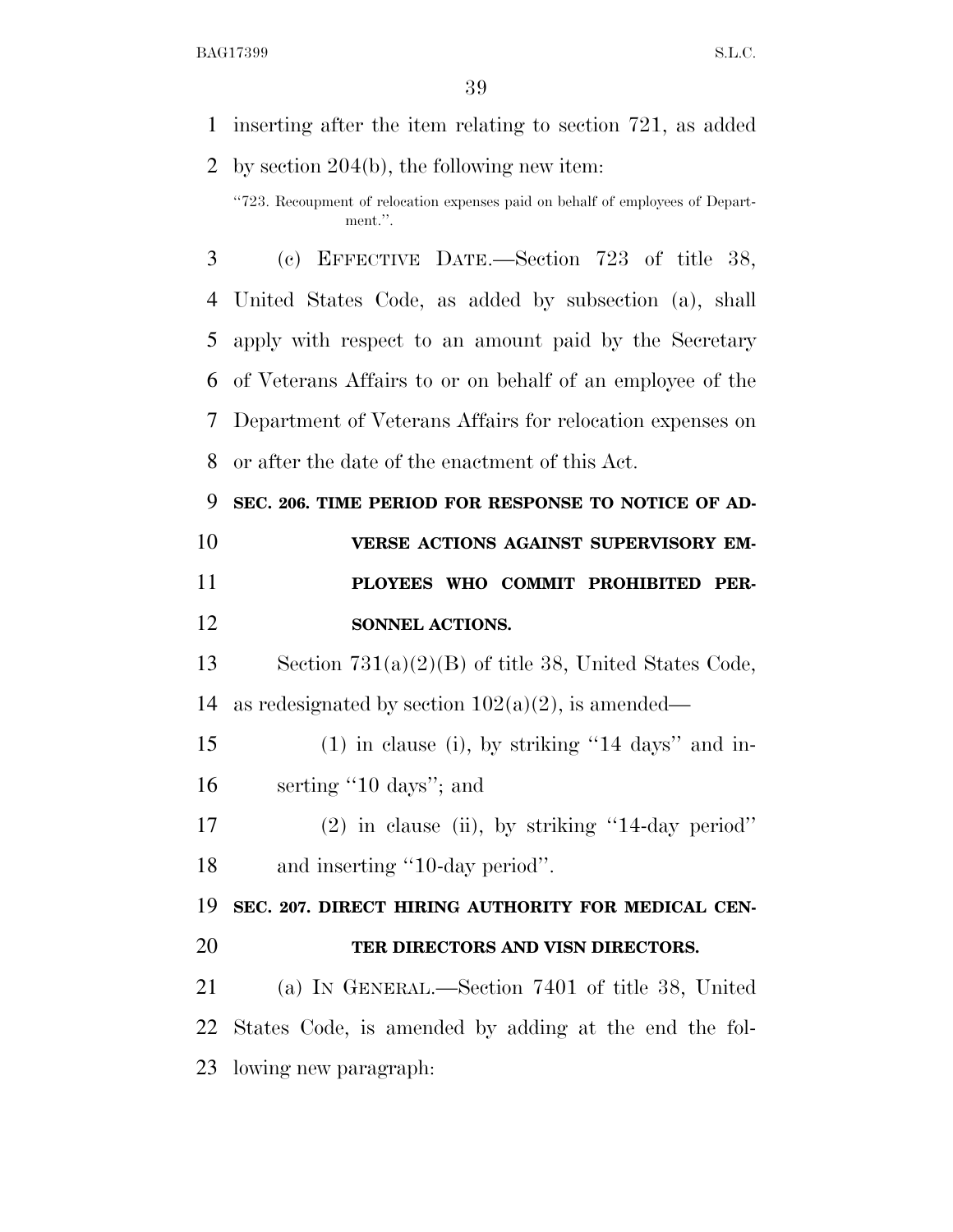1 ''(4) Directors of medical centers and directors of Veterans Integrated Service Networks with dem- onstrated ability in the medical profession, in health care administration, or in health care fiscal manage-ment.''.

6 (b) CONFORMING AMENDMENT.—Section  $7404(a)(1)$  of such title is amended by inserting ''and 7401(4)'' after ''7306''.

 **SEC. 208. TIME PERIODS FOR REVIEW OF ADVERSE AC- TIONS WITH RESPECT TO CERTAIN EMPLOY-EES.** 

 (a) PHYSICIANS, DENTISTS, PODIATRISTS, CHIRO- PRACTORS, OPTOMETRISTS, REGISTERED NURSES, PHY- SICIAN ASSISTANTS, AND EXPANDED-FUNCTION DENTAL AUXILIARIES.—Paragraph (2) of section 7461(b) of title 38, United States Code, is amended to read as follows: 17 ''(2) In any case other than a case described in para- graph (1) that involves or includes a question of profes- sional conduct or competence in which a major adverse action was not taken, such an appeal shall be made through Department grievance procedures under section 7463 of this title.''.

 (b) MAJOR ADVERSE ACTIONS INVOLVING PROFES- SIONAL CONDUCT OR COMPETENCE.—Section 7462(b) of such title is amended—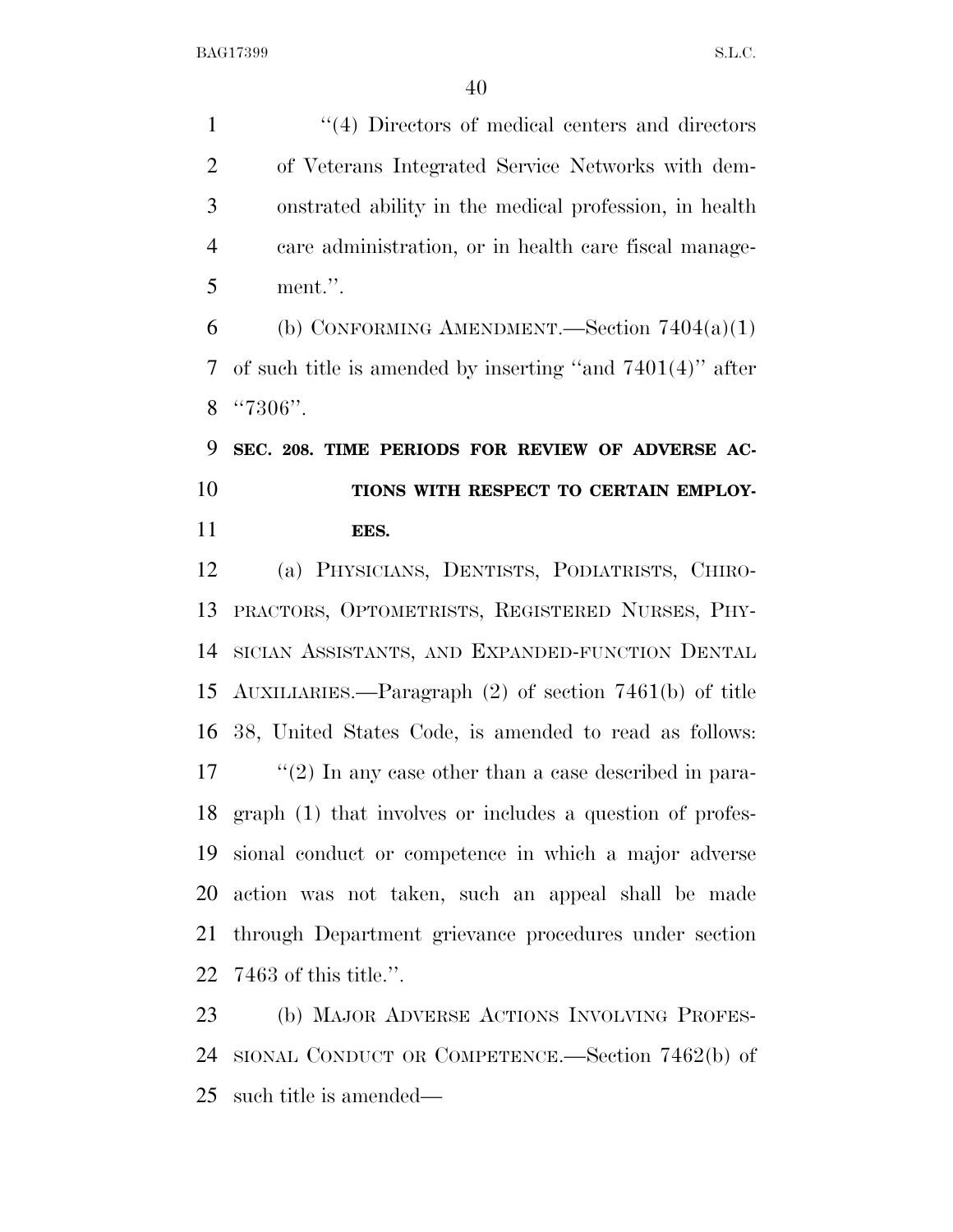| $\mathbf{1}$   | $(1)$ in paragraph $(1)$ —                                      |
|----------------|-----------------------------------------------------------------|
| $\mathfrak{2}$ | (A) in the matter preceding subparagraph                        |
| 3              | $(A)$ , by inserting ", within the aggregate time               |
| $\overline{4}$ | period specified in paragraph $(5)(A)$ ," after "is             |
| 5              | entitled";                                                      |
| 6              | $(B)$ in subparagraph $(A)$ —                                   |
| $\overline{7}$ | (i) by striking "At least 30 days ad-                           |
| 8              | vance written notice" and inserting "Ad-                        |
| 9              | vance written notice";                                          |
| 10             | (ii) by striking "and a statement" and                          |
| 11             | inserting "a statement"; and                                    |
| 12             | (iii) by inserting "and a file con-                             |
| 13             | taining all the evidence in support of each                     |
| 14             | charge," after "with respect to each                            |
| 15             | charge,"; and                                                   |
| 16             | (C) in subparagraph $(B)$ , by striking "A                      |
| 17             | reasonable time, but not less than seven days"                  |
| 18             | and inserting "The opportunity, within the time                 |
| 19             | period provided for in paragraph $(4)(A)$ ";                    |
| 20             | $(2)$ by striking paragraph $(3)$ and inserting the             |
| 21             | following new paragraph (3):                                    |
| 22             | $\cdot$ (3) After considering the employee's answer, if any,    |
| 23             | and within the time period provided for in paragraph            |
| 24             | $(5)(B)$ , the deciding official shall render a decision on the |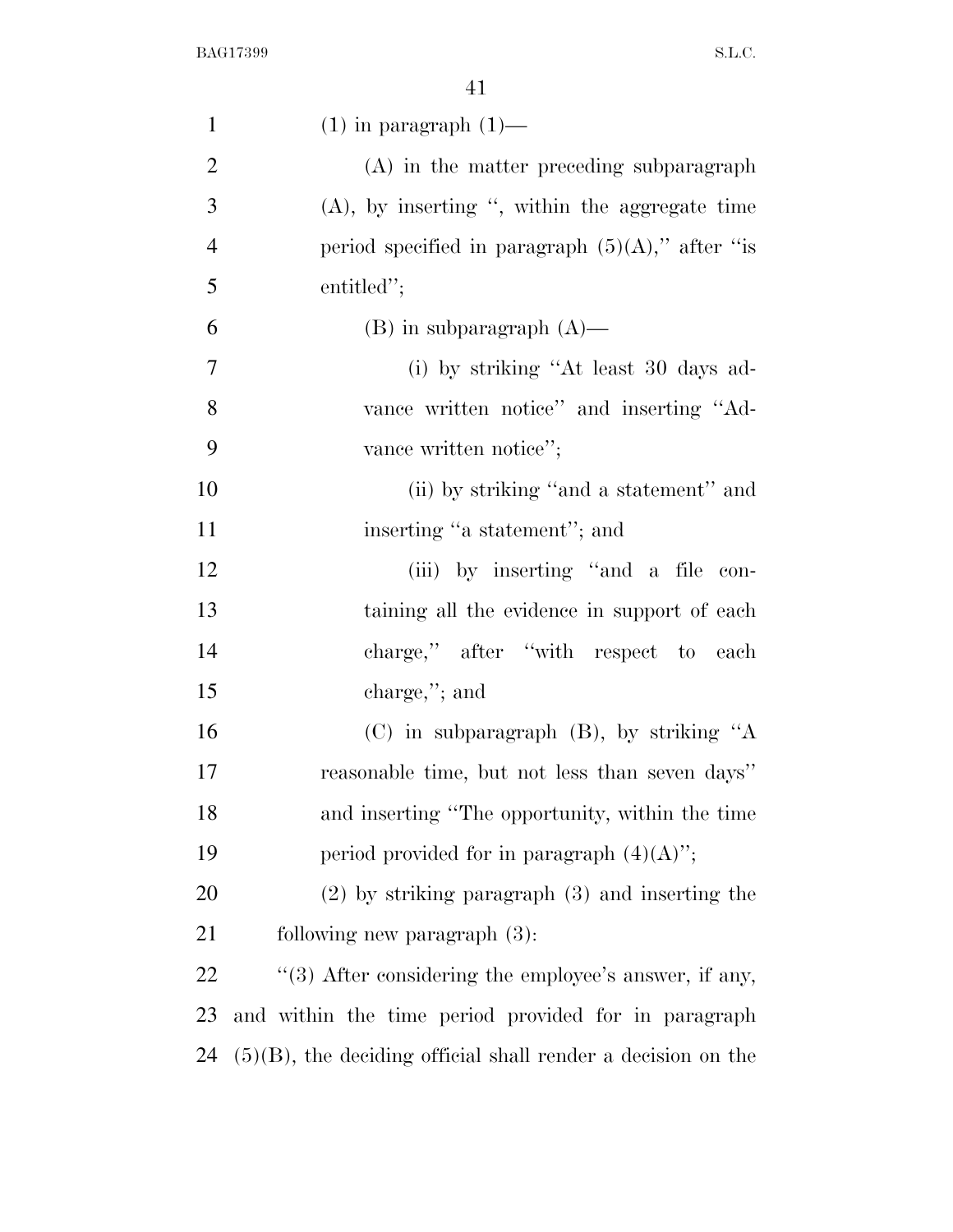| $\mathbf{1}$   | charges. The decision shall be in writing and shall include          |
|----------------|----------------------------------------------------------------------|
| $\overline{2}$ | the specific reasons therefor.";                                     |
| 3              | $(3)$ in paragraph $(4)$ —                                           |
| $\overline{4}$ | $(A)$ by striking subparagraph $(A)$ and in-                         |
| 5              | serting the following new subparagraph $(A)$ :                       |
| 6              | "(A) The period for the response of an employee                      |
| 7              | under paragraph $(1)(B)$ to advance written under para-              |
| 8              | graph $(1)(A)$ shall be seven business days."; and                   |
| 9              | $(B)$ in subparagraph $(B)$ , by striking "30                        |
| 10             | days" and inserting "seven business days"; and                       |
| 11             | $(4)$ by adding at the end the following new                         |
| 12             | paragraphs:                                                          |
| 13             | " $(5)(A)$ The aggregate period for the resolution of                |
| 14             | charges against an employee under this subsection may                |
| 15             | not exceed 15 business days.                                         |
| 16             | "(B) The deciding official shall render a decision                   |
| 17             | under paragraph $(3)$ on charges under this subsection not           |
| 18             | later than 15 business days after the Under Secretary pro-           |
| 19             | vides notice on the charges for purposes of paragraph                |
| 20             | (1)(A).                                                              |
| 21             | $\cdot\cdot\cdot$ (6) The procedures in this subsection shall super- |
| 22             | sede any collective bargaining agreement to the extent that          |
| 23             | such agreement is inconsistent with such procedures.".               |
| 24             | (c) OTHER ADVERSE ACTIONS.—Section $7463(c)$ of                      |
| 25             | such title is amended—                                               |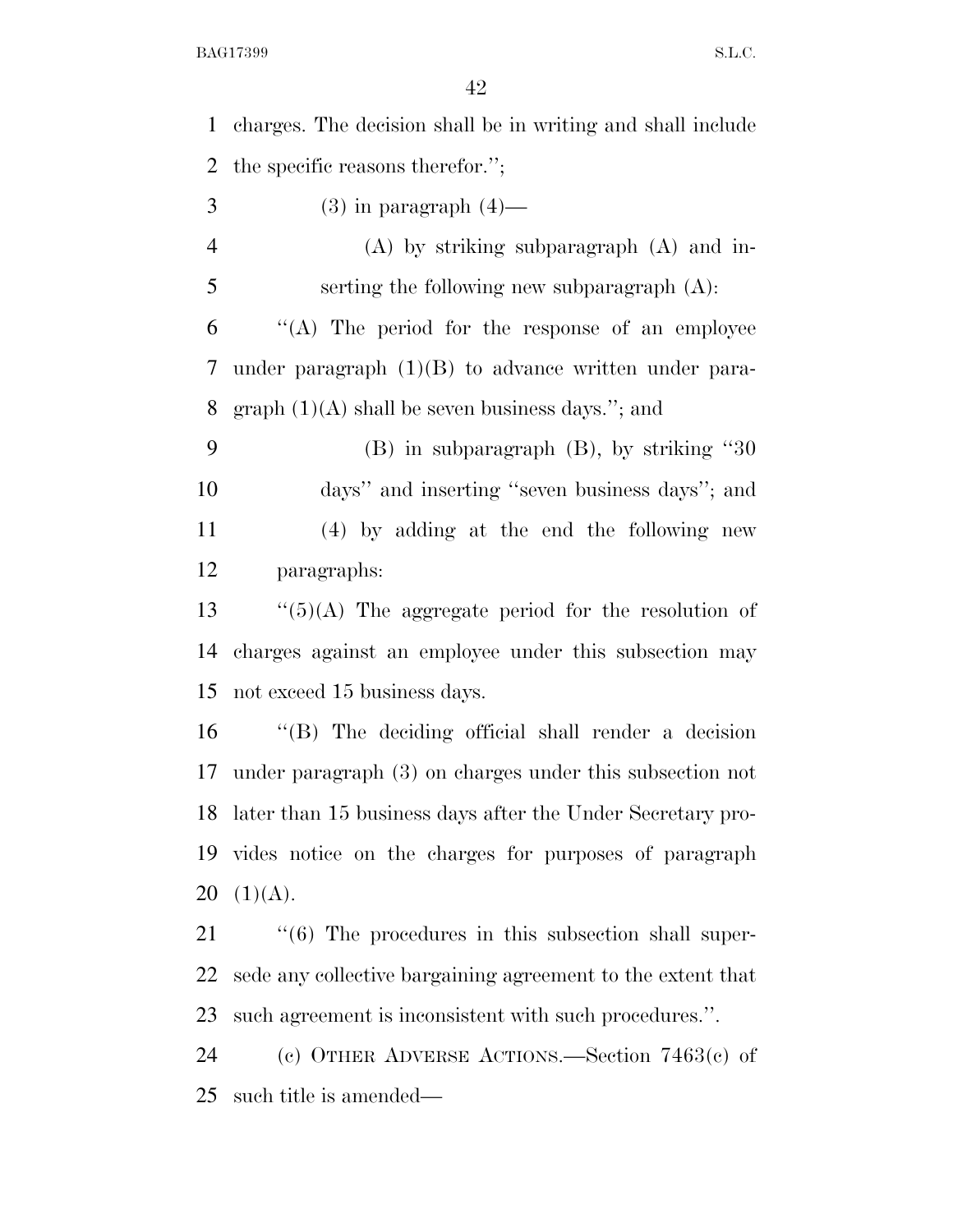| $\mathbf{1}$   | $(1)$ in paragraph $(1)$ , by striking "the same no-       |
|----------------|------------------------------------------------------------|
| $\overline{2}$ | tice and opportunity to answer with respect to those       |
| 3              | charges as provided in subparagraphs $(A)$ and $(B)$       |
| $\overline{4}$ | of section $7462(b)(1)$ of this title" and inserting       |
| 5              | "notice and an opportunity to answer with respect to       |
| 6              | those charges in accordance with subparagraphs (A)         |
| 7              | and (B) of section $7462(b)(1)$ of this title, but with-   |
| 8              | in the time periods specified in paragraph $(3)$ ";        |
| 9              | $(2)$ in paragraph $(2)$ —                                 |
| 10             | $(A)$ in the matter preceding subparagraph                 |
| 11             | $(A)$ , by inserting ", within the aggregate time          |
| 12             | period specified in paragraph $(3)(A)$ ," after "is        |
| 13             | entitled";                                                 |
| 14             | $(B)$ in subparagraph $(A)$ , by striking "an              |
| 15             | advance written notice" and inserting "written             |
| 16             | notice"; and                                               |
| 17             | $(C)$ in subparagraph $(B)$ , by striking "a               |
| 18             | reasonable time" and inserting "time to an-                |
| 19             | swer"; and                                                 |
| 20             | (3) by adding at the end the following new                 |
| 21             | paragraph $(3)$ :                                          |
| 22             | "(3)(A) The aggregate period for the resolution of         |
| 23             | charges against an employee under paragraph $(1)$ or $(2)$ |
| 24             | may not exceed 15 business days.                           |
|                |                                                            |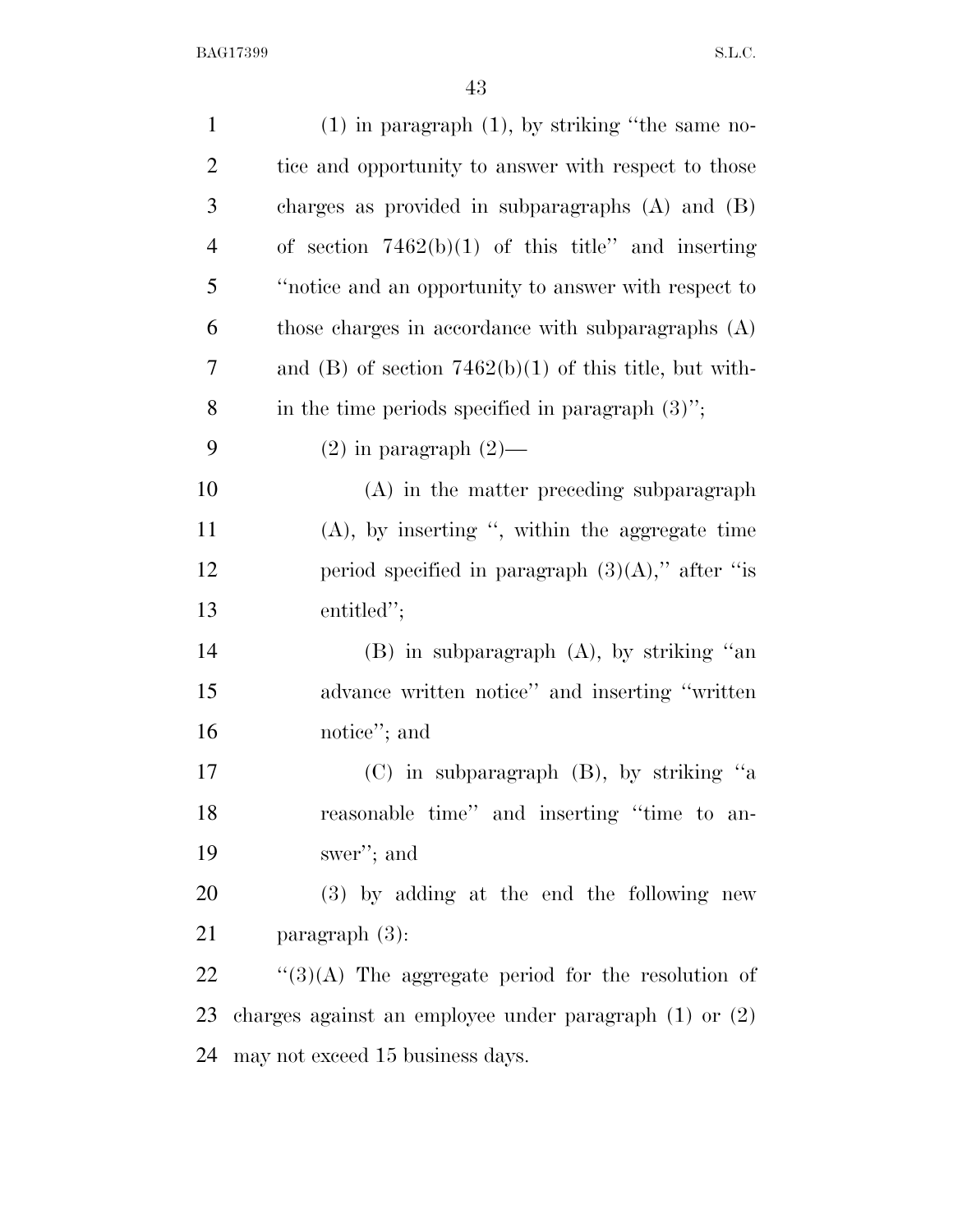''(B) The period for the response of an employee 2 under paragraph  $(1)$  or  $(2)(B)$  to written notice of charges 3 under paragraph  $(1)$  or  $(2)(A)$ , as applicable, shall be seven business days.

 ''(C) The deciding official shall render a decision on charges under paragraph (1) or (2) not later than 15 busi- ness days after notice is provided on the charges for pur-8 poses of paragraph  $(1)$  or  $(2)(A)$ , as applicable.".

#### **SEC. 209. IMPROVEMENT OF TRAINING FOR SUPERVISORS.**

 (a) IN GENERAL.—The Secretary of Veterans Affairs shall provide to each employee of the Department of Vet- erans Affairs who is employed as a supervisor periodic training on the following:

 (1) The rights of whistleblowers and how to ad- dress a report by an employee of a hostile work envi-ronment, reprisal, or harassment.

 (2) How to effectively motivate, manage, and reward the employees who report to the supervisor.

 (3) How to effectively manage employees who are performing at an unacceptable level and access assistance from the human resources office of the Department and the Office of the General Counsel of the Department with respect to those employees. (b) DEFINITIONS.—In this section: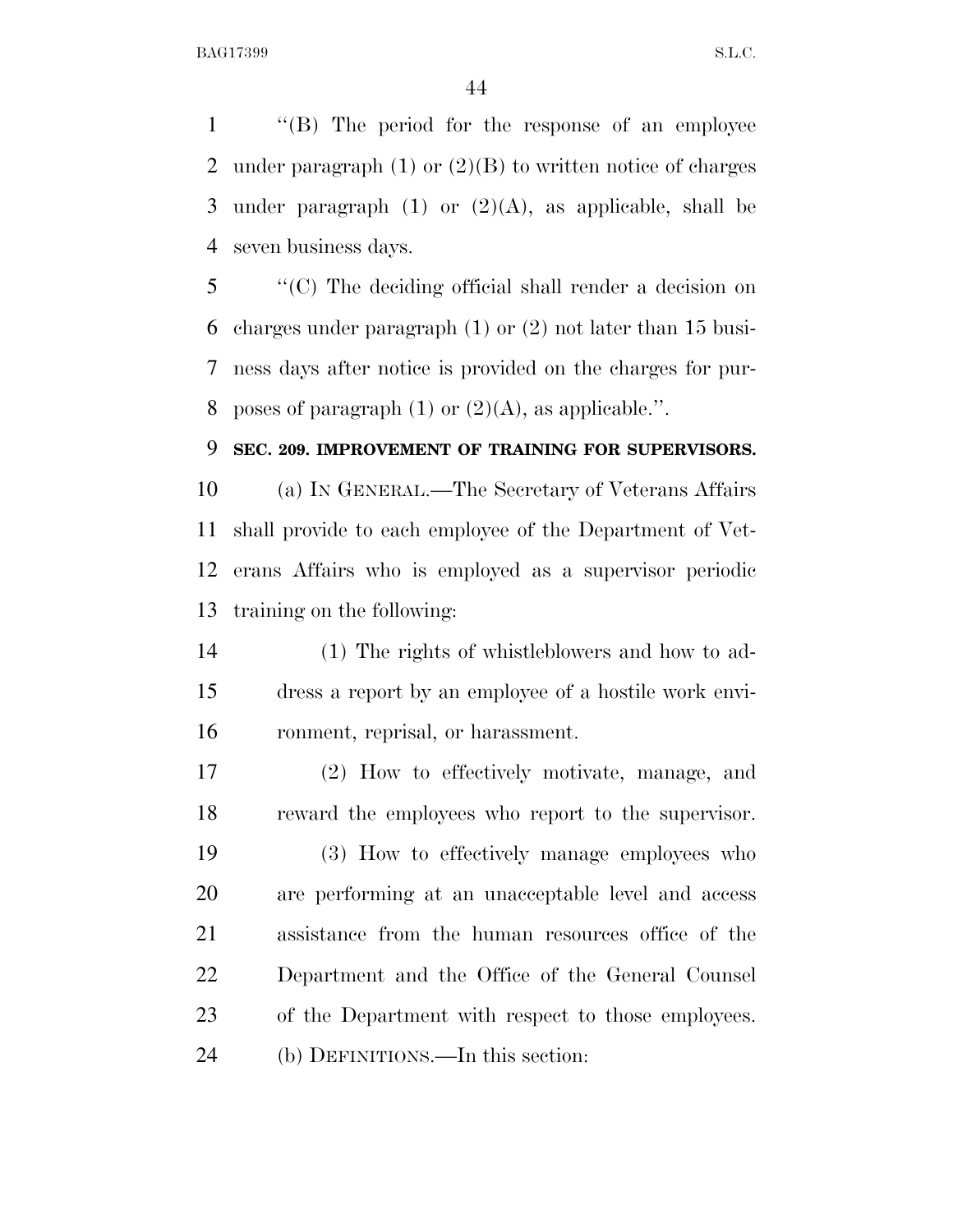| $\mathbf{1}$   | (1) SUPERVISOR.—The term "supervisor" has                |
|----------------|----------------------------------------------------------|
| $\overline{2}$ | the meaning given such term in section $7103(a)$ of      |
| 3              | title 5, United States Code.                             |
| $\overline{4}$ | WHISTLEBLOWER.—The term "whistle-<br>(2)                 |
| 5              | blower" has the meaning given such term in section       |
| 6              | $323(g)$ of title 38, United States Code, as added by    |
| 7              | section 101.                                             |
| 8              | SEC. 210. ASSESSMENT AND REPORT ON EFFECT ON SEN-        |
| 9              | IOR EXECUTIVES AT DEPARTMENT OF VET-                     |
| 10             | <b>ERANS AFFAIRS.</b>                                    |
| 11             | (a) IN GENERAL.—Not later than two years after the       |
| 12             | date of the enactment of this Act, the Secretary of Vet- |
| 13             | erans Affairs shall—                                     |
| 14             | $(1)$ measure and assess the effect of the enact-        |
| 15             | ment of this title on the morale, engagement, hiring,    |
| 16             | promotion, retention, discipline, and productivity of    |
| 17             |                                                          |
|                | individuals in senior executive positions at the De-     |
| 18             | partment of Veterans Affairs; and                        |
| 19             | (2) submit to the Committee on Veterans' Af-             |
| 20             | fairs of the Senate and the Committee on Veterans'       |
| 21             | Affairs of the House of Representatives a report on      |
| 22             | the findings of the Secretary with respect to the        |
| 23             | measurement and assessment carried out under             |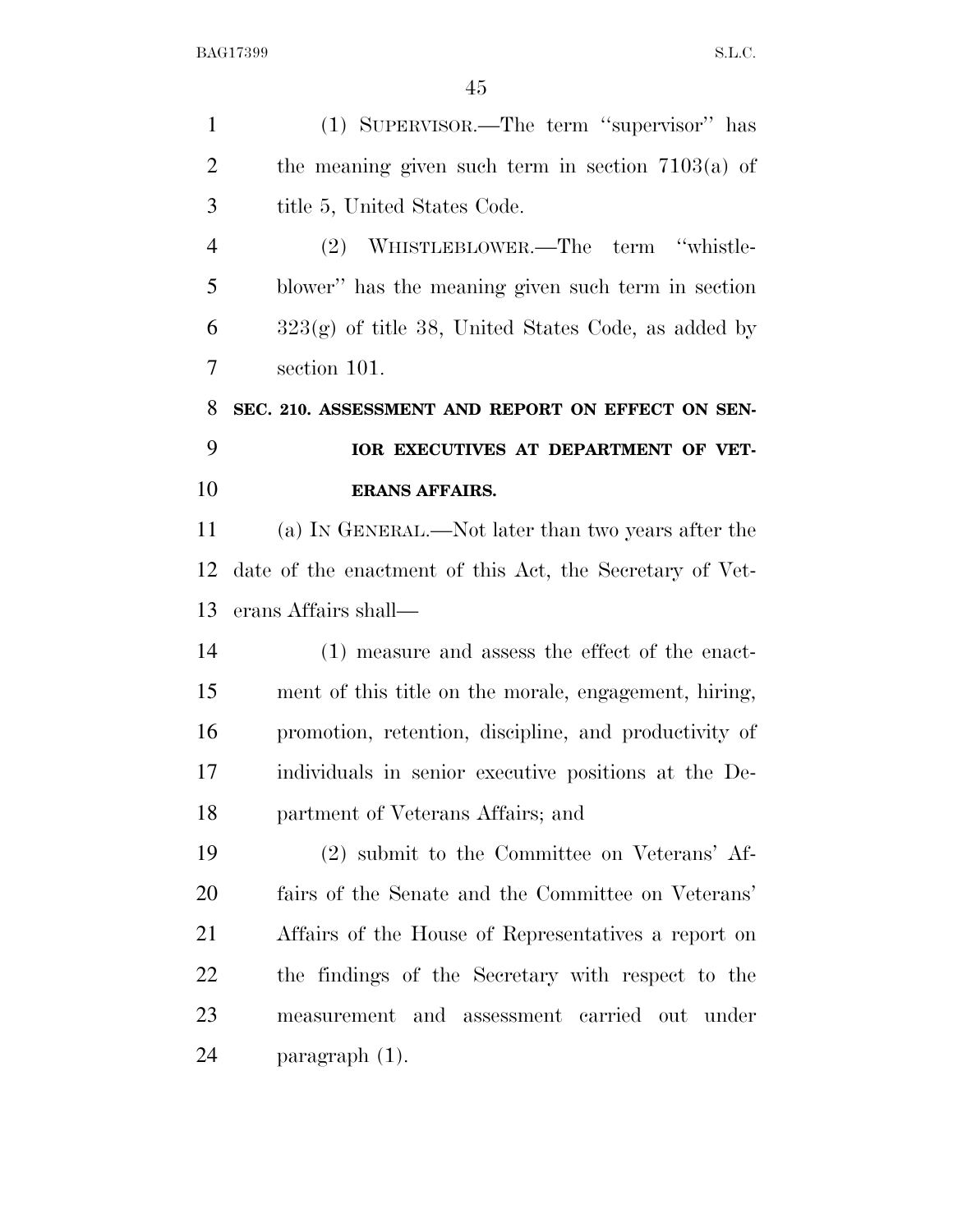| $\mathbf{1}$   | (b) ELEMENTS.—The assessment required by sub-         |
|----------------|-------------------------------------------------------|
| $\overline{2}$ | section $(a)(1)$ shall include the following:         |
| 3              | (1) With respect to engagement, trends in mo-         |
| $\overline{4}$ | rale of individuals in senior executive positions and |
| 5              | individuals aspiring to senior executive positions.   |
| 6              | $(2)$ With respect to promotions—                     |
| 7              | (A) whether the Department is experi-                 |
| 8              | encing an increase or decrease in the number of       |
| 9              | employees participating in leadership develop-        |
| 10             | ment and candidate development programs with          |
| 11             | the intention of becoming candidates for senior       |
| 12             | executive positions; and                              |
| 13             | (B) trends in applications to senior execu-           |
| 14             | tive positions within the Department.                 |
| 15             | $(3)$ With respect to retention—                      |
| 16             | (A) trends in retirement rates of individ-            |
| 17             | uals in senior executive positions at the Depart-     |
| 18             | ment;                                                 |
| 19             | (B) trends in quit rates of individuals in            |
| 20             | senior executive positions at the Department;         |
| 21             | $(C)$ rates of transfer of —                          |
| 22             | individuals from other Federal<br>(i)                 |
| 23             | agencies into senior executive positions at           |
| 24             | the Department; and                                   |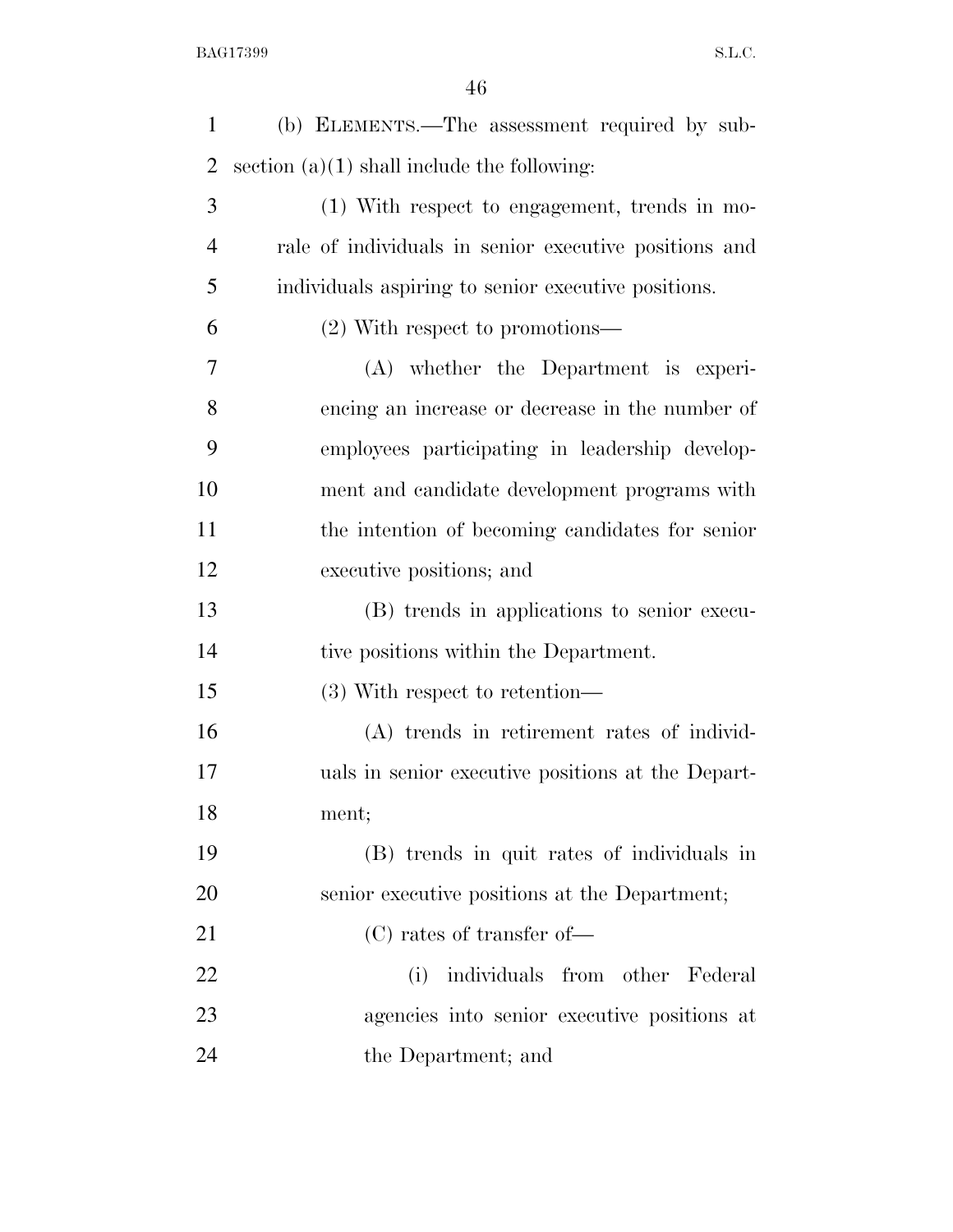| $\mathbf{1}$   | (ii) individuals from senior executive             |
|----------------|----------------------------------------------------|
| $\overline{2}$ | positions at the Department to other Fed-          |
| 3              | eral agencies; and                                 |
| $\overline{4}$ | (D) trends in total loss rates by job func-        |
| 5              | tion.                                              |
| 6              | (4) With respect to disciplinary processes—        |
| 7              | (A) regarding individuals in senior execu-         |
| 8              | tive positions at the Department who are the       |
| 9              | subject of disciplinary action—                    |
| 10             | (i) the length of the disciplinary proc-           |
| 11             | ess in days for such individuals both before       |
| 12             | the date of the enactment of this Act and          |
| 13             | under the provisions of this Act described         |
| 14             | in subsection $(a)(1)$ ; and                       |
| 15             | (ii) the extent to which appeals by                |
| 16             | such individuals are upheld under such             |
| 17             | provisions as compared to before the date          |
| 18             | of the enactment of this Act;                      |
| 19             | (B) the components or offices of the De-           |
| 20             | partment which experience the greatest number      |
| 21             | of proposed adverse actions against individuals    |
| 22             | in senior executive positions and components       |
| 23             | and offices which experience the least relative to |
| 24             | the size of the components or offices' total       |
| 25             | number of senior executive positions;              |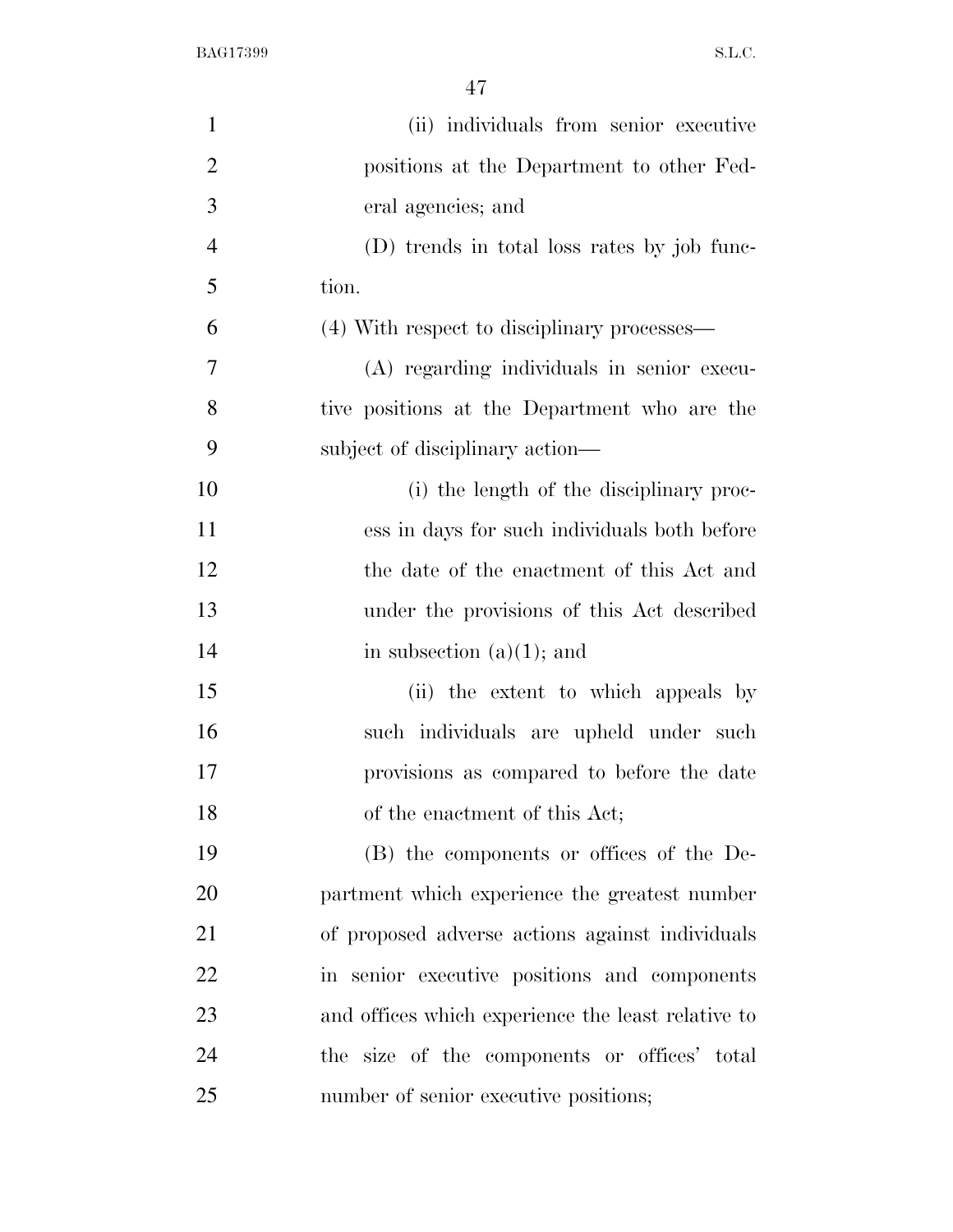(C) the tenure of individuals in senior ex- ecutive positions who are the subject of discipli-nary action;

 (D) whether the individuals in senior exec- utive positions who are the subject of discipli- nary action have previously been disciplined; and

 (E) the number of instances of disciplinary action taken by the Secretary against individ- uals in senior executive positions at the Depart- ment as compared to governmentwide discipline against individuals in Senior Executive Service positions (as defined in section 3132(a) of title 5, United States Code) as a percentage of the total number of individuals in senior executive positions at the Department and Senior Execu-tive Service positions (as so defined).

(5) With respect to hiring—

 (A) the degree to which the skills of newly hired individuals in senior executive positions at 21 the Department are appropriate with respect to 22 the needs of the Department;

 (B) the types of senior executive positions at the Department most commonly filled under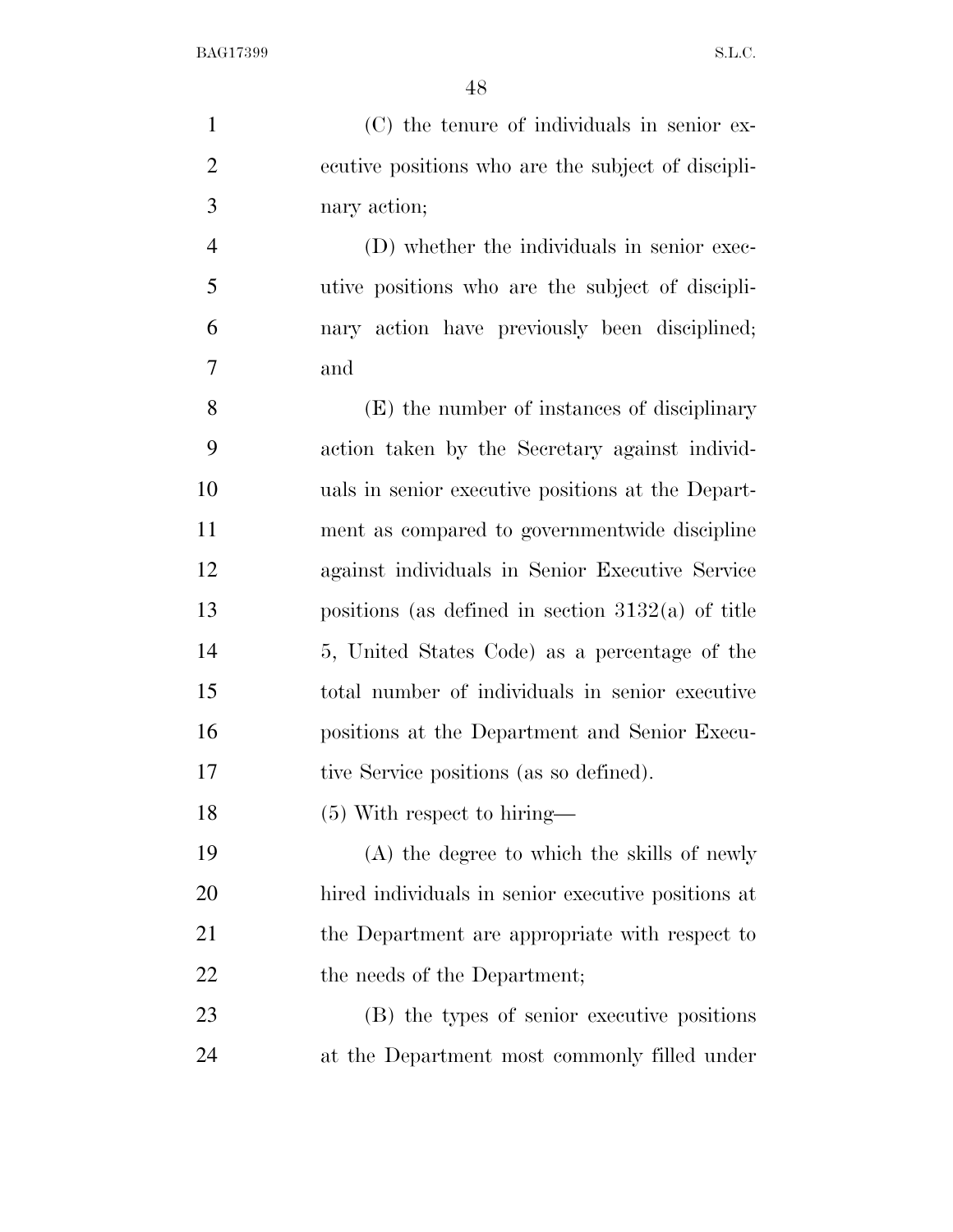| $\mathbf{1}$   | the authorities in the provisions described in    |
|----------------|---------------------------------------------------|
| $\overline{2}$ | subsection $(a)(1);$                              |
| 3              | (C) the number of senior executive posi-          |
| $\overline{4}$ | tions at the Department filled by hires outside   |
| 5              | of the Department compared to hires from          |
| 6              | within the Department;                            |
| 7              | (D) the length of time to fill a senior exec-     |
| 8              | utive position at the Department and for a new    |
| 9              | hire to begin working in a new senior executive   |
| 10             | position;                                         |
| 11             | (E) the mission-critical deficiencies filled      |
| 12             | by newly hired individuals in senior executive    |
| 13             | positions and the connection between mission-     |
| 14             | critical deficiencies filled under the provisions |
| 15             | described in subsection (a) and annual perform-   |
| 16             | ance of the Department;                           |
| 17             | $(F)$ the satisfaction of applicants for senior   |
| 18             | executive positions at the Department with the    |
| 19             | hiring process, including the clarity of job an-  |
| 20             | nouncements, reasons for withdrawal of applica-   |
| 21             | tions, communication regarding status of appli-   |
| 22             | cations, and timeliness of hiring decision; and   |
| 23             | (G) the satisfaction of newly hired individ-      |
| 24             | uals in senior executive positions at the Depart- |
| 25             | ment with the hiring process and the process of   |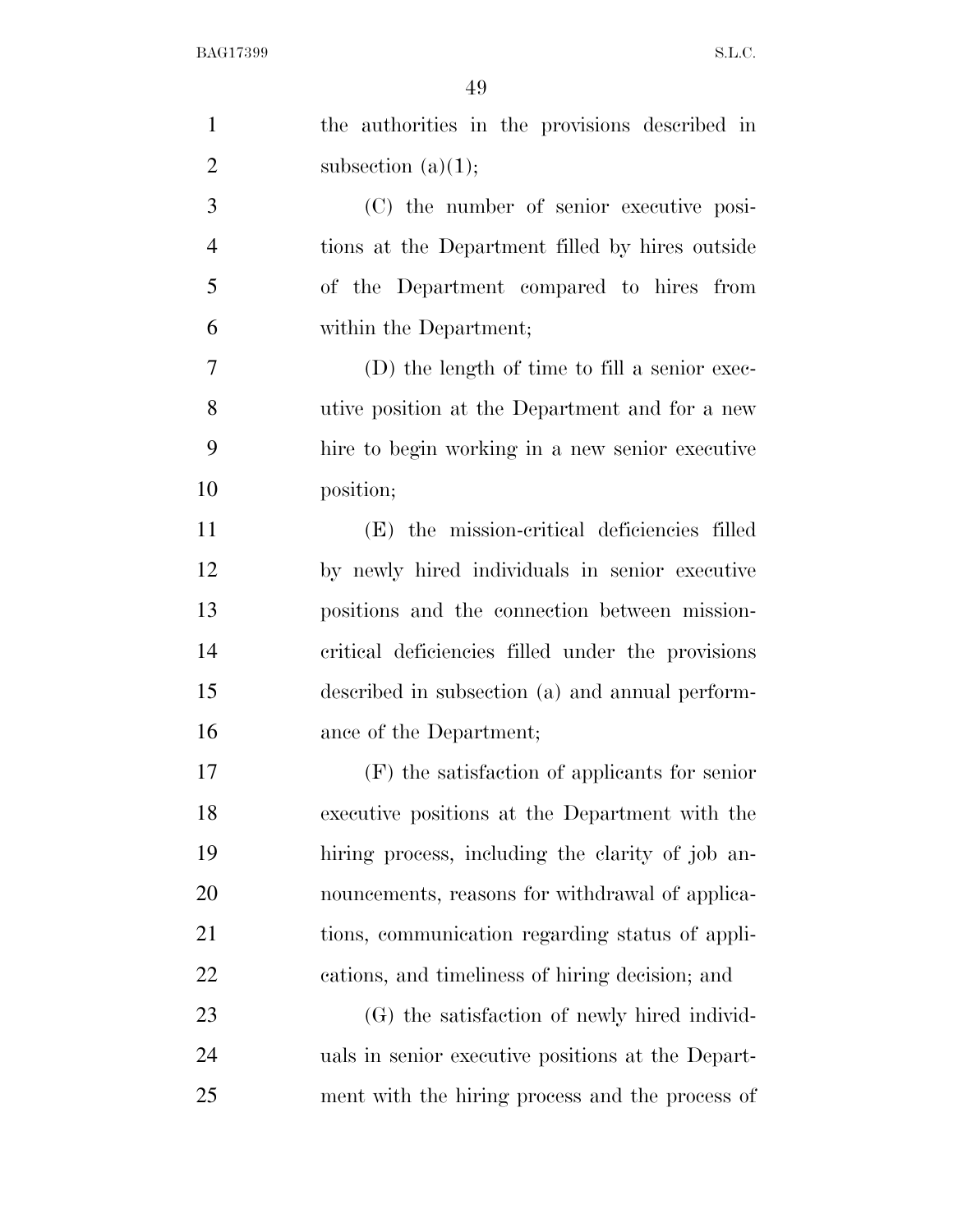| $\mathbf{1}$   | joining and becoming oriented with the Depart-             |
|----------------|------------------------------------------------------------|
| $\overline{2}$ | ment.                                                      |
| 3              | (c) SENIOR EXECUTIVE POSITION DEFINED.—In                  |
| 4              | this section, the term "senior executive position" has the |
| 5              | meaning given such term in section 713 of title 38, United |
| 6              | States Code.                                               |
| 7              | SEC. 211. MEASUREMENT OF DEPARTMENT OF VETERANS            |
| 8              | AFFAIRS DISCIPLINARY PROCESS OUTCOMES                      |
| 9              | AND EFFECTIVENESS.                                         |
| 10             | (a) MEASURING AND COLLECTING.—                             |
| 11             | (1) IN GENERAL.—The Secretary of Veterans                  |
| 12             | Affairs shall measure and collect information on the       |
| 13             | outcomes of disciplinary actions carried out by the        |
| 14             | Department of Veterans Affairs during the three-           |
| 15             | year period ending on the date of the enactment of         |
| 16             | this Act and the effectiveness of such actions.            |
| 17             | (2) ELEMENTS.—In measuring and collecting                  |
| 18             | pursuant to paragraph (1), the Secretary shall meas-       |
| 19             | ure and collect information regarding the following:       |
| 20             | $(A)$ The average time from the initiation of              |
| 21             | an adverse action against an employee at the               |
| 22             | Department to the final resolution of that ac-             |
| 23             | tion.                                                      |
| 24             | (B) The number of distinct steps and lev-                  |
| 25             | els of review within the Department involved in            |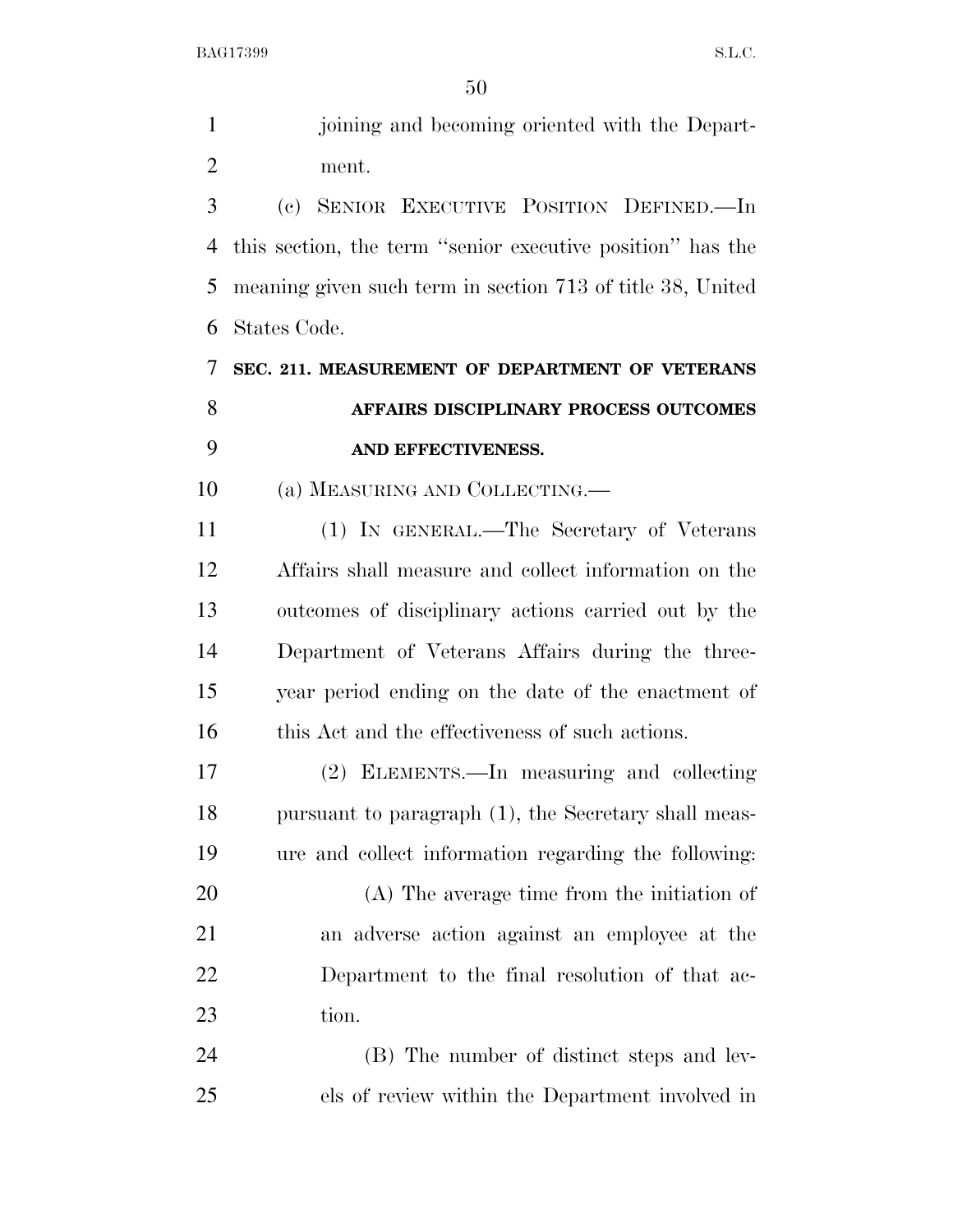| $\mathbf{1}$   | the disciplinary process and the average length     |
|----------------|-----------------------------------------------------|
| $\overline{2}$ | of time required to complete these steps.           |
| 3              | (C) The rate of use of alternate discipli-          |
| $\overline{4}$ | nary procedures compared to traditional dis-        |
| 5              | ciplinary procedures and the frequency with         |
| 6              | which employees who are subject to alternative      |
| 7              | disciplinary procedures commit additional of-       |
| 8              | fenses.                                             |
| 9              | (D) The number of appeals from adverse              |
| 10             | actions filed against employees of the Depart-      |
| 11             | ment, the number of appeals upheld, and the         |
| 12             | reasons for which the appeals were upheld.          |
| 13             | (E) The use of paid administrative leave            |
| 14             | during the disciplinary process and the length      |
| 15             | of such leave.                                      |
| 16             | (b) $REPORT.$ —                                     |
| 17             | (1) IN GENERAL.—Not later than December 31,         |
| 18             | 2017, the Secretary shall submit to the appropriate |
| 19             | committees of Congress a report on the disciplinary |
| 20             | procedures and actions of the Department.           |
| 21             | (2) CONTENTS.—The report submitted under            |
| 22             | paragraph (1) shall include the following:          |
| 23             | (A) The information collected under sub-            |
| 24             | section (a).                                        |